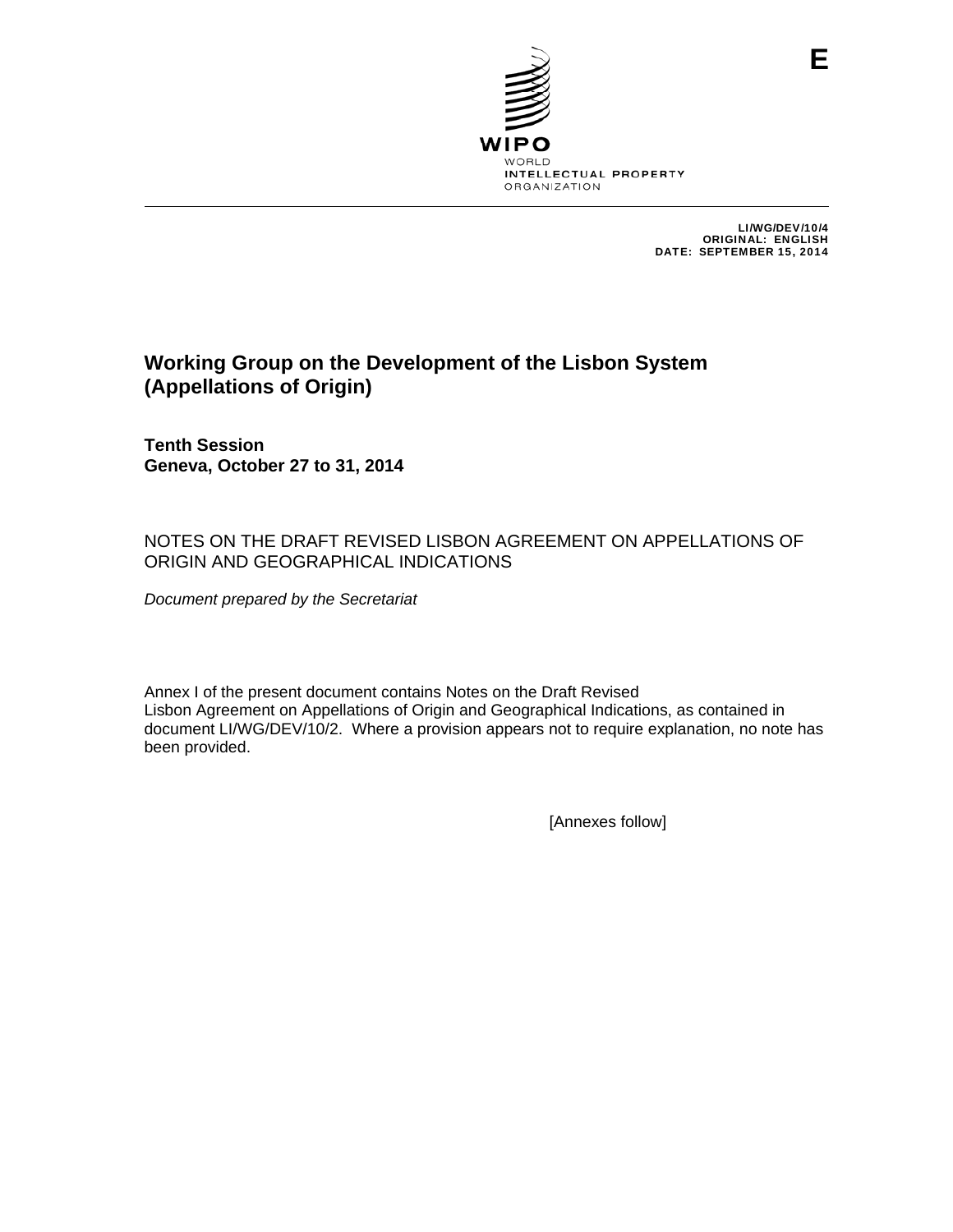### **NOTES ON THE [DRAFT REVISED LISBON AGREEMENT ON APPELLATIONS OF ORIGIN AND GEOGRAPHICAL INDICATIONS]**

LIST OF ARTICLES

[*Preamble*]

*Chapter I: Introductory and General Provisions* 

| Notes on Article 1: | <b>Abbreviated Expressions</b> |
|---------------------|--------------------------------|
| Notes on Article 2: | Subject-Matter                 |
| Notes on Article 3: | <b>Competent Authority</b>     |
| Notes on Article 4: | <b>International Register</b>  |

*Chapter II: Application and International Registration* 

| Notes on Article 5: | Application                                       |
|---------------------|---------------------------------------------------|
| Notes on Article 6: | International Registration                        |
| Notes on Article 7: | Fees                                              |
| Notes on Article 8: | Period of Validity of International Registrations |

*Chapter III: Protection* 

| <b>Commitment to Protect</b>                                          |
|-----------------------------------------------------------------------|
| Protection Under Laws of Contracting Parties or Other Instruments     |
| Protection in Respect of Registered Appellations of Origin and        |
| Geographical Indications                                              |
| Protection Against [Acquiring a Generic Character] [Becoming Generic] |
| Safeguards in Respect of Other Rights                                 |
| <b>Enforcement Procedures and Remedies</b>                            |
|                                                                       |

*Chapter IV: Refusal and Other Actions in Respect of International Registration* 

| Notes on Article 15: | Refusal                                                       |
|----------------------|---------------------------------------------------------------|
| Notes on Article 16: | Withdrawal of Refusal                                         |
| Notes on Article 17: | <b>Prior Use</b>                                              |
| Notes on Article 18: | Notification of Grant of Protection                           |
| Notes on Article 19: | Invalidation                                                  |
| Notes on Article 20: | Modifications and Other Entries in the International Register |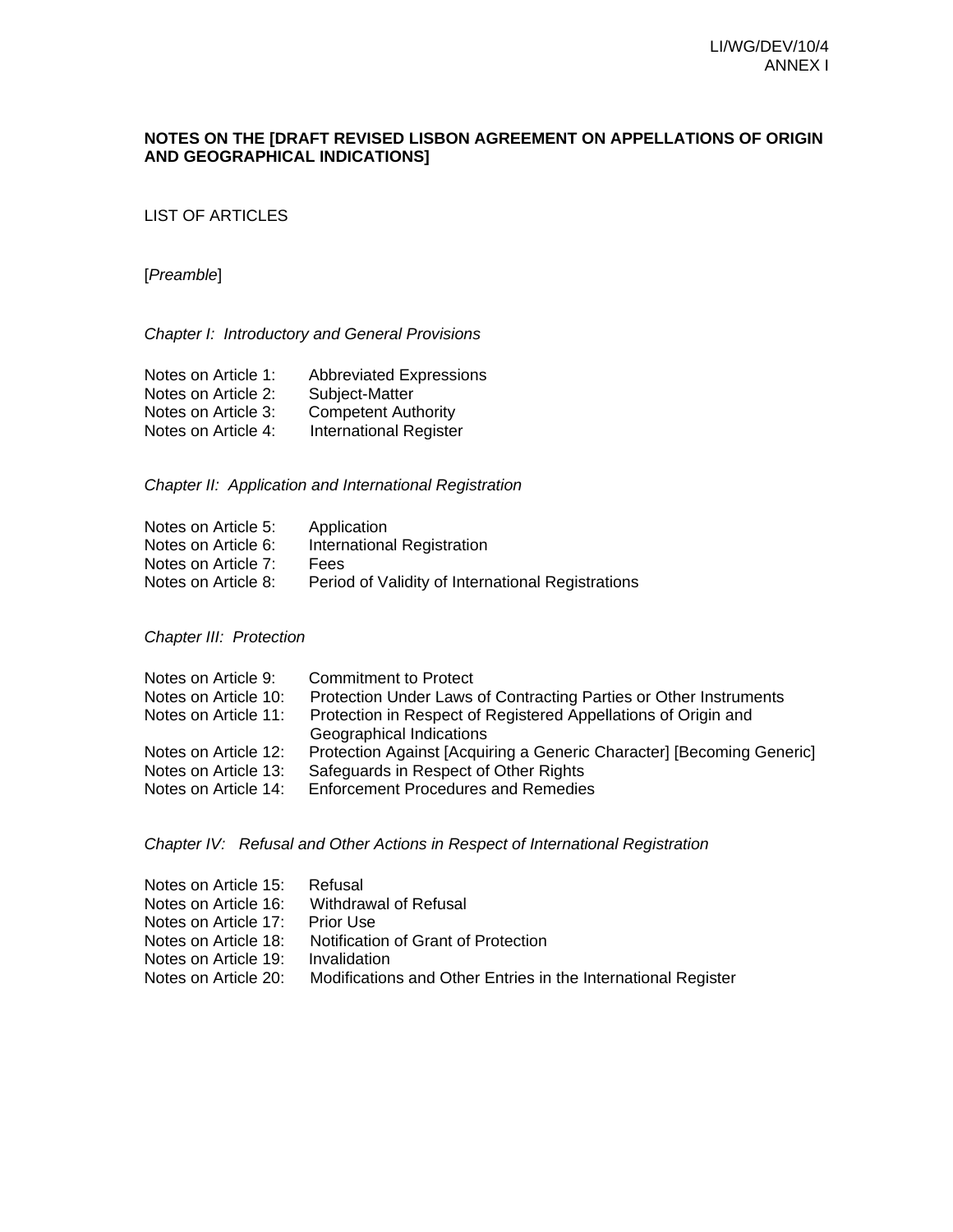### *Chapter V: Administrative Provisions*

| Notes on Article 21: | Membership of the Lisbon Union |
|----------------------|--------------------------------|
| Notes on Article 22: | Assembly                       |
| Notes on Article 23: | <b>International Bureau</b>    |
| Notes on Article 24: | Finances                       |
| Notes on Article 25: | Regulations                    |

*Chapter VI: Revision and Amendment* 

| Notes on Article 26: | Revision                                      |  |
|----------------------|-----------------------------------------------|--|
| Notes on Article 27: | Amendment of Certain Articles by the Assembly |  |

# *Chapter VII: Final Provisions*

| Becoming Party to This Act                            |
|-------------------------------------------------------|
| <b>Effective Date of Ratifications and Accessions</b> |
| <b>Prohibition of Reservations</b>                    |
| Application of the Lisbon Agreement and the 1967 Act  |
| Denunciation                                          |
| Languages of This Act; Signature                      |
| Depositary                                            |
|                                                       |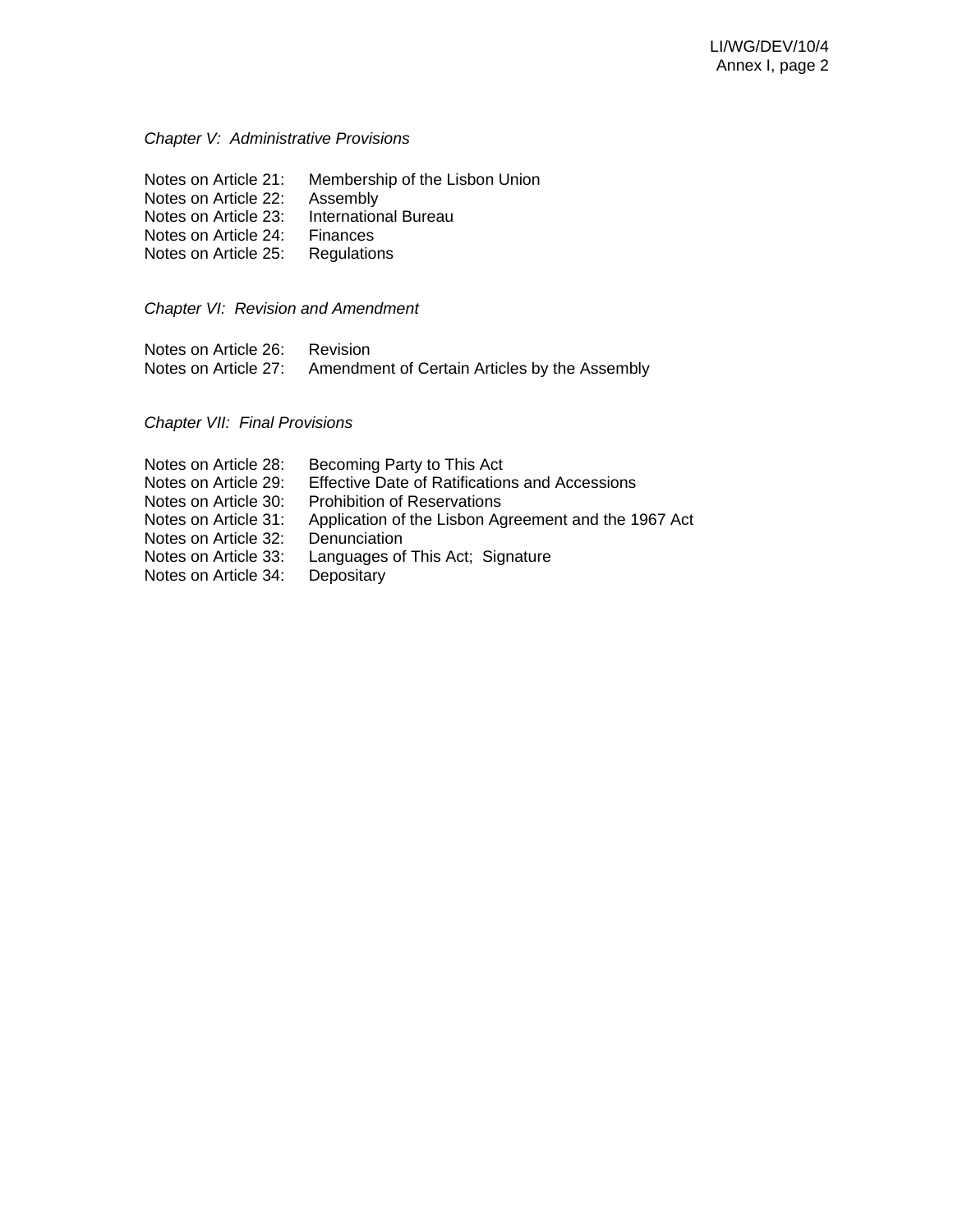#### **NOTES ON THE PREAMBLE:**

P.01 The Preamble appears in square brackets, as it is a pending issue whether the Revised Lisbon Agreement should have a Preamble reflecting the objectives of the revision of the Lisbon Agreement or that this is not necessary.

P.02 According to Article 1(xiv), the term "Contracting Parties" means "any State or intergovernmental organization party to this Act". However, in the draft Preamble, the term would rather refer to the parties adopting the Revised Lisbon Agreement.

# **NOTES ON ARTICLE 1: ABBREVIATED EXPRESSIONS**

1.01 Following the example of the Geneva Act of the Hague Agreement Concerning the International Registration of Industrial Designs (hereinafter referred to as "the Geneva Act"), Article 1 explains a certain number of abbreviated expressions and defines several terms used throughout the Draft Revised Lisbon Agreement. While several abbreviated expressions and definitions contained in Article 1 are similar to those contained in the Regulations under the Lisbon Agreement, others have been added whenever it appeared necessary as in the case of the provisions below.

1.02 Items (vi) and (vii) were added to the list of abbreviated expressions in Article 1 as a result of the discussions at the ninth session of the Working Group. Thus, the terms "appellation of origin" and "geographical indication" can be used throughout the Revised Lisbon Agreement without prejudice to the way in which the national or regional legislation of a Contracting Party addresses the subject-matter that is defined in Article 2. The Revised Lisbon Agreement will not oblige Contracting Parties to use the same terminology, nor require them to define the subject-matter in the same way as stipulated in the Revised Lisbon Agreement. A similar approach was taken at the Diplomatic Conference that adopted the Lisbon Agreement in1958. Reference is made in this regard to the Acts of the Lisbon Conference, p. 859 (in an unofficial translation from the official French text): "By introducing a definition for appellations of origin into the Agreement itself, such definition could be invoked for the purposes of registration, without prejudicing a national definition, whether broader or more precise in scope." In the same vein, Contracting Parties will not be required to distinguish in their national or regional law as between appellations of origin and geographical indications. However, Contracting Parties that do not make such a distinction – but only provide protection on the basis of a broader definition corresponding to the definition of a geographical indication under Article 2 – will be obliged to protect appellations of origin as geographical indications.

1.03 Item (xii) concerns the geographical area where the good or goods designated by the appellation of origin or identified by the geographical indication should originate, in accordance with Article 2.

1.04 Item (xiii): in respect of a good from a geographical area of origin situated in, or covering, more than one Contracting Party, reference is made to Article 2(2), second sentence.

1.05 Item (xiv) defines the term "Contracting Party", which is used instead of the term "countries" in the Lisbon Agreement and the 1967 Act, as the Revised Lisbon Agreement is aimed to be open for accession by States as well as intergovernmental organizations.

1.06 Item (xv) defines the term "Contracting Party of Origin". The notion of "Contracting Party of Origin" is used to determine who is eligible to register a given appellation of origin or geographical indication. The determining factors in this respect are: (1) the geographical area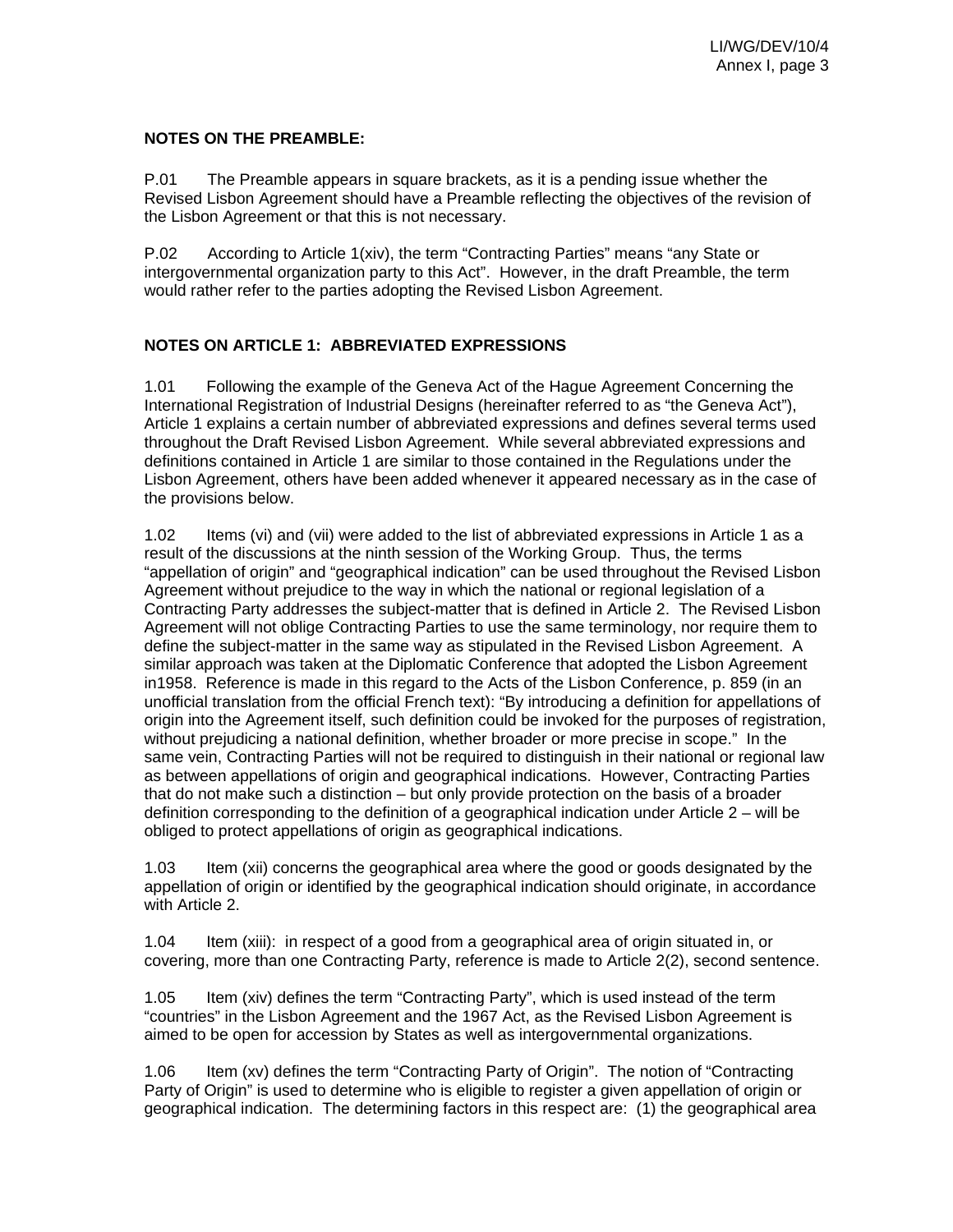of origin of the good; and (2) the legislation under which the appellation of origin or geographical indication is protected in the territory of the Contracting Party where the geographical area of origin is situated – see Article 2(1) –, which is also important for determining which Contracting Party should be regarded as the Contracting Party of Origin in the case of a Contracting Party that is a member State of an intergovernmental organization.

1.07 Item (xvi): the term "Competent Authority" also applies to the authority jointly designated by two or more Contracting Parties in each of which parts of a geographical area of origin are situated – see Article 5(4) –, if such Contracting Parties have established an appellation of origin or geographical indication jointly in respect of a good originating in a trans-border geographical area of origin, as referred to in Article 2(2), second sentence.

1.08 Item (xvii) defines the term "beneficiaries", following the concerns expressed in paragraph 199, fourth sentence, of the Report of the sixth session of the Working Group (LI/WG/DEV/6/7).

1.09 Item (xviii): as the Revised Lisbon Agreement would be open to certain types of intergovernmental organizations, the accession criteria for intergovernmental organizations have been set out in Article 28(1)(iii).

# **NOTES ON ARTICLE 2: SUBJECT-MATTER**

2.01 The subject-matter to which the Revised Lisbon Agreement would apply, as drafted, namely appellations of origin and geographical indications, is defined in several different ways under national and regional laws. Moreover, these laws do not all identify the subject-matter by the terms appellation of origin and geographical indication. Article 2(1) establishes, for the purposes of the Agreement only, common denominators for the titles of protection existing at the national or regional level, while recognizing the differences. The provision does this on the basis of the definitions of Article 2 of the Lisbon Agreement and Article 22.1 of the TRIPS Agreement. The prerequisite "protected in the Contracting Party of Origin" is based on Article 1(2) of the Lisbon Agreement.

2.02 The term "good" has been used throughout the English version of the Draft Revised Lisbon Agreement, to align the terminology used with the one contained in the TRIPS Agreement.

2.03 The phrases "or another denomination known as referring to such area" and "or another indication known as referring to such area" concern denominations and indications that are strictly speaking not geographical, but which have obtained a geographical connotation. Such possibility also exists under the Lisbon Agreement, as confirmed by the Lisbon Union Council in 1970 (see the document entitled "Problems Arising from the Practical Application of the Lisbon Agreement" (AO/V/5 of July 1970) and the Report of the fifth session of the Lisbon Union Council (document AO/V/8 of September 1970)).

2.04 There is some leeway in respect of the cumulative requirements "natural and human factors" in the definition of an appellation of origin. The 'geographical environment' of the area of production referred to in Article 2(1)(i) may be determined predominantly by natural factors or predominantly by human factors. In this regard, reference is made to the discussion on this issue at the fourth session of the Working Group, where several delegations indicated the need for such flexibility, notably the Delegations of Indonesia and of Iran (Islamic Republic of). In addition, the Delegation of the Republic of Moldova invited Lisbon member States to give some thought to the case of those 20 appellations of origin for mineral water already registered under the Lisbon Agreement, in order to determine in particular what the exact involvement of the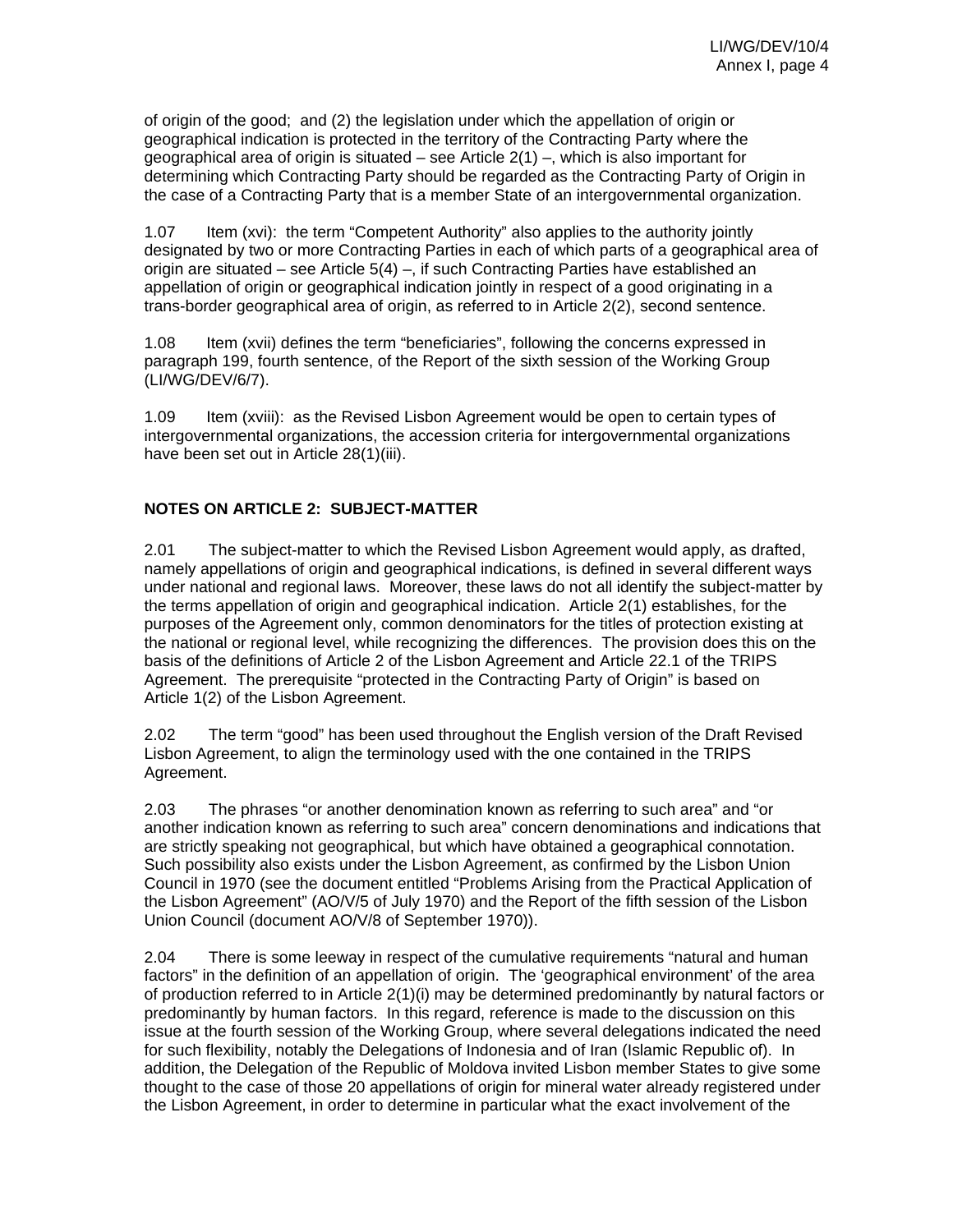human factor in that kind of product was, and more generally what would be the implication of the human factor in determining the substantial qualities of any other natural resource, such as stones, salt, or any other product mostly influenced by natural factors (see, in particular, paragraphs 72, 78 and 86 of the report of the fourth session of the Working Group (document LI/WG/DEV/4/7).

2.05 The current Lisbon Agreement contains in its definition of "country of origin" (Article 2, paragraph (2)) a requirement of reputation. The phrase at the end of draft Article 2(1)(i) reading "and which has given the good its reputation" incorporates this requirement into the definition of an appellation of origin. The phrase refers back to the "denomination" that constitutes the appellation of origin, i.e., a denomination as qualified by Article 2(1)(i). With regard to the concerns expressed by some delegations on the possibility that this expression might lead to fact-finding missions, it was clarified at the ninth session of the Working Group that no such fact-finding missions had ever been undertaken either by the International Bureau or by Contracting Parties on the basis of the same provision that applies under the current Lisbon Agreement.

2.06 At the seventh session of the Working Group, it was proposed that an interpretative statement might be adopted at the Diplomatic Conference where the Revised Lisbon Agreement would be concluded, indicating that "*notoriété*" and "*réputation*", in the French version, and "*notoriedad*" and "*reputación*", in the Spanish version, should be considered synonyms for the purposes of the Revised Lisbon Agreement.

2.07 Following the concern expressed by several delegations at the fifth session of the Lisbon Working Group as regards the geographical coverage of the notion of "geographical area of origin", paragraph (2) makes it clear that the geographical area in question may consist of the entire territory of a Contracting Party or a region, locality or place in such territory. In addition, the second sentence of paragraph (2) specifies that appellations of origin or geographical indications for goods originating in trans-border areas of origin could also be the subject of international registrations under the Revised Lisbon Agreement, without requiring Contracting Parties concerned, however, to establish such appellations of origin or geographical indications jointly. In this regard, see further Note 5.04.

# **NOTES ON ARTICLE 3: COMPETENT AUTHORITY**

3.01 As the competence for granting or registering rights in appellations of origin or geographical indications varies among national and regional systems for their protection, it is important for the Revised Lisbon Agreement to require each Contracting Party to designate an entity responsible for the administration of the Agreement in its territory and for communications with the International Bureau under the procedures of the Revised Lisbon Agreement and its Regulations. Rule 4 of the Draft Regulations would require each Contracting Party to notify the name and contact details of the designated entity upon accession to the Revised Lisbon Agreement.

3.02 Although it is preferable that a Contracting Party designates a single Competent Authority, there may be reasons for a Contracting Party to designate more than one, as indicated in the Notes on Rule 4(2). In such a case, the International Bureau may face difficulties in determining to which of these Competent Authorities it should communicate a given notification. Rule 4(2) would therefore require the Contracting Party to provide clear indications in that respect. Failing such clarity, the International Bureau will be obliged to send its notifications to all the Competent Authorities the Contracting Party may have designated and leave it to them to determine which of them is responsible in respect of a given notification. By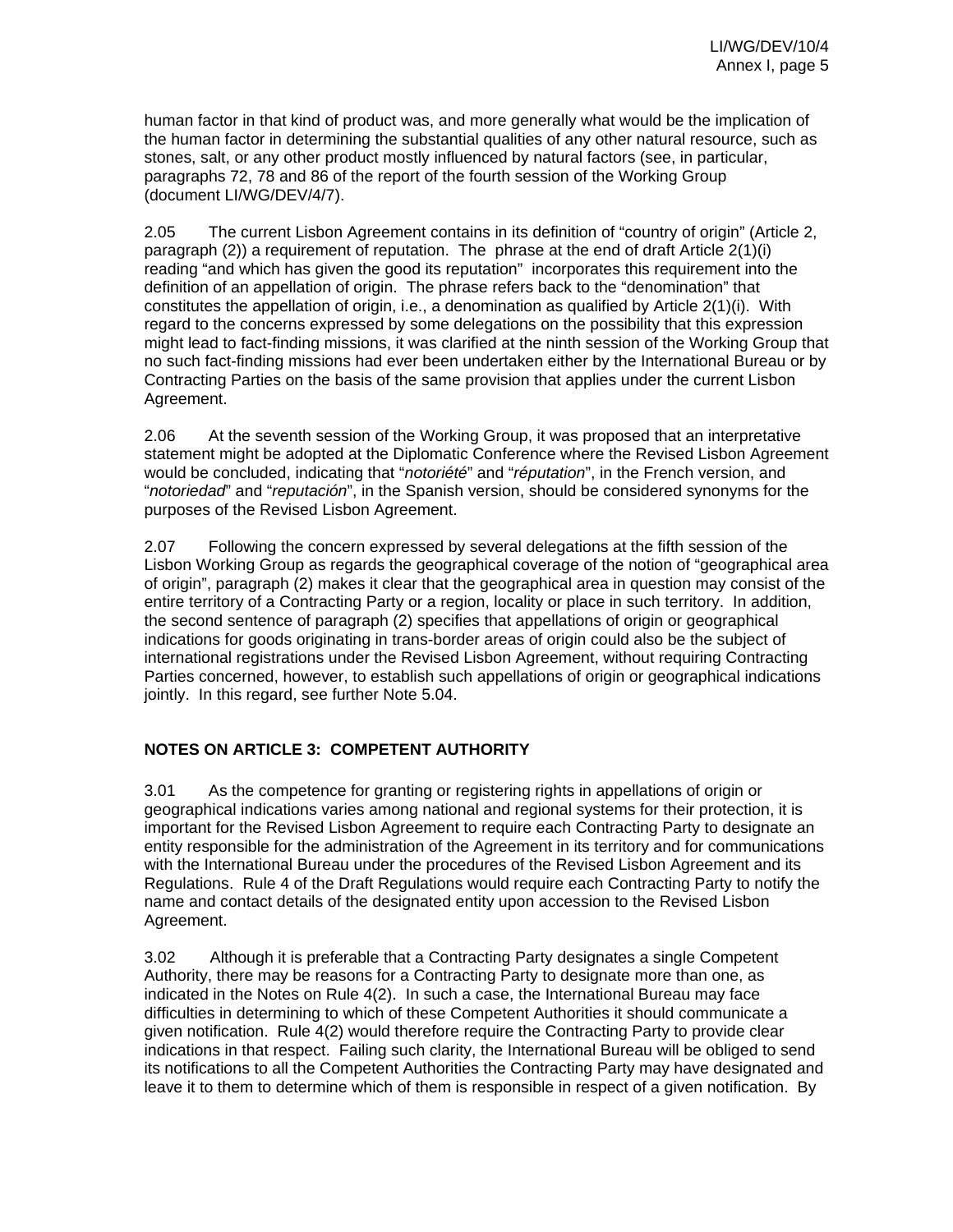the same token, the International Bureau would be obliged to accept an application from such Contracting Party irrespective of which of the Competent Authorities presents it.

3.03 Following the discussion at the seventh session of the Working Group, a second sentence was added to Rule 4(1), for the benefit of the necessary transparency in regard to the applicable enforcement procedures in a Contracting Party in respect of appellations of origin and geographical indications.

### **NOTES ON ARTICLE 4: INTERNATIONAL REGISTER**

4.01 Article 4 would make it clear that the International Register of the Revised Lisbon Agreement, to be kept by the International Bureau, would not only incorporate the registrations effected under the Revised Lisbon Agreement, but also the registrations effected under the Lisbon Agreement or the 1967 Act. Rule 7 elaborates on this.

4.02 As explained at the ninth session of the Working Group, there will be a period within which some Contracting Parties will have only acceded to the Revised Lisbon Agreement while others will only be party to the current Lisbon Agreement and a third category will have become party to both. As regards the reference to the 1967 Act, it should be noted that the current Lisbon Agreement, as adopted in 1958, and the 1967 Act should be seen as one entity, in view of Article 16(1)(b) of the 1967 Act and the fact that one Lisbon member State is party to the current Lisbon Agreement, as adopted in 1958, without being party to the 1967 Act, while all other Lisbon member States have acceded to the 1967 Act.

# **NOTES ON ARTICLE 5: APPLICATION**

5.01 Article 5(2) and Article 5(3) determine that international applications are to be presented to the International Bureau and are filed in the name of the beneficiaries of the appellation of origin or geographical indication, as defined in Article 1(xvii). As regards the entitlement to present an international application, reference is made to Note 1.06. In addition, in view of the discussions at the ninth session of the Working group with regard to the issue of entitlement to file an application under Article 5(2), Rules 5 and 7 of the draft Regulations may require amendment, so as to specify that the beneficiaries will be recorded as the holders of the international registration, whether in their own right as owners of the appellation of origin or the geographical indication in the Contracting Party of Origin, or on the basis of an entitlement derived from the owner in the Contracting Party of Origin.

5.02 The text of Article 5(2)(ii) emerged from the discussions at the fifth and sixth sessions of the Working Group<sup>1</sup>. Following the discussions at the seventh session of the Working Group, the term "legal entity" will not be defined in the Revised Lisbon Agreement. However, the term should be understood broadly and cover, in any event, legal entities having legal standing to assert rights in a given appellation of origin or geographical indication, such as federations and associations representing holders of a right to use the appellation of origin or geographical indication. The phrase "or other rights in the appellation of origin or geographical indication" aims to make it clear that the term "legal entity" also covers owners of certification marks or collective marks.

 $\overline{a}$ 1 See, in particular, document LI/WG/DEV/5/7, paragraphs 168 and following, as well as document LI/WG/DEV/6/7, paragraphs 199, 211 and 220.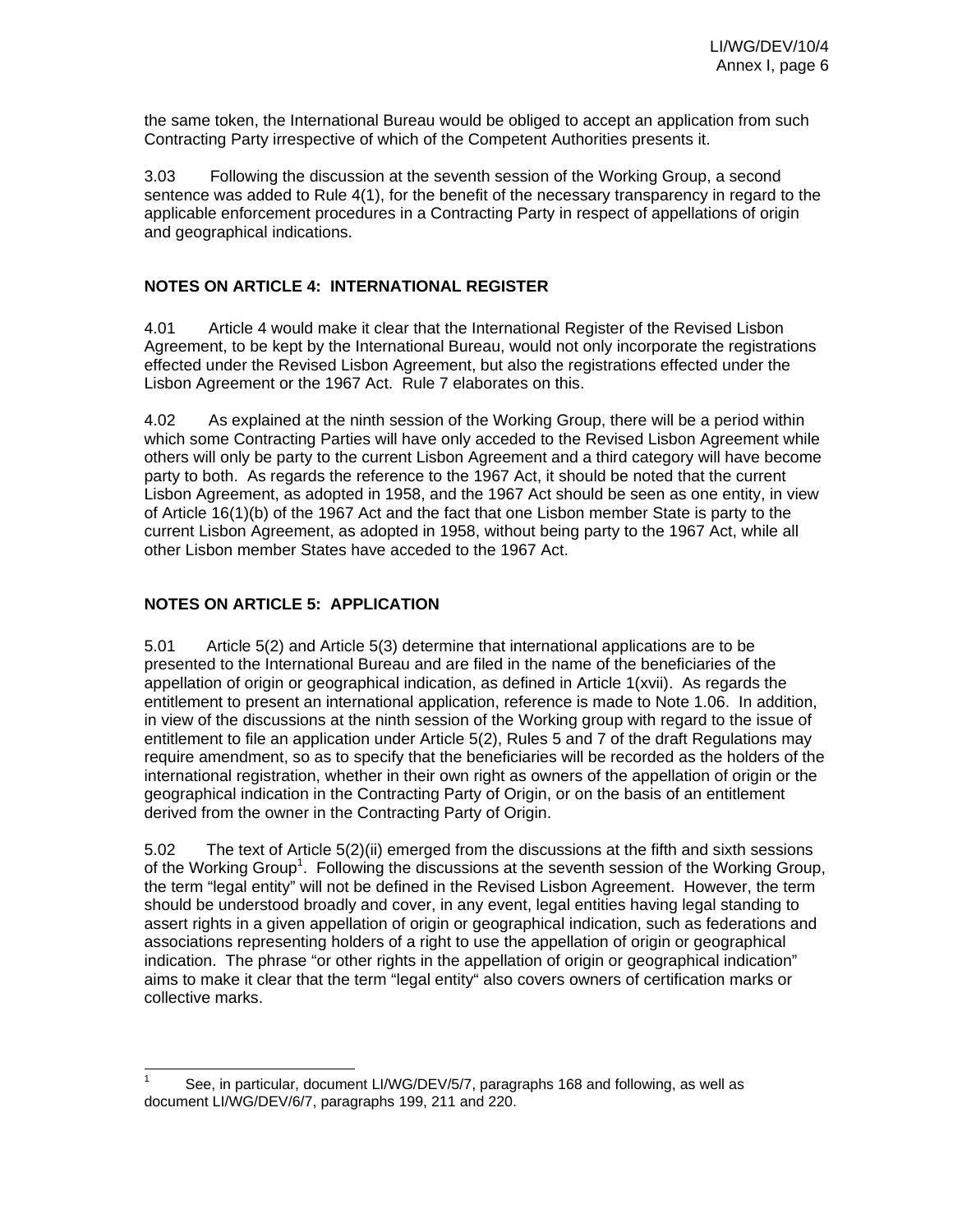5.03 Article 5(3) is an optional provision. It allows Contracting Parties who so desire to permit international applications to be presented directly to the International Bureau by the beneficiaries, as defined in Article 1(xvii), or a legal entity, as referred to in Article 5(2)(ii), as an alternative to submission by the Competent Authority. This option was included in view of the conclusion of the Chair of the Working Group, as reflected in of paragraph 176, final sentence, of the Report of the second session of the Working Group (document LI/WG/DEV/2/5) concerning a suggestion made in response to the Survey on the Lisbon System. In light of the various comments made at the third, fourth and fifth sessions of the Working Group, as regards the requirement of proof of protection in the Contracting Party of Origin, the current text would require that such direct international applications also simply be subject to the provisions in the Regulations concerning mandatory and optional particulars. Following the discussions at the seventh session of the Working Group, paragraph (3)(b) was added, making the application of paragraph (3)(a) subject to the deposit by a Contracting Party of a declaration indicating that it permits direct applications by the beneficiaries, as defined in Article 1(xvii), or a legal entity, as referred to in Article 5(2)(ii).

5.04 Article 5(4) is also an optional provision. The provision is presented in square brackets, as the inclusion of a provision specifically dealing with appellations of origin and geographical indications originating in trans-border geographical areas is still the subject of debate. Under the current Lisbon Agreement, Contracting Parties have registered appellations of origin in respect of goods originating in that part of a trans-border geographical area situated in their own territory. Article 5(4) would make it clear that the Lisbon System also allows for the international registration of an appellation of origin or a geographical indication in respect of goods originating in the whole trans-border geographical area, if the Contracting Parties concerned have jointly established the appellation of origin or the geographical indication. In such a case, they should also designate a common Competent Authority for the appellation of origin or geographical indication concerned. Of course, adjacent Contracting Parties would not be required to establish such appellations of origin or geographical indications jointly. Instead, each Contracting Party may prefer to file an individual separate application only for the part of the trans-border area situated in its territory, and of course not for the entire trans-border area. The same applies in respect of direct applications by the beneficiaries, as defined in Article 1(xvii), or a legal entity, as referred to in Article 5(2)(ii). Direct applications under Article  $5(4)(b) - i.e.,$  by the beneficiaries, as defined in Article 1(xvii), or a legal entity, as referred to in Article 5(2)(ii) – are only possible if the adjacent Contracting Parties have both deposited the declaration referred to in Article 5(3)(b). Article 5(4) only deals with the exceptional situation when the adjacent Contracting Parties have jointly established an appellation of origin or geographical indication and would require them to designate a common Competent Authority for the appellation of origin or geographical indication concerned.

5.05 Article 5(5) makes a distinction between two types of mandatory particulars in respect of international applications, namely the particulars that are necessary for the application to obtain a filing date (see Article 6(3)) and other mandatory requirements (see Rule 5(2)).

### **NOTES ON ARTICLE 6: INTERNATIONAL REGISTRATION**

6.01 The provisions presented in Article 6 are based on the premise that an internationally registered appellation of origin or geographical indication, in order to be protectable in all Contracting Parties, should, at least, meet the definition requirements of Article 2(1).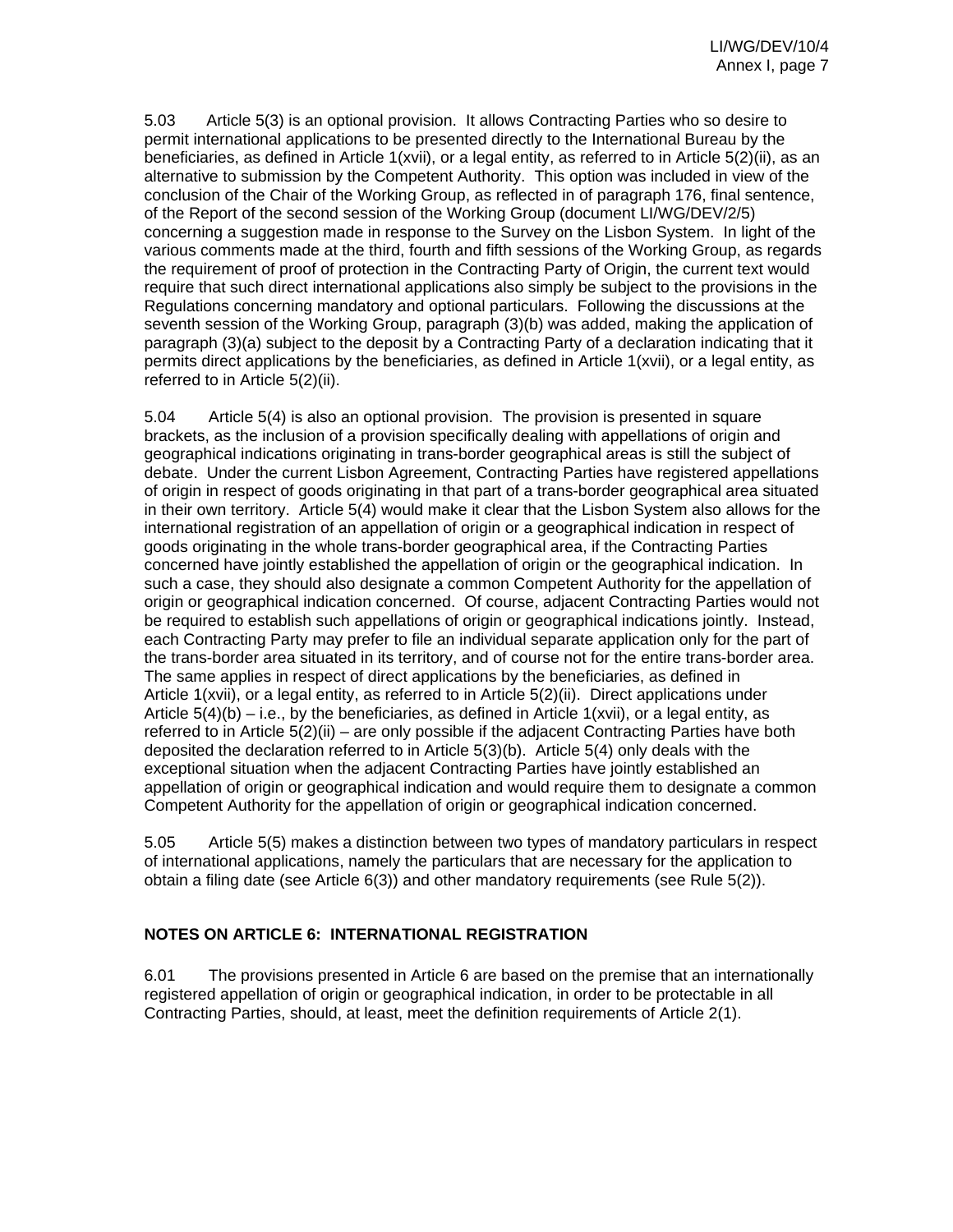### **NOTES ON ARTICLE 7: FEES**

7.01 In order to make Chapter II concerning the application and the international registration as complete as possible, a stand-alone article concerning the registration fee and other fees to be paid has been included as Article 7. As regards the amount of such fees, reference is made to Rule 8, as well as to Article 24(4)(a).

7.02 As regards Article 7(3), it should be noted that, because geographical indications and appellations of origin are based on identifiers of geographical areas, there is a limit to the number that may ever exist. In any event, unlike in other registration systems in respect of intellectual property rights, there will never be a continuous and major flow of new applications. Consequently, provisions will be necessary to deal with any deficit that the Lisbon Union may be faced with, at least as long as the membership of the Revised Lisbon Agreement will not encompass all WIPO member States. The current Lisbon Agreement provides in its Articles 11(3)(v) and 11(4)(b) that the fees should, under normal circumstances, be sufficient to cover the expenses of the International Bureau in maintaining the international registration service of the Lisbon Agreement; and that Lisbon member States should pay contributions in case of a deficit. These provisions are also contained in Articles  $24(3)(vi)$  and  $24(4(a)$  of the draft Revised Lisbon Agreement. However, an alternative approach is presented in Article 7(3) , which would leave it to the Assembly to deal with a deficit, by establishing an *ad hoc* maintenance fee to be paid in respect of each international registration.

7.03 Following the views expressed by several delegations at the fifth and sixth sessions of the Working Group (paragraphs 207-209 of document LI/WG/DEV/5/7, and paragraphs 200, 213-217, 221-226 of document LI/WG/DEV/6/7), Article 7(4) provides that reduced fees shall be established for certain international registrations, in particular for those from developing countries or least-developed countries. Such fee reductions are to be established by virtue of a decision of the Assembly amending Rule 8.

7.04 The provisions of Article 7(5) and (6) result from the discussions at the eighth and ninth sessions of the Working Group. At the eighth session, the Delegation of the Russian Federation suggested that the Revised Lisbon Agreement should allow a Contracting Party to require the payment of a fee to cover the cost of the examination of international registrations notified to its Competent Authority ("individual fee"). Following the discussions on this proposal, as reflected in document LI/WG/DEV/8/7 Prov., paragraphs 85 to 113, such possibility for Contracting Parties was taken up in the draft Revised Lisbon Agreement, together with the option for the applicant to renounce protection in one or more Contracting Parties by not paying the individual fee. The reason for the introduction of such an individual fee would be to accommodate those countries or intergovernmental organizations, where the law requires applicants and right holders to pay a fee for the work to be carried out by the competent entity at the national or regional level. Moreover, despite the possible establishment of such fees in respect of an international registration under the Revised Lisbon Agreement, the acquisition of rights to protect an appellation of origin or geographical indication in the country requiring the fee would still be cheaper and quicker under the international registration procedure of the Revised Lisbon Agreement than under the national procedure. In addition, following discussions at the ninth session of the Working Group, an additional individual fee possibility was introduced, on the initiative of the Delegation of the United States of America, allowing Contracting Parties to require such a fee also on the basis of maintenance or renewal requirements.

7.05 As discussed at the ninth session of the Working Group, an individual fee system could be introduced without a requirement for the applicant to designate the Contracting Parties in respect of which protection is requested. It was sufficient to provide that non-payment of an individual fee would result in renunciation of protection under Rule 16 in respect of the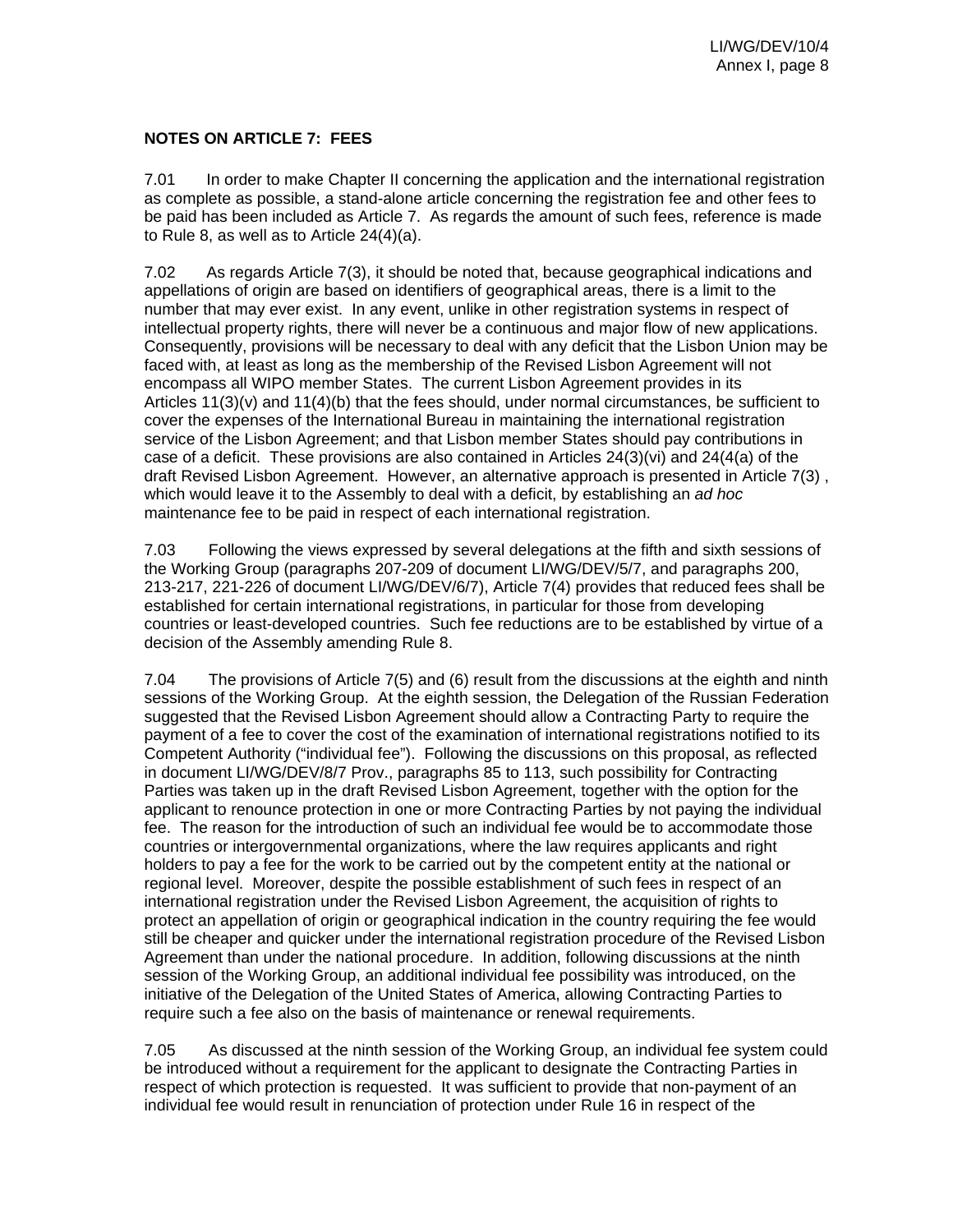Contracting Party requiring the fee. Thus, an applicant would have the option to renounce protection in respect of one, some or all contracting parties requiring an individual fee, by simply not paying the individual fee or fees concerned. Any such renunciation could also be withdrawn under Rule 16, subject to payment of the individual fee in addition to the fee for the modification of the entry of the international registration in the International Register. Under Rule 16(4), the period for a Contracting Party to refuse protection in respect of the appellation of origin or geographical indication concerned would of course start at the date on which it receives the notification of the withdrawal of the renunciation.

7.06 The same would apply under Article 29(4) in respect of newly acceding Contracting Parties. In principle, all international registrations in force under the Lisbon System at the time of accession shall be protected by a newly acceding Contracting Party, except those in respect of which it notifies a refusal under Article 29(4) within the applicable time-limit, as specified in the notification it will receive from the International Bureau, or in respect of which an individual fee, that the newly acceding Contracting Party may require, is not paid.

7.07 At the ninth session of the Working Group, the Delegation of the European Union suggested that the possible introduction of individual fees be left to the Assembly. Lacking consensus in the Working Group, the text of Article 7(5) reflects two Options: the proposal of the Delegation of the Russian Federation combined with the proposal of the Delegation of the United States of America (Option A); and the proposal of the Delegation of the European Union (Option B).

7.08 For comparison, Annex II shows statistics concerning fees collected under the Madrid System for the International Registration of Marks, as contained in Section B.3 of the Madrid Yearly Review 2014, WIPO Publication No. 940E/14. Annex III shows information about the geographical coverage of, and the average number of designations in, international registrations under the Madrid System, as contained in Section A.3 of the Madrid Yearly Report 2014. Annex IV shows the current Schedule of Fees of the Madrid System. Finally, Annex V shows information on the individual fees that currently apply under the Madrid System.

# **NOTES ON ARTICLE 8: PERIOD OF VALIDITY OF INTERNATIONAL REGISTRATIONS**

8.01 Article 2(1) specifies, *inter alia*, that international registrations effected under the Revised Lisbon Agreement are dependent upon the protection of the appellation of origin or geographical indication in its Contracting Party of Origin. At the seventh and eighth sessions of the Working Group, the possible introduction of renewal fees was discussed. As a result, the present draft of the Revised Lisbon Agreement proposes, in Article 7(3), that the Assembly may establish *ad hoc* maintenance fees in the event that the Lisbon Union faces a deficit. See further the Notes on Article 7 and Rule 8.

8.02 Three possibilities for cancellation are specified. The first possibility (paragraph (2)(a)) refers to a request for cancellation that the Competent Authority of the Contracting Party of Origin, or, in the case of Article 5(3), the beneficiaries or the legal entity referred to in Article 5(2)(ii) or the Competent Authority of the Contracting Party of Origin, may submit at any time to the International Bureau. The second possibility (paragraph (2)(b)) concerns the situation that the registered appellation of origin or geographical indication is no longer protected in the Contracting Party of Origin, in which case its Competent Authority would be obliged to request cancellation of the international registration. The third possibility (paragraph (3)) may occur if and when the Assembly has established an *ad hoc* maintenance fee under Article 7(3) and this fee is not paid.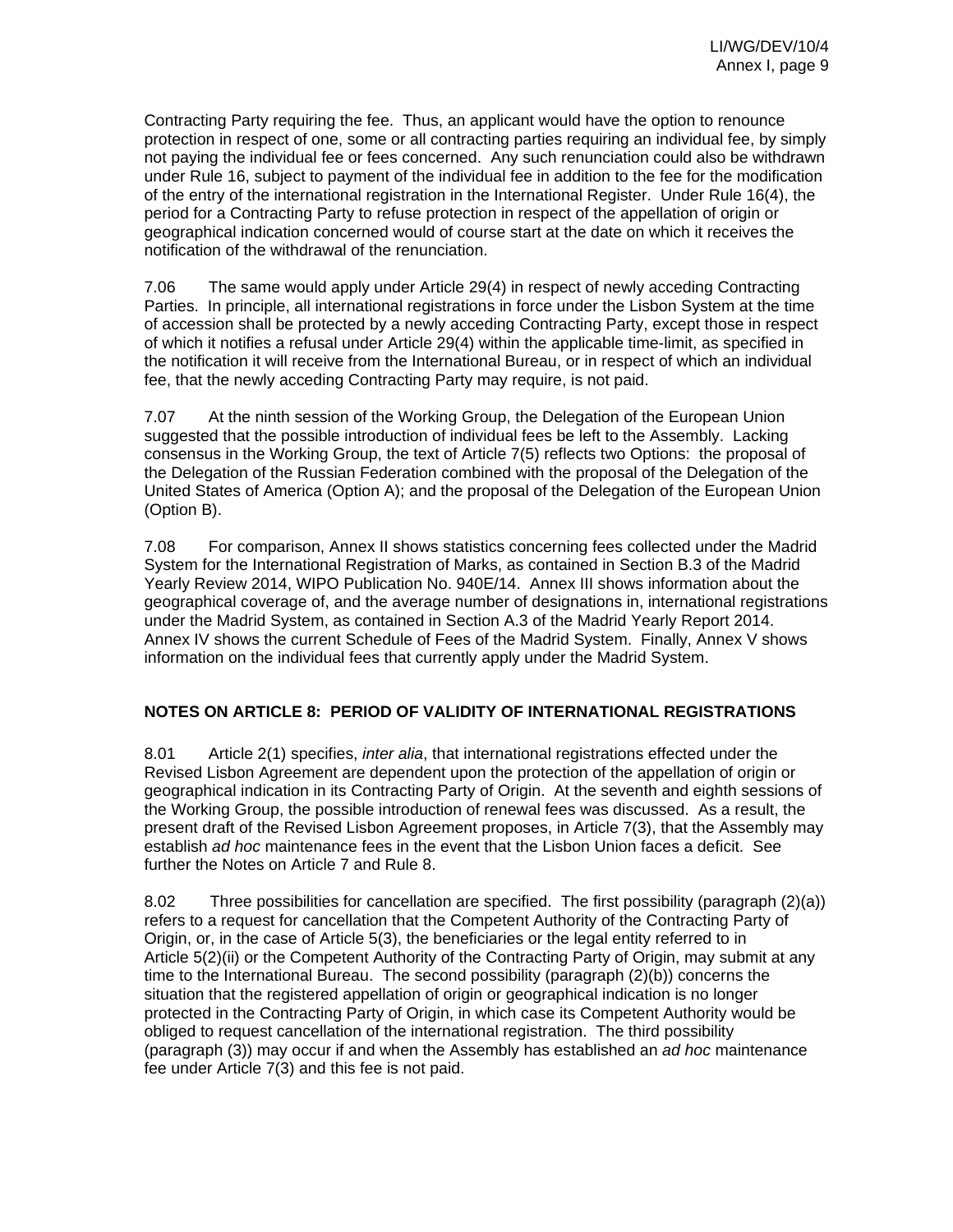### **NOTES ON ARTICLE 9: COMMITMENT TO PROTECT**

9.01 The starting point for Article 9(1) is the current Lisbon Agreement, which in Article 1(2) stipulates that the Lisbon member States undertake to protect on their territories the appellations of origin of the other Contracting Parties, under the terms of the Agreement. The corresponding provisions of the Madrid Protocol and the Geneva Act of the Hague Agreement require international registrations to be protected in the same way as the Contracting Parties protect national trademark or industrial design registrations. Similarly, the current draft of Article 9(1) intends to reflect the different types of systems for the protection of geographical indications and appellations of origin around the world by stipulating that: "Each Contracting Party shall protect registered appellations of origin and geographical indications on its territory, within its own legal system and practice." This text is modeled on Article 1 of the TRIPS Agreement.

9.02 Article 9(1) also recognizes that there are countries that do not distinguish as between appellations of origin and geographical indications. It has been a clear understanding in the Working Group since its second session, that the Revised Lisbon Agreement would not require Contracting Parties to make such distinction, as long as they do protect appellations of origin meeting the definition of a geographical indication as a geographical indication under their national law. This understanding is already reflected in paragraphs 7 and 8 of document LI/WG/DEV/2/2, paragraphs 79 and 80 of document LI/WG/DEV/2/5 and paragraph 56 of document LI/WG/DEV/3/4.

9.03 One of the consequences of the phrase "within its own legal system and practice but in accordance with the terms of this Act", would appear to be that the national or regional law of a Contracting Party will determine whether and to what extent the enforcement of rights in a geographical indication or appellation of origin can be limited due to acquiescence.

9.04 Article 9(2) is modeled on Rule 8(3) of the Regulations under the current Lisbon Agreement.

### **NOTES ON ARTICLE 10: PROTECTION UNDER LAWS OF CONTRACTING PARTIES AND OTHER INSTRUMENTS**

10.01 Paragraph (1) leaves Contracting Parties free as regards the form of the legal protection under which they provide the protection to be provided under the Revised Lisbon Agreement in respect of registered appellations of origin or geographical indications. In addition to the form of protection, Contracting Parties would also remain free to determine the name of the title of protection granted under their own legal system – for example, the English term under EU law for "*appellation d'origine*" is not "appellation of origin", but "designation of origin". Another example relates to China, which under its Trademark Law allows for the registration of geographical indications as certification marks on the basis of a definition that contains elements of both Article 2(1)(i) and 2(1)(ii) of the draft Revised Lisbon Agreement.

10.02 Reference is also made to Notes 1.02 and 9.02.

10.03 The provisions of paragraph (2) establish a safeguard clause in respect of other forms of protection that may be available in a Contracting Party than the protection to be accorded under the Revised Lisbon Agreement. As stipulated in Article 15(2), a Contracting Party that has issued a refusal under Article 15 in respect of a registered appellation of origin because it takes the view that the denomination fails to meet the definition of an appellation of origin, should nevertheless provide protection to the denomination as a geographical indication, if the denomination meets the definition of a geographical indication. Reference is also made to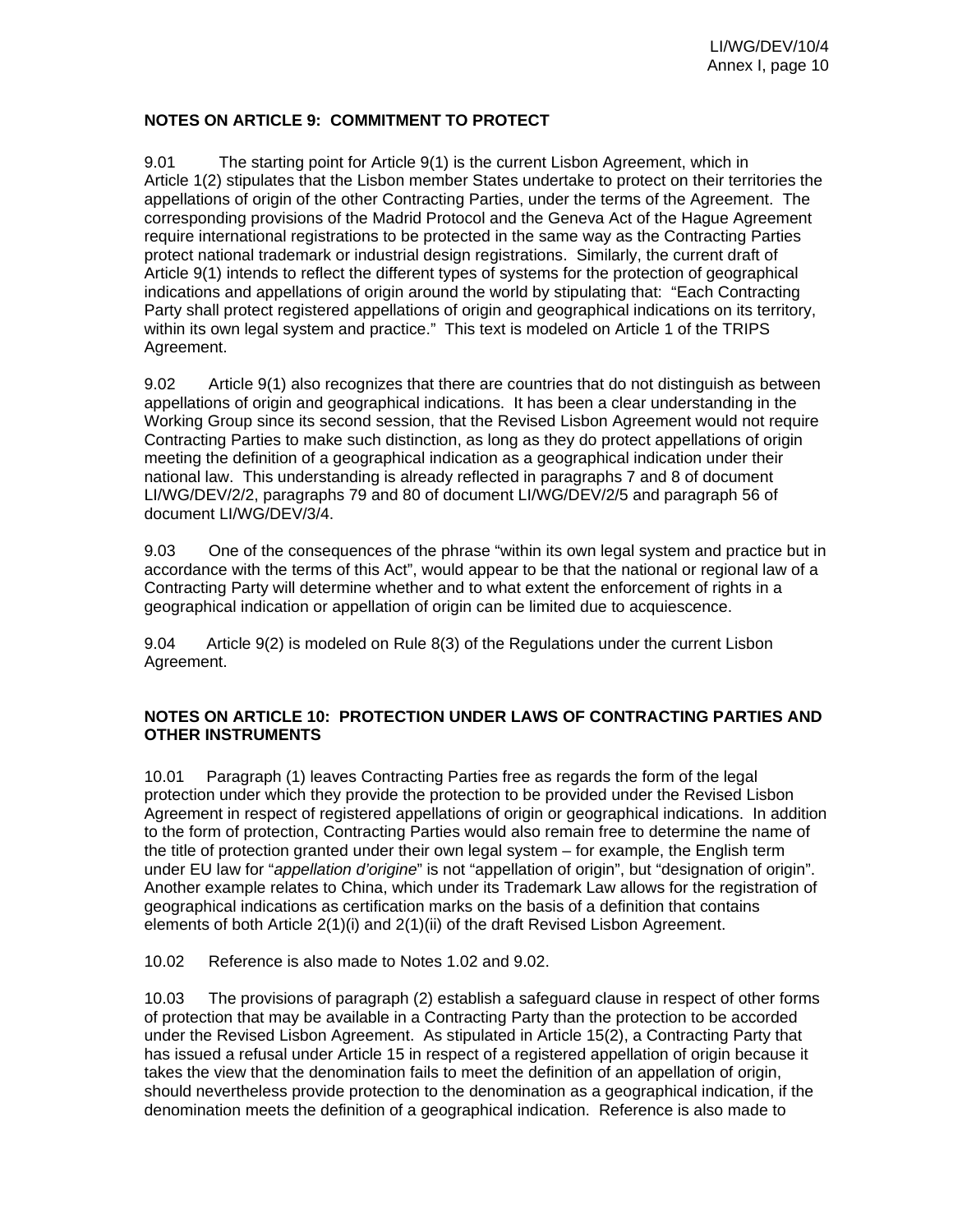Article 19(4) in this regard. The wording "shall not in any way affect" would appear to reflect this aspect more appropriately than the wording "already granted", as contained in Article 4 of the current Lisbon Agreement, which could be interpreted to mean that the protection was already available in the country in question, for example by virtue of a prior bilateral agreement.

10.04 At the same time, the provisions of paragraph (2) would confirm that the Revised Lisbon Agreement, which would stipulate the level of protection to be accorded in respect of registered appellations of origin and geographical indications, would not itself be an obstacle to the possibility for Contracting Parties to establish more extensive protection than required under the Revised Lisbon Agreement. Obviously, such other protection should not diminish or interfere with the enjoyment of the rights afforded by the Revised Lisbon Agreement.

#### **NOTES ON ARTICLE 11: PROTECTION IN RESPECT OF REGISTERED APPELLATIONS OF ORIGIN AND GEOGRAPHICAL INDICATIONS**

11.01 At its sixth session, the Working Group agreed on the basic approach in respect of Articles 11 and 12. At the seventh, eighth and ninth sessions of the Working Group, the text was further refined. At the eighth session of the Working Group, it became clear that not only item (ii) – based on the wording of Article 3 of the current Lisbon Agreement – but also item (iii) of Article 11(1)(a) is problematic for a number of countries that are not party to the Lisbon Agreement or the 1967 Act, as the terms used in these items are alien to the legal framework of these countries. Current Lisbon member States, however, attach great importance to the terms used in these items. A possible way out, as contained in Article 11(3) of document LI/WG/DEV/9/2 and modeled on Article 16.3 of the TRIPS Agreement, as adapted in order to relate to geographical indications and appellations of origin, was discussed at the ninth session of the Working Group. As a result, Article 11 now presents various Options for such a way out. Among these Options, two text proposals are presented in respect of Article 11(1)(a)(ii) and (iii). Option A in that sub-paragraph reflects the text of items (ii) and (iii), as contained in document LI/WG/DEV/9/2, while Option B proposes, instead, to use one item reflecting the wording modeled on Article 16.3 of the TRIPS Agreement. If Option B would prevail, there would be no need for Article 11(3), except for Option D, as presented in that provision, to the extent that that Option would allow for a declaration-based alternative for Contracting Parties in respect of Article 11(1)(a)(i). Option C of Article 11(3) concerns a text based on Article 16.3 of the TRIPS Agreement and Article 4(1)(b) of the WIPO Joint Recommendation Concerning Provisions on the Protection of Well-Known Marks.

11.02 The final part of Article 11(1)(a) clarifies, *inter alia*, that, when the registered appellation of origin or geographical indication is not reproduced in exactly the same way, such use is also covered by the provisions of Article 11(1)(a) if the differences are immaterial. The footnote to Article 11(1)(a) clarifies that, if the protection of a given registered appellation of origin or geographical indication is subject to an exception in the Contracting Party of Origin, such exception may also be applied by the other Contracting Parties.

11.03 The purpose of Article 11(2) is to prevent the registration of trademarks that consist of or contain a registered appellation of origin or a registered geographical indication by someone not authorized to use the registered appellation of origin or geographical indication. The word "trademark" should be understood in the broadest possible sense, so as to include also collective and certification marks. However, such registrations of trademarks containing a registered appellation of origin or geographical indication by someone who is authorized to use the registered appellation of origin or geographical indication would be acceptable, unless the person in question does so in a way that conflicts with any of the provisions of Article 11(1). In Contracting Parties that protect registered appellations of origin and geographical indications through trademark legislation, the registered appellation of origin or geographical indication will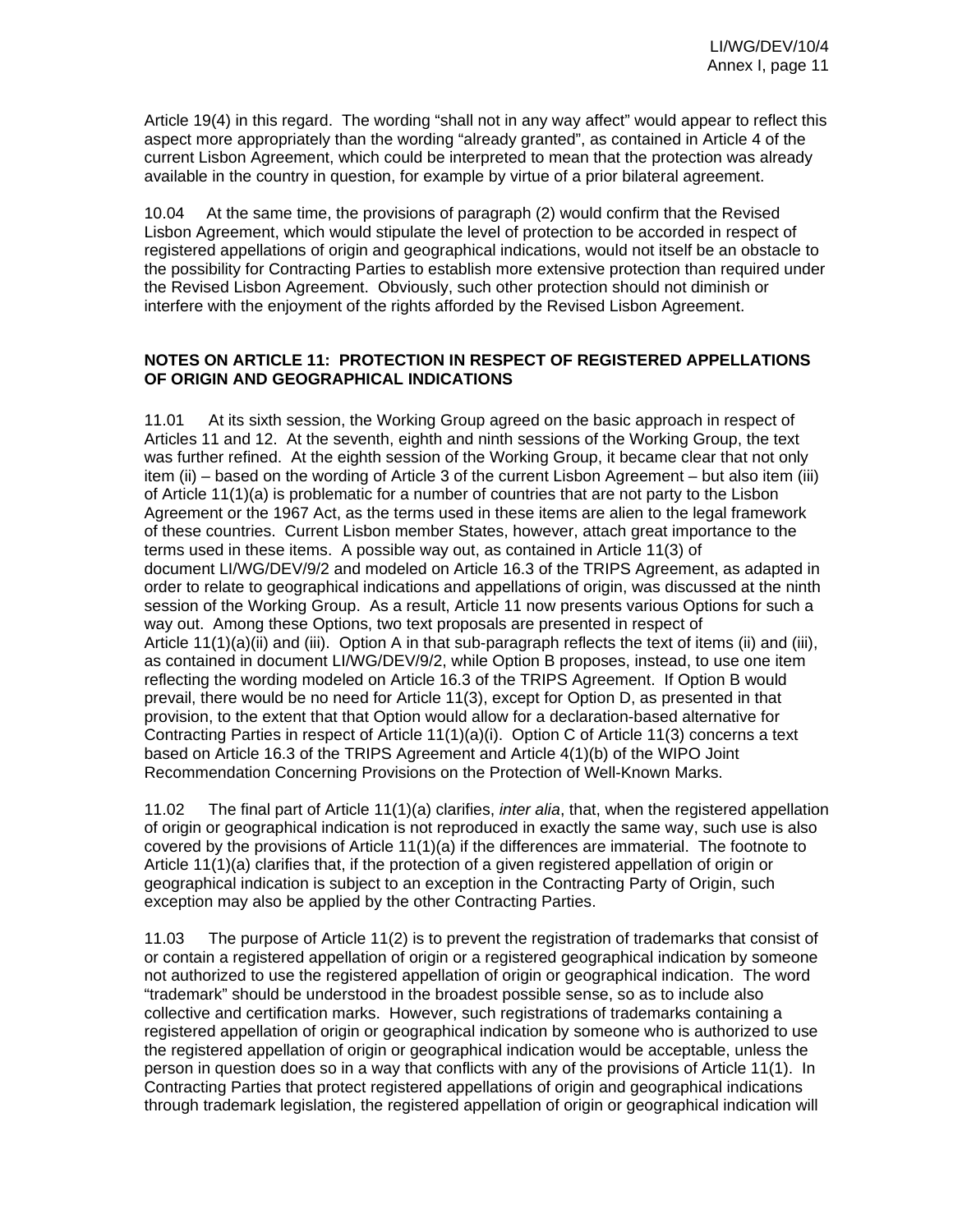by definition be incorporated in a trademark. Moreover, holders of the right to use a registered appellation of origin or geographical indication may own a trademark that contains the registered appellation of origin or geographical indication as part of the trademark.

11.04 Article 11(2) shall be without prejudice to Article 13(1), which addresses the issue of prior trademark rights. In order to better reflect the priority principle, as identified by the word "prior" in Article 13(1), the word "later" was inserted in Article 11(2), following the discussions at the ninth session of the Working Group.

11.05 Following the discussions at the seventh session of the Working Group, Article 11 no longer contains provisions explicitly dealing with homonymous appellations of origin and geographical indications. The footnote to Article 11 explains the existing practice under the Lisbon Agreement and the 1967 Act in respect of appellations of origin that are the subject of an application and that happen to consist of or contain a term occurring also in another appellation of origin.

### **NOTES ON ARTICLE 12: PROTECTION AGAINST [ACQUIRING A GENERIC CHARACTER] [BECOMING GENERIC]**

12.01 At its sixth session, the Working Group agreed on the basic approach in respect of Articles 11 and 12. The square brackets around "[be considered to have]" reflect the difference of view as to whether the wording of Article 6 of the current Lisbon Agreement should be used or more straightforward wording.

12.02 The position of anyone who was using a denomination constituting a registered appellation of origin or geographical indication prior to the date on which the international registration took effect in the Contracting Party concerned should be considered safeguarded by Article 15(3). In this connection, the footnote to Article 12 is meant to make it absolutely clear that the provision only deals with generic use initiated after protection of the registered appellation of origin or geographical indication became effective in a given Contracting Party. The term "generic character" also features in Article 4 of the Madrid Agreement on Indications of Source. The term "generic" is defined in the footnote taking into account the provisions of Article 24.6 of the TRIPS Agreement.

12.03 At the eighth session of the Working Group, it was confirmed that Article 12 is problematic for a number of countries. If its text is maintained, a number of countries would need an alternative similar to Article 11(3) or the option of making a reservation under Article 30.

12.04 The square bracketed phrase at the end of Article 12 reflects the concern raised by some delegations at the ninth session of the Working Group that, under trademark-based protection systems for geographical indications, the factual situation in the market-place would determine whether a term has become generic or not.

12.05 The phrases "the denomination constituting" and "the indication constituting" appear in square brackets, following the discussions at the ninth session of the Working Group. The question is whether these phrases can be removed as being unnecessary or should be retained as references to the factual use made of such a denomination or indication. For comparison, Article 6 of the current Lisbon Agreement does not mention "appellation of origin", but "appellation".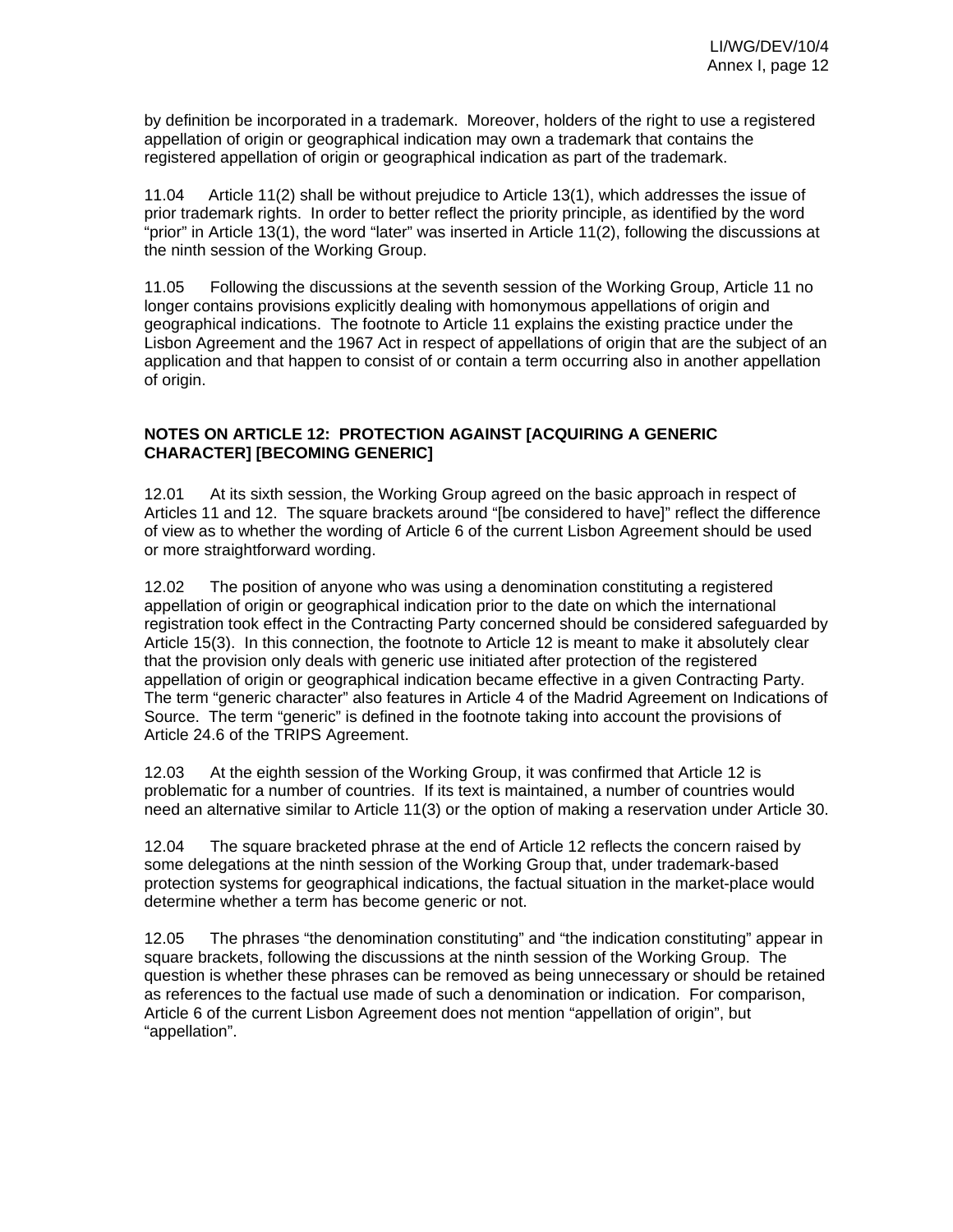### **NOTES ON ARTICLE 13: SAFEGUARDS IN RESPECT OF OTHER RIGHTS**

13.01 In view of the discussion at the sixth session of the Working Group, Article 13 no longer incorporates the relevant provisions of the TRIPS Agreement by reference, but specifies how the provisions of the TRIPS Agreement in respect of prior trademark rights and other legitimate rights would apply under the Revised Lisbon Agreement.

13.02 Following the discussion on Article 13(1) at the ninth session of the Working Group, the provision is now presented on the basis of two Options, i.e. Article 13(1) as contained in document LI/WG/DEV/8/2 (Option A) and a text proposed by the Delegation of the United States of America at the eighth session of the Working Group (Option B). The text of Option A combines elements of Articles 17 and 24.5 of the TRIPS Agreement. The text of Option B builds only on Article 17 of the TRIPS Agreement. According to the WTO Panel Reports on the disputes initiated by Australia and the United States of America, respectively, against the European Union concerning EC Regulation 2081/92, the coexistence provisions under that Regulation in respect of, on the one hand, protected appellations of origin and geographical indications and, on the other hand, prior trademarks can be regarded as limited exceptions under Article 17 of the TRIPS Agreement, which allows for limited exceptions to the rights conferred by a trademark, such as fair use of descriptive terms, provided that such exceptions take account of the legitimate interests of the owner of the trademark and of third parties. It would seem that, in cases of conflicts, as referred to in the chapeau of Article 13(1), the Contracting Party concerned may decide that the prior trademark prevails or that the prior trademark and the registered appellation of origin or geographical indication may coexist, as long as the legitimate interests of the owner of the prior trademark are taken into account as well as those of interested parties holding rights in respect of the registered appellation of origin or geographical indication and other third parties.

13.03 The phrase at the beginning of Article 13(1), reading "Without prejudice to Articles 15 and 19", clarifies that Article 13(1) would apply if and when a Contracting Party does not submit a declaration of refusal on the basis of the existence of a prior trademark and as long as it does not invalidate the effects of the international registration on the basis of the prior trademark.

13.04 The chapeau of Article 13(1) refers to trademarks that have been applied for or registered as well as trademark rights that have been acquired through use. The reference to trademark rights acquired through use is not meant to create any obligation whatsoever on the part of Contracting Parties to provide that trademark rights can be acquired merely through use, but only that, if trademark rights can be acquired through use in a Contracting Party, these will also benefit from the safeguards in respect of prior trademark rights, as specified in the provision.

13.05 The fact that Article 13 no longer mentions the possibility, for right holders of prior trademarks and holders of the right to use an appellation of origin, to negotiate the modalities of a possible termination of use under the prior trademark, as contained in Article 12 of document LI/WG/DEV/4/2, does not mean to indicate that such possibility would not exist under Article 13 of the present draft. The sentence has been removed because of the comments made during the fourth session of the Working Group, that the existence of such a possibility is obvious and its specification in the Revised Lisbon Agreement, therefore, unnecessary.

13.06 Article 13(2) deals with the situation of appellations of origin and geographical indications that contain overlapping denominations or indications, for example, the appellations of origin "*Porto*" for a generous wine (liqueur wine) from Porto in Portugal and "*Porto Vecchio*" for wines from Porto Vecchio on the French island of Corsica.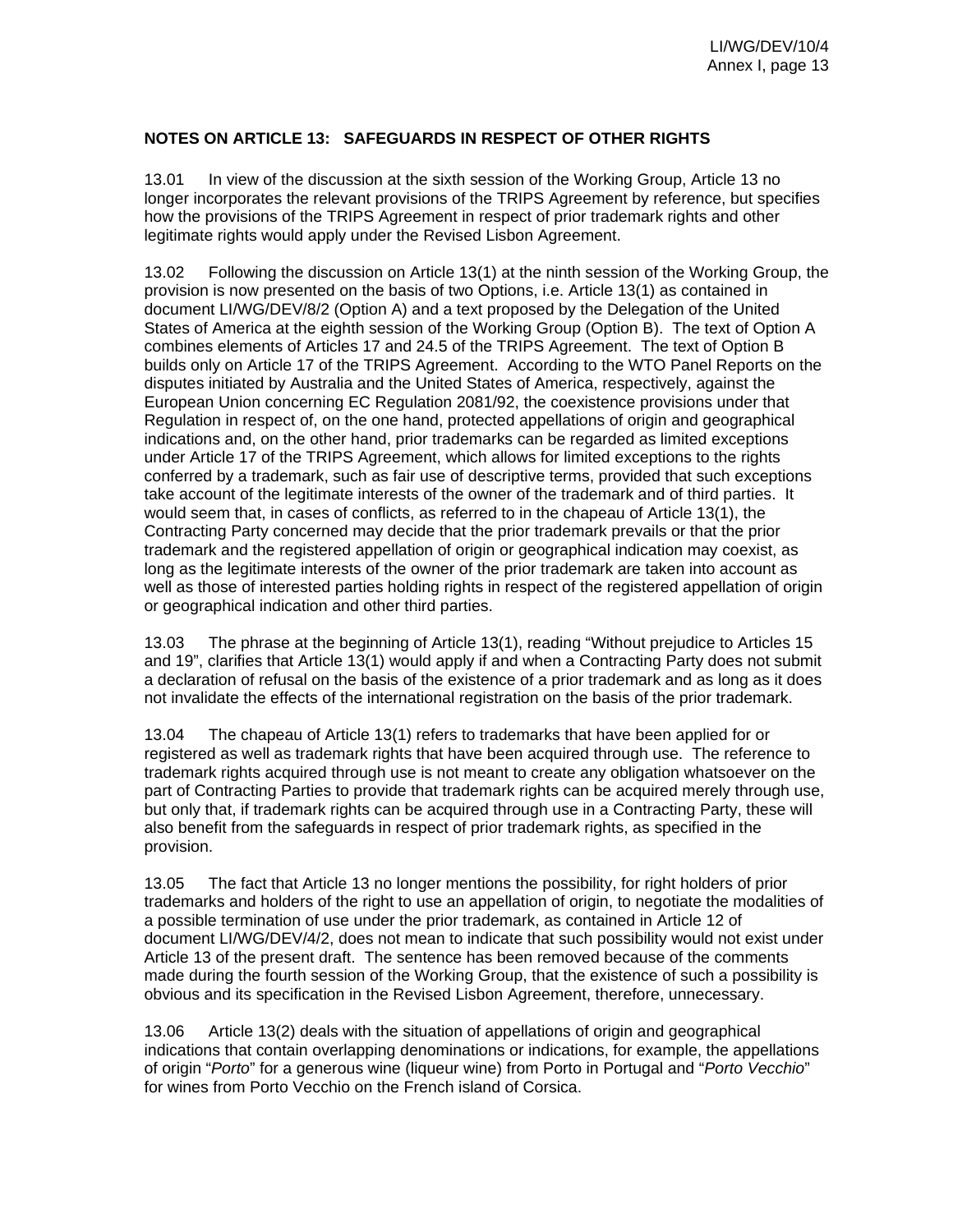13.07 Article 13(3) is based on Article 24.8 of the TRIPS Agreement: "The provisions of this Section shall in no way prejudice the right of any person to use, in the course of trade, that person's name or the name of that person's predecessor in business, except where such name is used in such a manner as to mislead the public."

13.08 Article 13(4) does not safeguard all prior rights, but only plant variety and animal breed denominations. Other rights can still be safeguarded, but only if and when used as a ground for refusal under Article 15. Whether they can also be used as a ground for invalidation under Article 19 will depend on the outcome of further discussions in respect of Article 19(1). Lacking a refusal, the Contracting Party may decide, under Article 17(1), that a transitional period shall apply before use under such other right must be discontinued. See further Note 17.02.

### **NOTES ON ARTICLE 14: LEGAL REMEDIES AND LEGAL PROCEEDINGS**

14.01 Article 14 is based on the provisions contained in Article 8 of the Lisbon Agreement and the 1967 Act. This provision has been re-worded to take into account the concerns expressed by some delegations at the sixth session of the Working Group (in particular, paragraphs 97 and 163 of the Report contained in document LI/WG/DEV/6/7). As a result, the provision would simply require national or regional legislation to provide for and make available effective legal remedies and legal proceedings for the protection and enforcement of registered appellations of origin and registered geographical indications. The word "legal" is not meant to exclude the application of administrative measures.

### **NOTES ON ARTICLE 15: REFUSAL**

15.01 Article 15 concerns the procedure for issuing refusals following the receipt of a notification of international registration. As suggested during the fourth session of the Working Group, time limits are not specified in the Agreement but in the Regulations, so that modifications can be adopted by the Assembly of the Special Union and would not require a diplomatic conference, as would be the case if time limits were specified in the Revised Lisbon Agreement itself. The provision is based on Draft Provision G, as contained in document LI/WG/DEV/3/2 and is a redrafted version of Article 5(3) of the current Lisbon Agreement.

15.02 As regards Article 15(2), please refer to Note 10.03.

15.03 Article 15(3) introduces the obligation for Contracting Parties to establish procedures enabling interested parties to present possible grounds for refusal to the Competent Authority and request the Competent Authority to notify a refusal under Article 15(1). As under the current Lisbon system, refusals can be based on any ground (see Note 16.01).

15.04 As regards Article 15(5), interested parties affected by a refusal might, alternatively, have the opportunity to resort to arbitration or mediation.

# **NOTES ON ARTICLE 16: WITHDRAWAL OF REFUSAL**

16.01 The possibility to negotiate the withdrawal of a refusal is explicitly mentioned in Article 16(2). The text of the provision results from the discussions at the ninth session of the Working Group. As mentioned in the Acts of the 1958 Diplomatic Conference where the Lisbon Agreement was concluded, "the procedure envisaged provides countries, which receive the notification of an appellation of origin via the International Bureau, with the possibility to oppose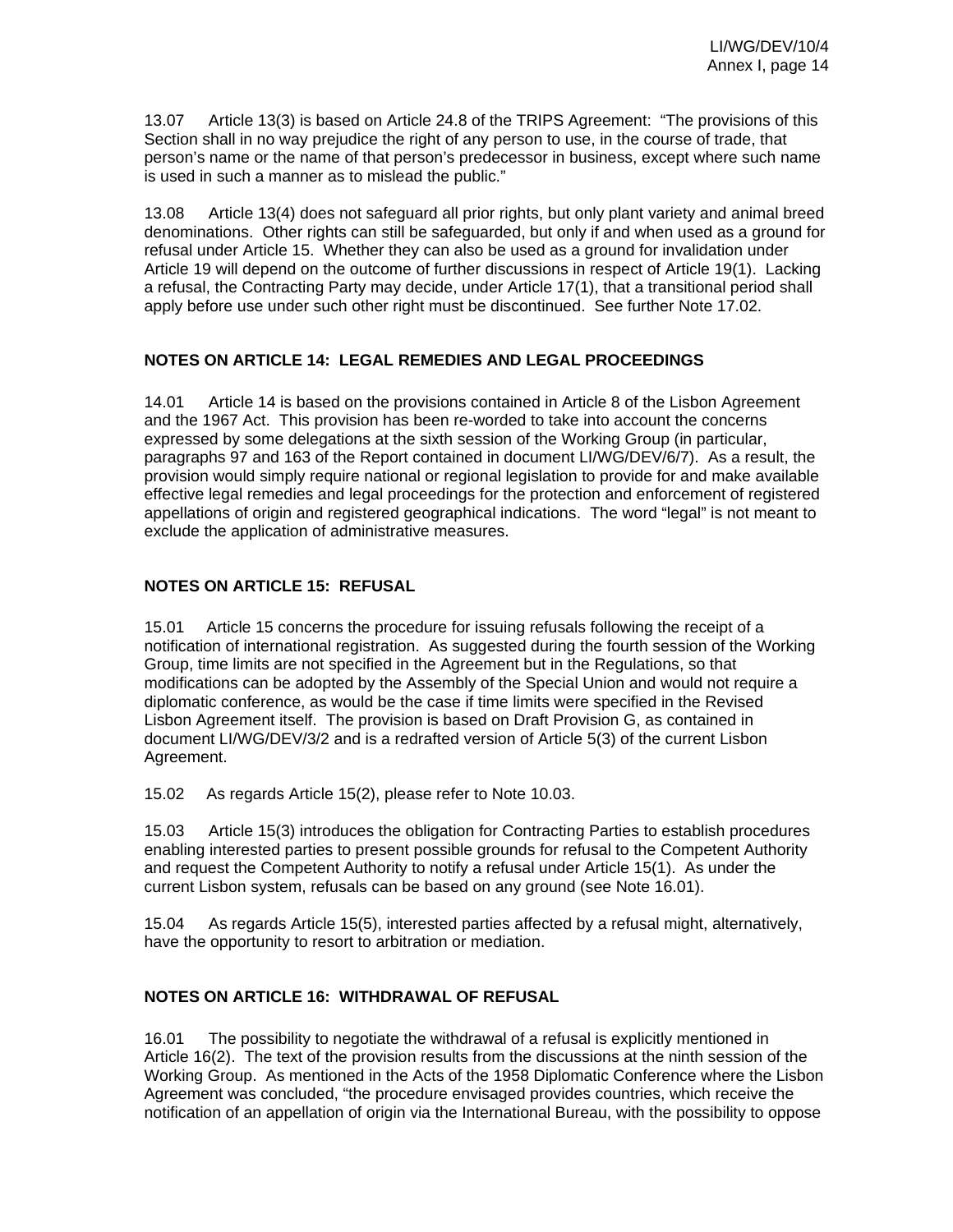any situation that exists *de facto* or *de jure* that would prevent protection being granted on all or part of the territory of the restricted Union. The period of one year from the time the notification is received is easily sufficient to allow such opposition. A refusal must be accompanied by the grounds on which the country decides not to grant protection. These grounds constitute a possible basis for discussion for the purpose of reaching an understanding"<sup>2</sup>.

16.02 The term "interested parties" refers to the same persons referred to in Article 15(5). The term also appears in Articles 22 and 23 of the TRIPS Agreement.

16.03 Reference is also made to Article 24.1 of the TRIPS Agreement, which provides that WTO members agree to enter into negotiations aimed at increasing the protection of individual geographical indications under Article 23 and that the exception provisions of Article 24.4 through 24.8 shall not be used by a WTO member to refuse to conduct negotiations or to conclude bilateral or multilateral agreements. In the context of such negotiations, WTO members shall be willing to consider the continued applicability of these provisions to individual geographical indications whose use was the subject of such negotiations.

### **NOTES ON ARTICLE 17: PRIOR USE**

17.01 Article 17(1) of the draft Revised Lisbon Agreement clarifies that the provisions of Article 5(6) of the current Lisbon Agreement would not be applicable with regard to use under any of the rights safeguarded under Article 13. Neither would Article 17(1) prejudice the right of a Contracting Party to apply the exception specified in the footnote to Article 11(1)(a). The footnote to Article 12 defines what should be considered to be a "generic denomination or indication".

17.02 Under Article 24.4 of the TRIPS Agreement, WTO members are not required to prevent continued and similar use of a particular geographical indication of another WTO member identifying wines or spirits in connection with goods or services by any of its nationals or domiciliaries who have used that geographical indication in a continuous manner with regard to the same or related goods or services in the territory of that Member either (*a*) for at least 10 years preceding 15 April 1994 or (*b*) in good faith preceding that date. Under the Revised Lisbon Agreement, the same effect could be achieved, if the Contracting Party concerned notifies a refusal under Article 15, for example as a result of the procedure that the Contracting Party has put in place, under Article 15(3), allowing interested parties to submit requests to that effect. Any prior use can be used as a ground for refusal, but if prior use other than that referred to in Note 17.01 is not used as a ground for refusal, the phasing out provisions of Article 17(1) would be applicable. Whether a Contracting Party can also use such prior use as a ground for invalidation of the effects of an international registration in its territory will depend on the outcome of the discussions on Article 19. Under Option A of Article 19(1), the initiation of invalidation proceedings on the basis of prior use, as referred to in Article 17(1), would probably result in suspension of the application of any phasing-out period for the duration of the invalidation proceedings.

17.03 As suggested during the fourth session of the Working Group, time limits are specified in the Regulations, so that modifications can be adopted by the Assembly of the Special Union and would not require a Diplomatic Conference, as would be the case if time limits were specified in the Revised Lisbon Agreement itself.

 $\frac{1}{2}$  Unofficial translation of the official French text of the Acts of the Diplomatic Conference that adopted the Lisbon Agreement in 1958.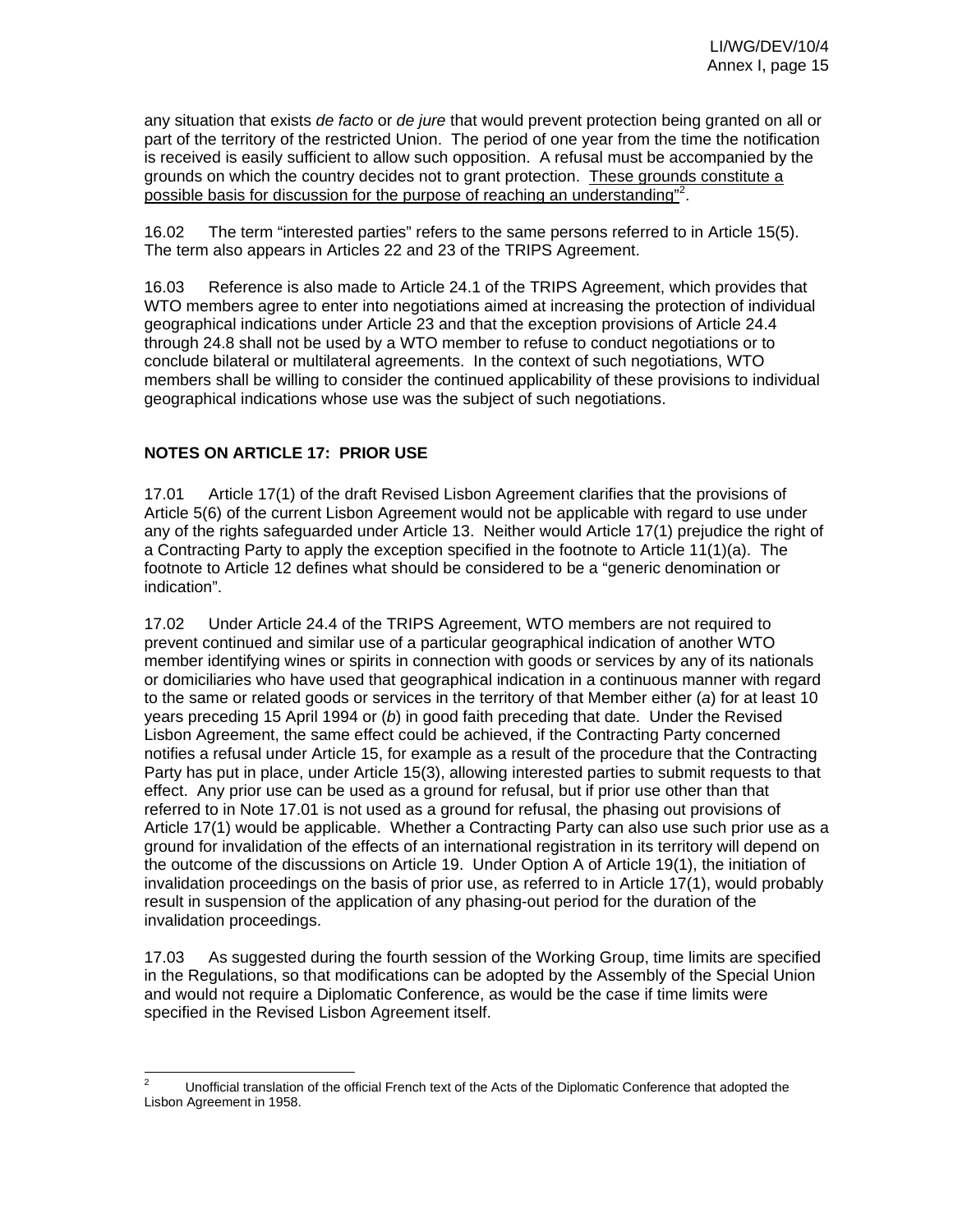17.04 A defined period for the termination of prior use may also be applied in case a refusal is withdrawn or in case a statement of grant of protection is notified following a refusal.

17.05 In view of the safeguards under Article 13 in respect of the prior rights addressed in that provision, the Revised Lisbon Agreement would not contain phasing out periods in respect of prior uses under such rights, except to the extent that such prior rights incorporate a registered appellation of origin or geographical indication as a generic denomination or indication, and the prior rights manifestly do not extend to that denomination or indication, as specified in the footnote to Article 17. The square brackets correspond to the square brackets in Article 13(2) to (4).

17.06 Article 17(2) clarifies that withdrawal of a refusal that was based on use under a prior trademark or other right addressed in Article 13 would not mean that Article 13 would no longer apply. At the same time, the provision clarifies that withdrawal of such a refusal because of the cancellation, revocation, non-renewal, or invalidation, of the prior trademark or other prior right makes Article 13 inapplicable. Article 17(2) only applies in respect of cases of coexistence allowed for under the law of a Contracting Party. If a Contracting Party does not allow for coexistence, it can issue a declaration of refusal under Article 15 or invalidate the effects of the international registration in its territory under Article 19. In a Contracting Party that allows for coexistence, a situation of coexistence would be established following the withdrawal of a refusal, except when the withdrawal was the result of the cancellation, revocation, non-renewal, or invalidation, of the prior trademark or other right referred to in Article 13.

### **NOTES ON ARTICLE 18: NOTIFICATION OF GRANT OF PROTECTION**

18.01 Article 18 concerns the notification of a grant of protection in respect of a registered appellation of origin or geographical indication, and its subsequent publication by the International Bureau. Such a notification can be presented within the one-year period after receipt of the notification of international registration – in case within that period it has become clear that no refusal will be issued – or following a refusal; if a decision has been taken to withdraw the refusal, a statement of grant of protection can be notified instead of a withdrawal of refusal. The procedures are specified in the Draft Regulations, based on Rule 11*bis* of the Regulations under the current Lisbon Agreement, which resulted from an amendment of the Regulations that entered into force on January 1, 2010.

### **NOTES ON ARTICLE 19: INVALIDATION**

19.01 Article 19 deals with the possible invalidation of the effects of an international registration in a given Contracting Party. In view of the discussion at the eighth and ninth sessions of the Working Group, Article 19(1) presents two Options. Under Option A, no limitation would apply as to the grounds on the basis of which invalidation can be pronounced, on the understanding that Contracting Parties shall provide that invalidation can be pronounced on the basis of a prior right, as referred to in Article 13. Following the logic of Option A, the footnote shows a non-exhaustive list of possible grounds for invalidation. Option B would limit the grounds for invalidation to two situations: (1) the existence of a prior right, as referred to in Article 13; and (2) non-compliance with the definition. In case of the expiry of the protection in the Contracting Party of Origin, Article 8(2)(b) requires the Contracting Party of Origin to request cancellation of the international registration.

19.02 Article 5(6) of the Madrid Protocol and Article 15(1) of the Geneva Act of the Hague Agreement stipulate that, before an invalidation is pronounced, the holder of the international registration must have been given the opportunity of defending his rights. The current Lisbon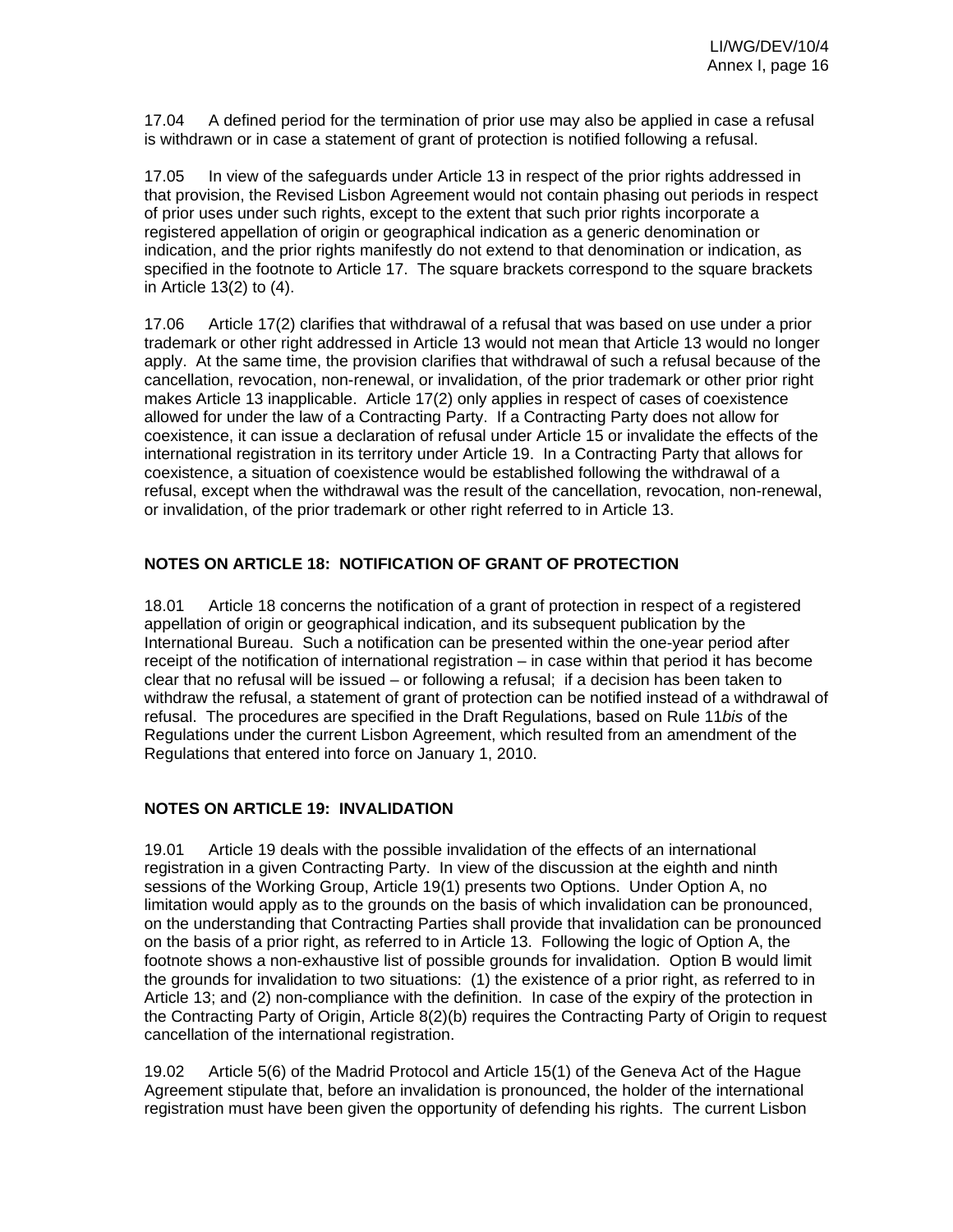Agreement does not contain a provision of this kind. However, this does not mean that a Lisbon member State is prevented from invalidating the effects of an international registration under the Lisbon Agreement. The Lisbon Union Assembly has recognized that such invalidations may take place and introduced Rule 16 in the Regulations under the Lisbon Agreement, with effect from April 1, 2002, requiring the Competent Authority to notify any such invalidation to the International Bureau, once the invalidation is no longer subject to appeal in the Lisbon member State in question, for its recording in the International Register. Article 19(1) of the draft Revised Lisbon Agreement would confirm that the effects of an international registration under the Lisbon System in a given Contracting Party can be invalidated by that Contracting Party; and Article 19(2) would introduce a provision similar to those contained in the Madrid Protocol and the Geneva Act of the Hague Agreement, as referred to above. Following the discussions at the ninth session of the Working Group, Article 19(2) has been drafted in a positively worded manner. However, the model of the corresponding Madrid and Hague provisions raises the question as to who should be given the opportunity to defend his rights, as international registrations under the Lisbon System do not indicate who is the holder of the international registration – but only who is/are the holder(s) of the right to use the appellation of origin or geographical indication that is the subject of the international registration. The current draft of Article 19(2) gives this opportunity to the natural and legal persons in whose name applications can be filed, as specified in Article 5(2), whether or not they are recorded in the International Register as the holder(s) of the right to use the appellation of origin or geographical indication. The provision may need to be revised in light of the outcome of the pending issue reflected in item (iv) of paragraph 5 of the document LI/WG/DEV/10/2.

19.03 As regards Article 19(4), reference is made to Note 10.03.

### **NOTES ON ARTICLE 20: MODIFICATIONS AND OTHER ENTRIES IN THE INTERNATIONAL REGISTER**

20.01 A specific provision addressing the issue of modifications of international registrations and other entries in the International Register has been incorporated in the Draft Revised Lisbon Agreement.

### **NOTES ON ARTICLE 21: MEMBERSHIP OF THE LISBON UNION**

21.01 This provision clarifies that the Contracting Parties to the Revised Lisbon Agreement shall be members of the same Assembly as the States party to the Lisbon Agreement.

### **NOTES ON ARTICLE 22: ASSEMBLY OF THE SPECIAL UNION**

22.01 The provisions of Article 22 are based, to a great extent, on those contained in Article 9 of the 1967 Act. However, whenever it appeared necessary, as in the case of the voting rights of intergovernmental organizations, such provisions have been supplemented by those contained in Article 21 of the Geneva Act.

22.02 As regards Article 22(2)(b), reference is made to the Guide to the Paris Convention by Prof. G.H.C. Bodenhausen, Note "(n)" on Article 13(2)(b) of the Paris Convention and Note "(d)" on Article 16(1)(b) of the Paris Convention.

22.03 With regard to intergovernmental organizations, Article 22(3)(a) is to be read in conjunction with Article 22(4)(b)(ii).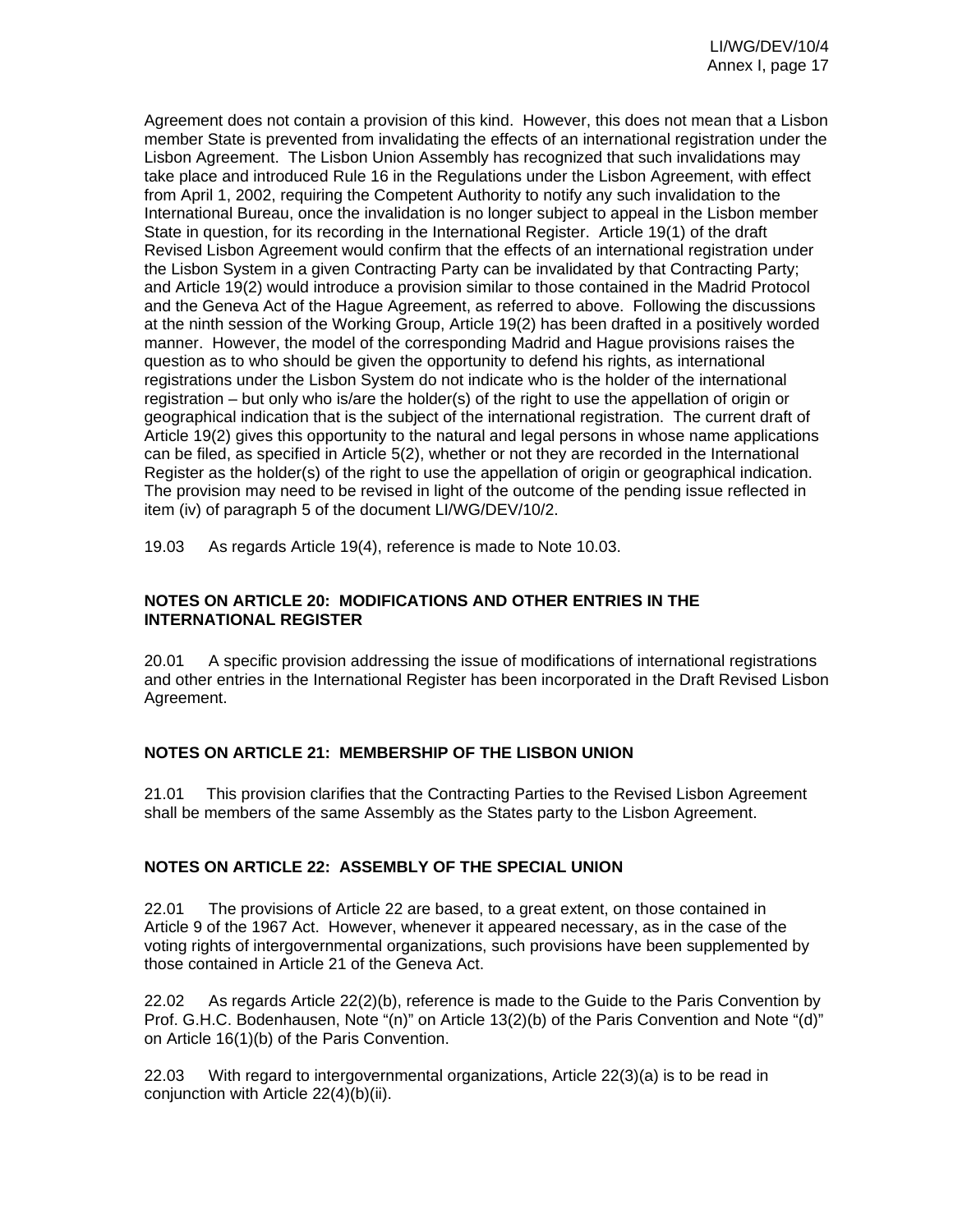#### **NOTES ON ARTICLE 23: INTERNATIONAL BUREAU**

23.01 The provisions of this Article largely reproduce those contained in Article 10 of the 1967 Act.

#### **NOTES ON ARTICLE 24: FINANCES**

24.01 The provisions of this Article are modeled on those contained in the Geneva Act. Reference is made to Notes 7.01 and 7.02.

#### **NOTES ON ARTICLE 25: REGULATIONS**

25.01 This Article makes an express reference to the Regulations and defines the procedure for the amendment of certain provisions of the Regulations.

25.02 Paragraph (2) has been drafted along the lines of the corresponding provisions of the Singapore Treaty and the Patent Cooperation Treaty, which require the same threshold of a three-fourths majority.

25.03 Paragraph (3) establishes the superiority of the provisions under the Revised Lisbon Agreement over those contained in the Regulations so that, in the event of conflict between the two sets of provisions, the provisions of the Revised Lisbon Agreement shall prevail.

### **NOTES ON ARTICLE 26: REVISION**

26.01 This provision, which confirms the standard rule that a treaty may be revised by a conference of the Contracting Parties, has been drafted along the lines of the provisions contained in the Singapore Treaty and the Geneva Act.

#### **NOTES ON ARTICLE 27: AMENDMENT OF CERTAIN ARTICLES BY THE ASSEMBLY**

27.01 The provisions of this Article are largely derived from those contained in the Geneva Act.

### **NOTES ON ARTICLE 28: BECOMING PARTY TO THIS ACT**

28.01 The provisions of this Article have been drafted along the lines of Article 27 of the Geneva Act, as adapted in order to reflect accession criteria for intergovernmental organizations that would appear to take account of the conclusions of the Working Group on the Study contained in document LI/WG/DEV/2/3 and discussed at the second session of the Working Group.

28.02 Upon clarifying that the accession to the Revised Lisbon Agreement is not limited to States party to the Paris Convention, paragraph (1)(ii) lays down the accession criteria in respect of States that are not party to the Paris Convention.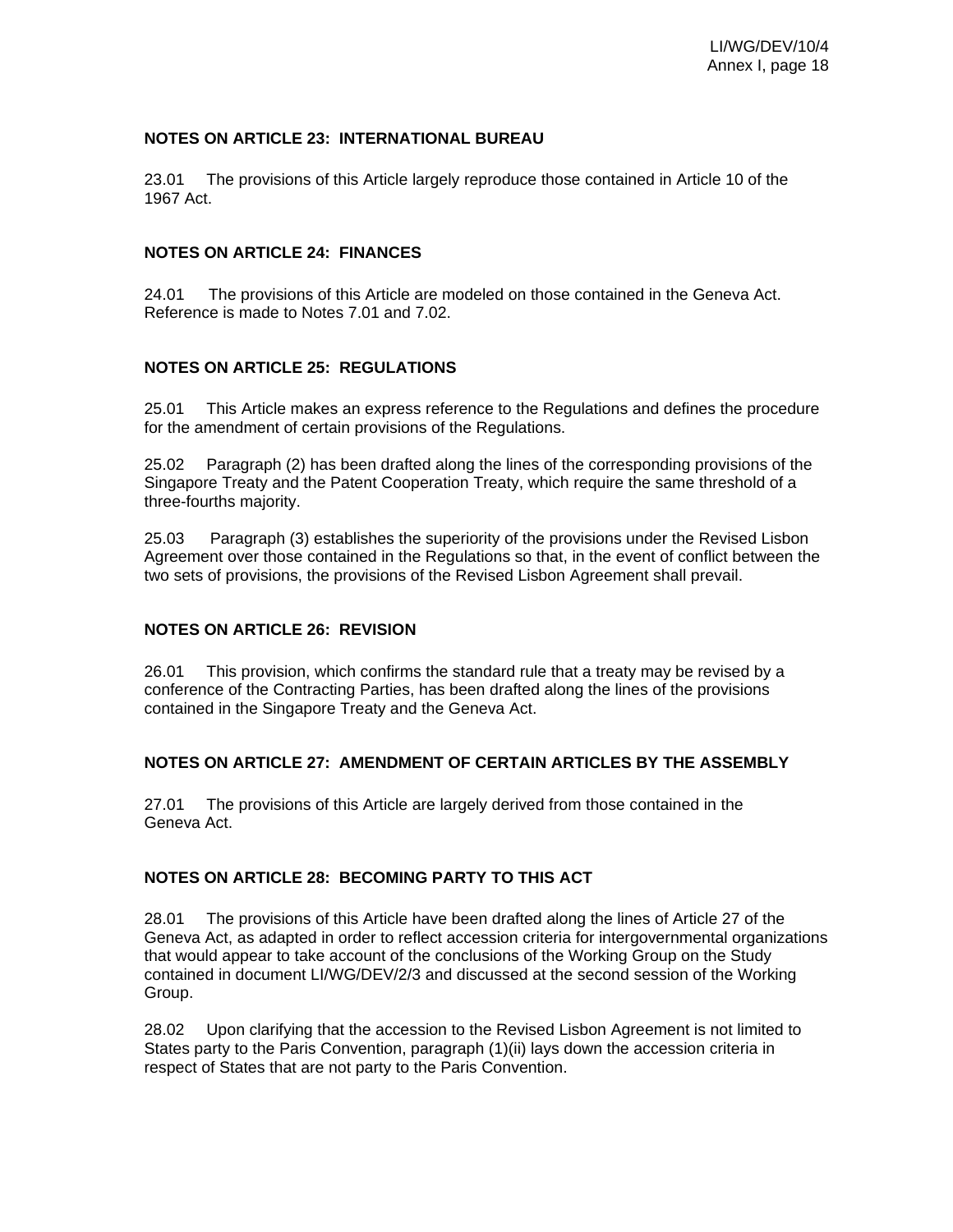28.03 The last sentence of paragraph (3)(b) should be read in conjunction with Article 31 and would allow a member State of the Lisbon Agreement or the 1967 Act that is also a member State of an intergovernmental organization to apply the Revised Lisbon Agreement instead of the Lisbon Agreement or the 1967 Act before the intergovernmental organization accedes.

### **NOTES ON ARTICLE 29: EFFECTIVE DATE OF RATIFICATIONS AND ACCESSIONS**

29.01 This provision has been drafted along the lines of Article 28 of the Geneva Act to reflect the fact that both States and intergovernmental organizations may accede to the new instrument.

29.02 The first sentence of paragraph (4), which deals with the effects of accession, has been drafted along the lines of Article 14(2)(b) and (c) of the 1967 Act. A possibility to extend the time periods referred to in Article 15(1) and Article 17 of the Draft Revised Lisbon Agreement has been introduced in the last part of paragraph (4), in view of suggestions made in response to the Survey on the Lisbon system and the discussions at the second session of the Working Group.

29.03 As regards the bracketed reference to Article 7(5) and (6), see Note 7.06.

# **NOTES ON ARTICLE 30: PROHIBITION OF RESERVATIONS**

30.01 This Article, which excludes any reservation to the Revised Lisbon Agreement, reproduces the text of Article 29 of the Geneva Act.

### **NOTES ON ARTICLE 31: APPLICATION OF THE LISBON AGREEMENT AND THE 1967 ACT**

31.01 Paragraph (1) deals with relations between States that are party both to the Revised Lisbon Agreement and the Lisbon Agreement or the 1967 Act. The principle set out is that the Revised Lisbon Agreement alone would apply to the relations between those States. Thus, with respect to persons who derive their right to file an international application from a State bound both by the Revised Lisbon Agreement and by the Lisbon Agreement or the 1967 Act and who wish to obtain protection in other States party both to the Revised Lisbon Agreement and to the Lisbon Agreement or the 1967 Act, as the case may be, only the provisions of the Revised Lisbon Agreement will be applicable.

31.02 Paragraph (2) deals with relations between States party both to the Revised Lisbon Agreement and to the Lisbon Agreement or the 1967 Act, on the one hand, and States party only to the Lisbon Agreement or the 1967 Act without being at the same time party to the Revised Lisbon Agreement, on the other.

31.03 Reference is also made to Note 28.03.

### **NOTES ON ARTICLE 32: DENUNCIATION**

32.01 This is a usual provision. To enable those who have organized their activities as a function of the accession of a Contracting Party to the Revised Lisbon Agreement to carry out the necessary adjustments in the event of that Contracting Party denouncing the Revised Lisbon Agreement, a minimum period of one year is provided in paragraph (2) for a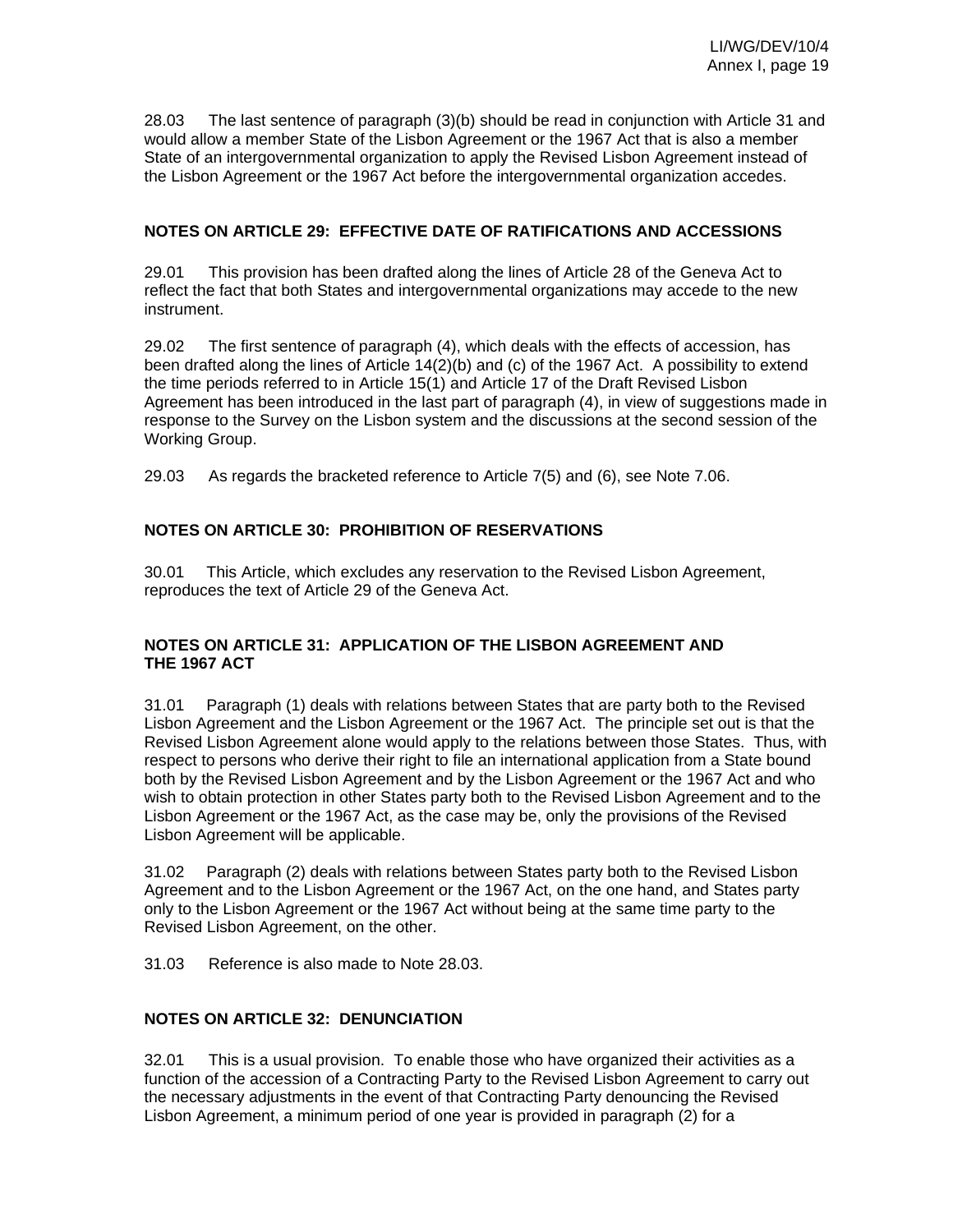denunciation to take effect. Additionally, paragraph (2) ensures that the Revised Lisbon Agreement will continue to apply to any international application that is pending and to any international registration that is in force with respect to the Contracting Party that has denounced the Revised Lisbon Agreement at the time the denunciation takes effect.

### **NOTES ON ARTICLE 33: LANGUAGES OF THIS ACT; SIGNATURE**

33.01 Article 33 provides, in particular, that the Revised Lisbon Agreement is to be signed in a single original in the six official languages of the United Nations and that all those texts will be equally authentic.

### **NOTES ON ARTICLE 34: DEPOSITARY**

34.01 Article 34 states that the Director General is the depositary of the Revised Lisbon Agreement. The nature of the duties of the depositary of a treaty is defined, and a list of those duties is given, in Articles 76 and 77 of the Vienna Convention on the Law of Treaties. Those duties consist, in particular, in keeping the original text of the Revised Lisbon Agreement, in establishing certified copies of the original text and in receiving the instruments of ratification or accession that are deposited.

[End of Annex I; Annex II follows]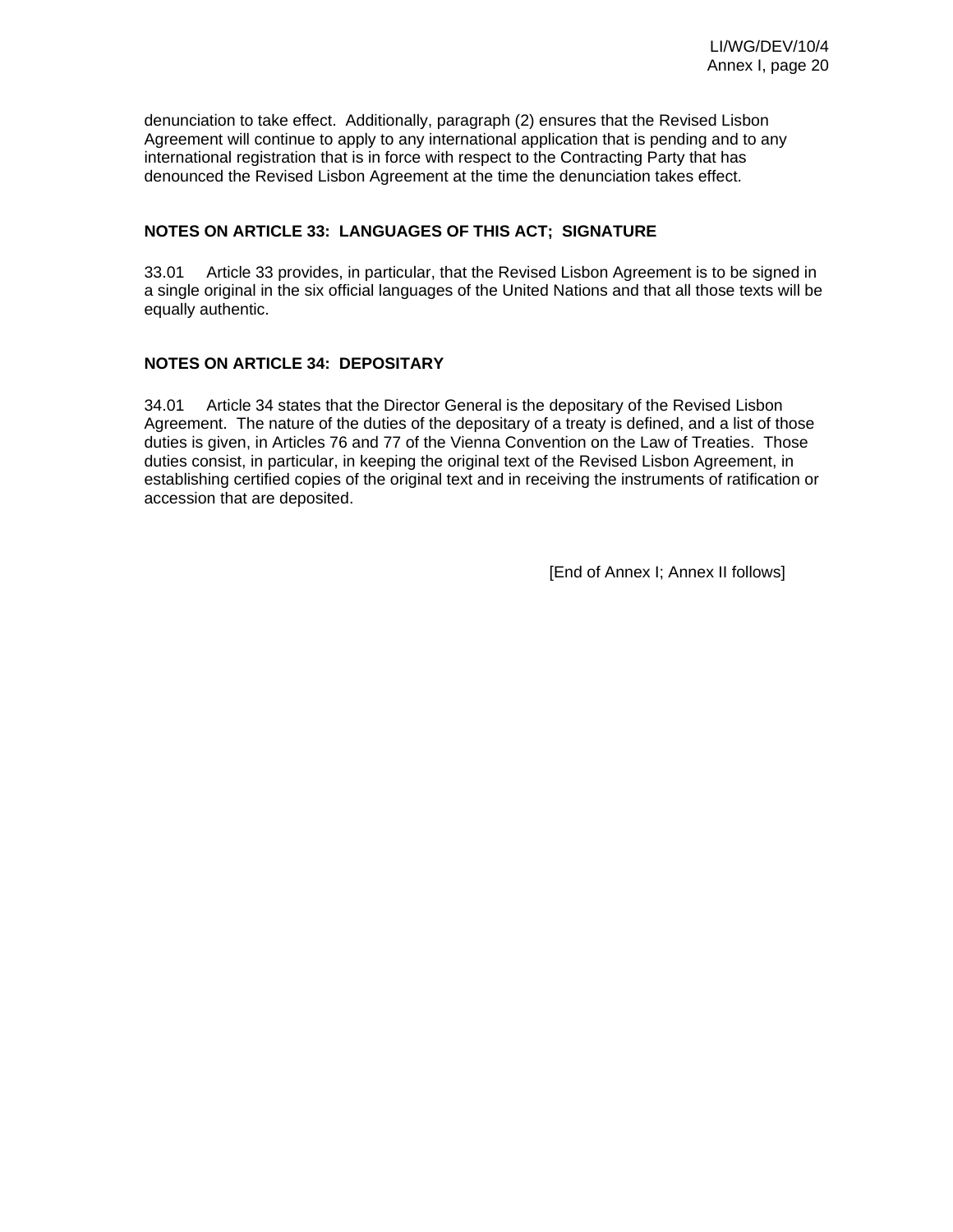# **SECTION B.3 OF THE 2014 MADRID YEARLY REVIEW**

### B.3 REVENUE AND FEES

#### B.3.1 Total revenue collected by the International Bureau

The IB collects fees in Swiss francs (CHF) for services related to applications for, and registrations and renewals of, marks. Figure B.3.1 depicts the total revenue generated by the Madrid System between 2001 and 2013. The total revenue collected by the IB in 2013 amounted to CHF 55,169 million, a 4.6% increase on 2012. The amount of revenue generated by the System increased in all years presented except for 2002 and 2009, when revenue decreased by 7% and 8.2%, respectively. This reflects the reduction in the numbers of international applications received in these two years (see Figure A.1.1). The highest growth occurred in 2005 (+23.8%) and 2006 (+27.9%), which was partly due to the expansion of Madrid System membership. For example, the Republic of Korea and the US joined the Madrid System in 2003.





l

### B.3.2 Fees distributed to Madrid members by the International Bureau

The IB collects and distributes fees to Madrid members. In 2013, the IB distributed around CHF 172.4 million to all designated members.<sup>3</sup> The EU (via OHIM) received the largest share of the total (12.7%), followed by Japan (8.6%), the US (7.3%), Australia (6.5%) and China (4.0%). The top five designated Madrid members—in terms of fees distributed to them—received almost 40% of the total in 2013, which was similar to their combined share for the previous year. The respective shares of the revenue received by the majority of the listed Madrid members in 2013 was similar to their 2012 shares, with the largest variations occurring for the EU, which saw a slight reduction (-0.8 percentage point) and Australia which saw a slight increase (+0.6 percentage point). All of these Madrid members received more revenue from fees collected by the IB in 2013 than in 2012 except for Turkey, which at CHF 4.0 million, received about CHF 70,000 less than in the previous year.

Source: WIPO Statistics Database, March 2014

 $^3$  The fees consist of supplementary fees, complementary fees and individual fees for each Madrid member designated.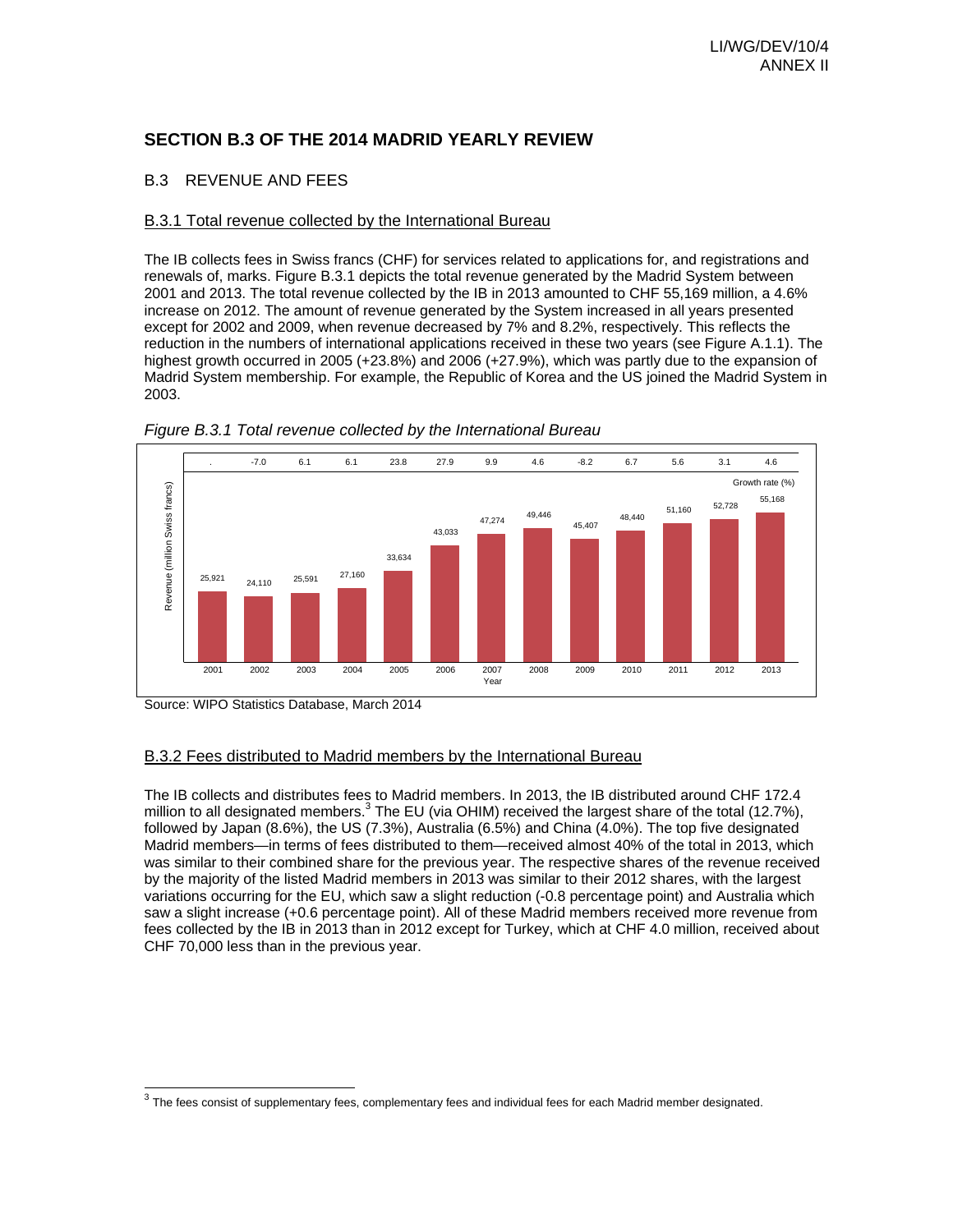|                           | Fees (in millions<br>of Swiss francs) |       |           |                               |  |  |  |
|---------------------------|---------------------------------------|-------|-----------|-------------------------------|--|--|--|
|                           |                                       |       |           | 2013 share of Change in share |  |  |  |
| <b>Madrid member</b>      | 2012                                  | 2013  | total (%) | 2012-13                       |  |  |  |
| European Union*           | 21.2                                  | 22.0  | 12.7      | $-0.8$                        |  |  |  |
| Japan                     | 13.5                                  | 14.8  | 8.6       | 0.0                           |  |  |  |
| United States of America  | 11.5                                  | 12.6  | 7.3       | $-0.1$                        |  |  |  |
| Australia                 | 9.2                                   | 11.2  | 6.5       | 0.6                           |  |  |  |
| China                     | 6.6                                   | 6.9   | 4.0       | $-0.2$                        |  |  |  |
| Republic of Korea         | 5.4                                   | 6.4   | 3.7       | 0.2                           |  |  |  |
| Singapore                 | 5.3                                   | 5.9   | 3.4       | 0.0                           |  |  |  |
| Norway                    | 4.9                                   | 5.1   | 3.0       | $-0.1$                        |  |  |  |
| Uzbekistan                | 4.2                                   | 4.3   | 2.5       | $-0.2$                        |  |  |  |
| Switzerland               | 4.0                                   | 4.1   | 2.4       | $-0.2$                        |  |  |  |
| Turkey                    | 4.1                                   | 4.0   | 2.3       | $-0.3$                        |  |  |  |
| <b>Israel</b>             | 3.2                                   | 3.5   | 2.0       | 0.0                           |  |  |  |
| <b>Russian Federation</b> | 2.9                                   | 3.2   | 1.8       | 0.0                           |  |  |  |
| Ukraine                   | 2.7                                   | 3.1   | 1.8       | 0.1                           |  |  |  |
| United Kingdom            | 2.7                                   | 2.7   | 1.6       | $-0.2$                        |  |  |  |
| Oman                      | 2.4                                   | 2.7   | 1.6       | 0.0                           |  |  |  |
| <b>Belarus</b>            | 1.9                                   | 2.2   | 1.3       | 0.1                           |  |  |  |
| Georgia                   | 2.0                                   | 2.2   | 1.3       | 0.0                           |  |  |  |
| Denmark                   | 2.1                                   | 2.1   | 1.2       | $-0.1$                        |  |  |  |
| Colombia                  | 0.3                                   | 2.1   | 1.2       | 1.0                           |  |  |  |
| <b>Others</b>             | 45.8                                  | 51.3  | 29.7      | 0.4                           |  |  |  |
| <b>Total</b>              | 156.0                                 | 172.4 | 100.0     |                               |  |  |  |

|  | Table B.3.2 Fees distributed to Madrid members by the International Bureau |
|--|----------------------------------------------------------------------------|
|  |                                                                            |

Note: \*The fees distributed to the European Union are those distributed to its Office for Harmonization in the Internal Market (OHIM) and are not a sum of all fees distributed to the individual IP offices of each EU country.

Source: WIPO Statistics Database, March 2014

#### B.3.3 Fees per international registration

The total fees for an international application are determined by a number of factors, such as the number of Madrid members and which specific ones are designated, whether the mark is in color or in black/white, the number of classes of goods and services to be protected, etc.<sup>4</sup> The average fees paid per new registration declined from a peak of CHF 3,734 in 2008 to CHF 3,039 in 2013.

 4 The fees payable for an international application consist of the basic fee, an individual fee for each Madrid member designated, a complementary fee for each Madrid member designated if the individual fee is not applicable, and a supplementary fee for each class of goods and services in excess of three.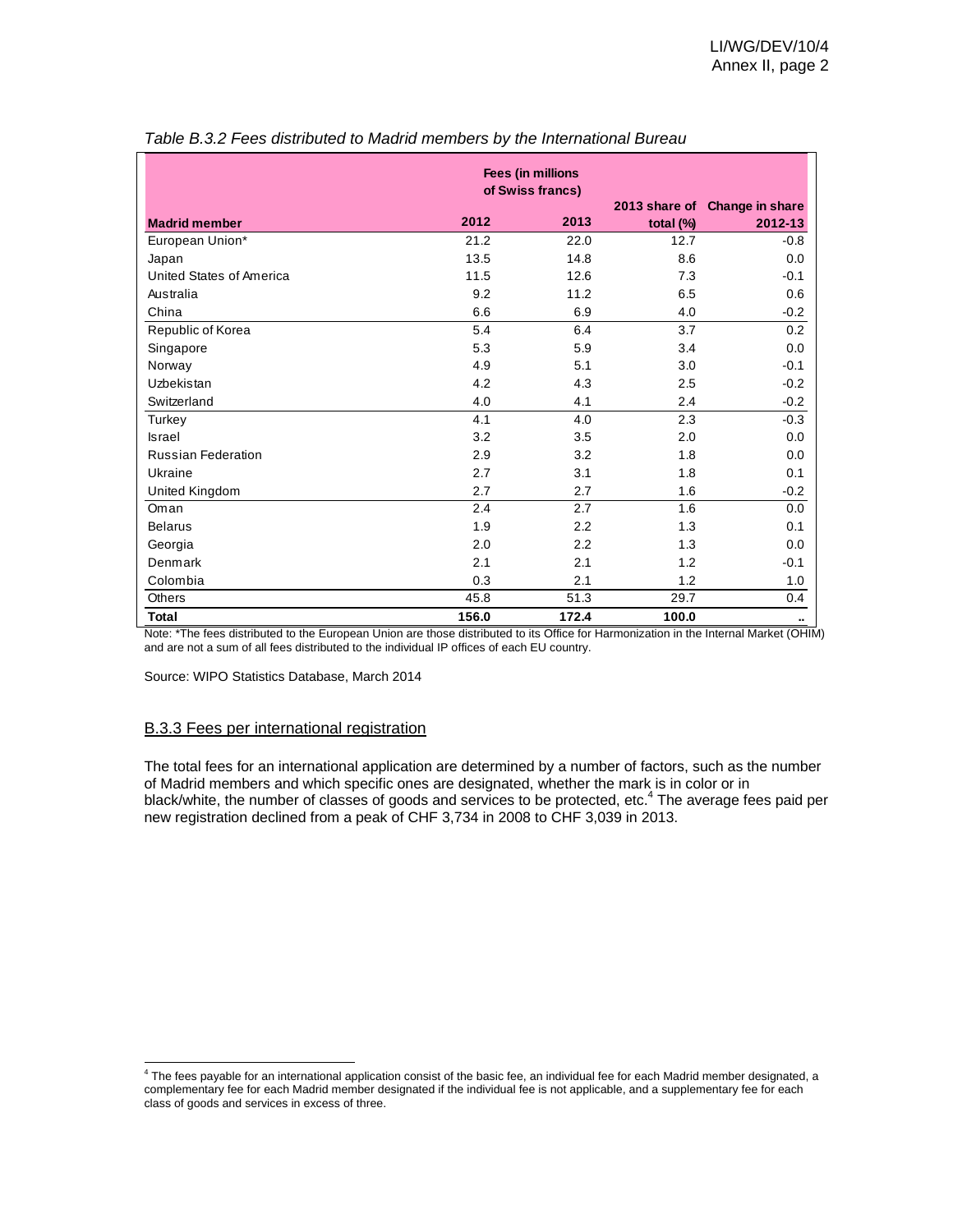

*Figure B.3.3 Registration fees* 

Source: WIPO Statistics Database, March 2014

The average fees paid per registration masks wide variation in registration fees paid by applicants. In 2013, fees ranged from only CHF 190 up to almost CHF 140,000. Similar to 2012, about one-tenth of applicants paid less than CHF 1,000 per registration, and approximately one-third paid between CHF 1,001 and CHF 2,000. A total of 70% of applicants paid fees less than the average CHF 3,039 per registration, and a total of 95% of international registrations cost CHF 8,000 or less. Fees for the remaining 5%, comprising approximately 2,150 registrations, ranged from CHF 8,001 to CHF 88,000. The fees for two registrations were assessed at in excess of CHF 135,000.

[End of Annex II; Annex III follows]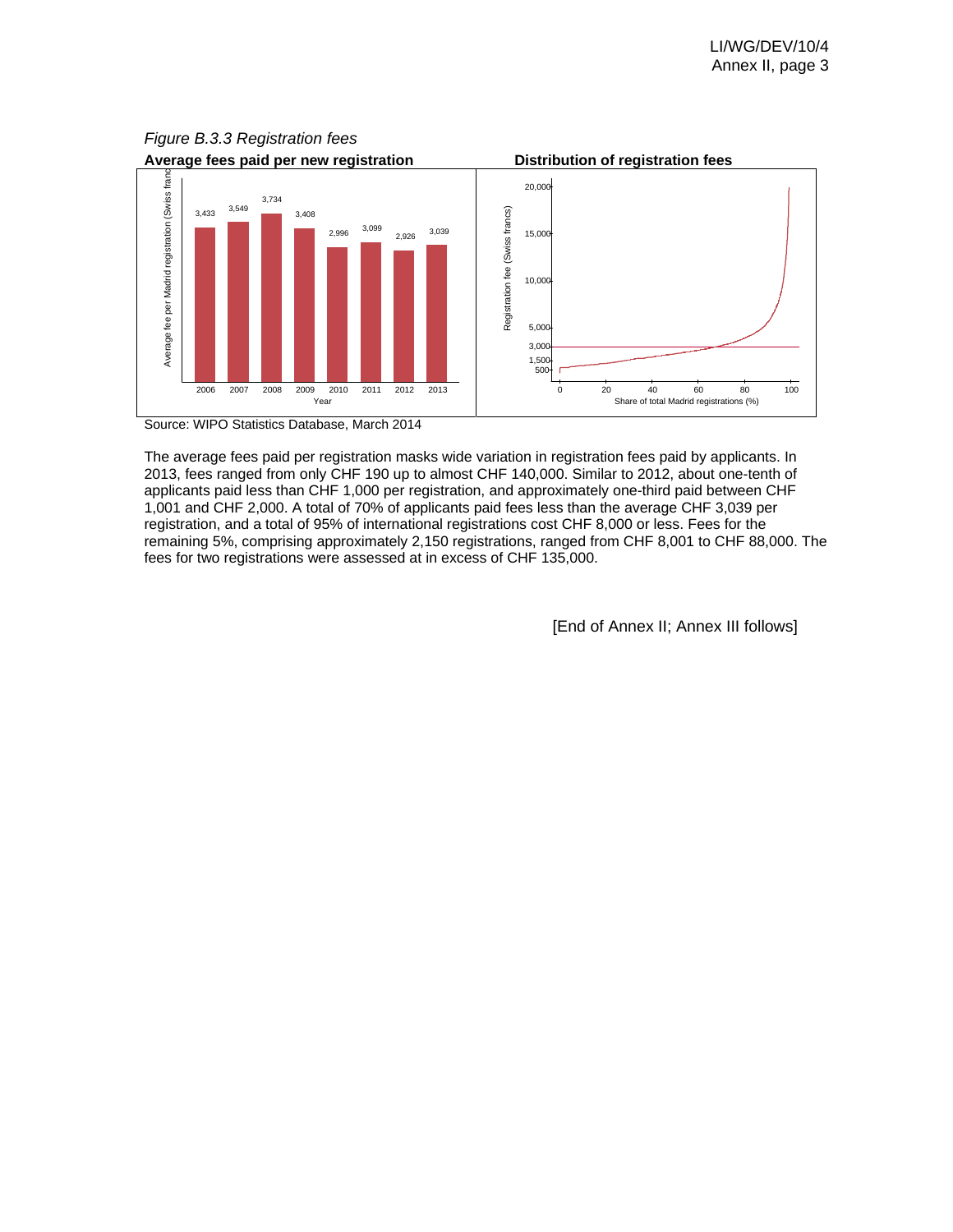#### **SECTION A.3 OF THE 2014 MADRID YEARLY REVIEW**

#### A.3 GEOGRAPHICAL COVERAGE OF MADRID INTERNATIONAL REGISTRATIONS

#### A.3.1 Designations in international registrations

The previous section analyzed the origins of international registrations and considered how many Madrid member countries their holders designated with the aim of extending protection for their marks. Section A.3 builds on this analysis by examining the designated Madrid members in order to map where registration holders seek international trademark protection.

Figure A.3.1.1 shows that the number of designations initially specified in new international registrations recorded in 2013 reached 306,046, averaging 6.9 designations per international registrations and surpassing 300,000 for, the first time since the onset of the global financial crisis in 2008. The 8.3% increase on 2012 was the highest recorded in eight years.

As is the case for international applications and registrations, the upward trend in designations was due to the increase in the number of Madrid members over the years and the ensuing increased usage of the Madrid System, coupled with a general growth in trademark filings worldwide.<sup>5</sup>

In 2013, holders of new international registrations designated, on average, nearly seven (6.9) Madrid members, an average similar to those recorded in the preceding four years. After reaching a peak of 12.1 in 2001, the average number of designations per registration began to decrease over time to the current stable level of seven. The decrease can be explained by the fact that the EU joined the Madrid System in 2004, which has enabled registration holders to designate the EU as a whole via a single designation rather than designating each individual member state separately.





Source: WIPO Statistics Database, March 2014

 5 See subsection B.1.1 of World Intellectual Property Indicators, 2013: *www.wipo.int/ipstats/en/wipi/*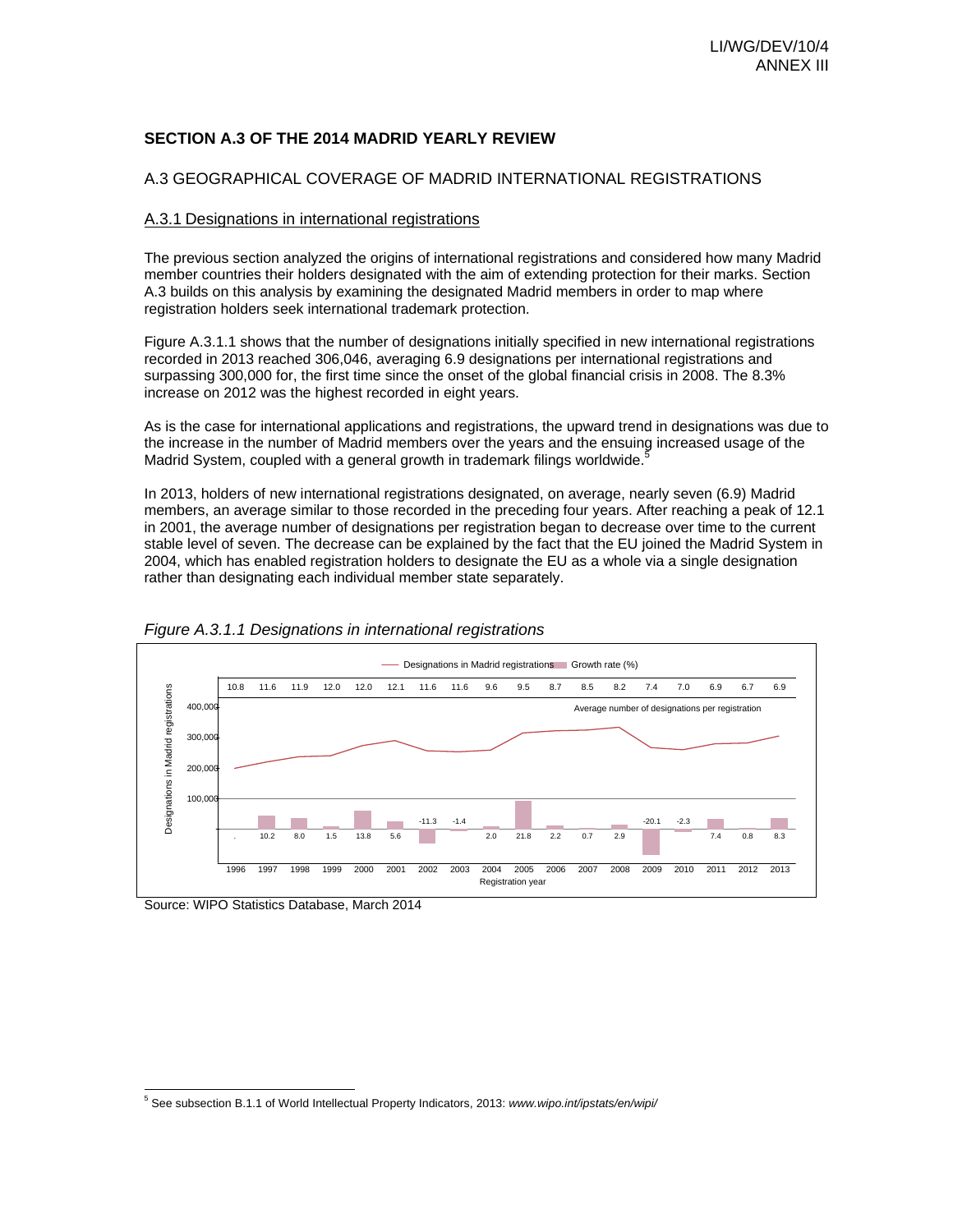As explained in subsection A.2.3, international registration holders can designate any of the Madrid members in whose jurisdictions they wish to obtain protection for their marks internationally. Figure A.3.1.2 shows the distribution of designations per international registration recorded in 2013. Similar to the previous year, 17.5% of all new international registrations designated only a single Madrid member; an additional 15.9% of registrations contained two designations, 13.5% contained three, and 9.8% contained four. Four or fewer Madrid members were designated in over half (57%) of all 2013 international registrations. One-third of all registrations were used by holders to seek protection in between 5 and 15 Madrid member jurisdictions, and close to one-tenth (9.4%) chose to designate more than 16 Madrid members.

In some cases, a small number of registrations served to simultaneously extend protection to a large number of Madrid members. For example, only about 129 of the 44,414 registrations recorded in 2013 were used to designate 80 or more of the 92 Madrid members. Of these 129 registrations, only one designated 90 Madrid members.

International registrations designating a single Madrid member indicate that trademark holders wish to extend protection to a single country outside their respective "home" country in which they filed their original national or regional trademark application. Alternatively, it may indicate their desire to extend protection for their trademark to the 28 EU member states simultaneously. Of the 7,753 international registrations recorded in 2013 that contained a single designation, 1,518 (or almost one-fifth of these) designated the EU via its Office for Harmonization in the Internal Market (OHIM).



*Figure A.3.1.2 Distribution of designations per international registration, 2013* 

Source: WIPO Statistics Database, March 2014

#### A.3.2 Subsequent designations in international registrations

As outlined in subsection A.2.3, international registration holders largely define the geographical areas in which to protect their trademarks at the time of filing their Madrid international applications. However, over the life of an active registration, holders may wish to extend protection for their trademarks to jurisdictions covered by additional Madrid members. These designations are called subsequent designations, and they apply to Madrid members for which either no designation was previously recorded or for which the prior designation is no longer in effect.

Owing in part to Madrid System accessions and the incentive for holders to extend protection to new members' jurisdictions as well as existing ones, the long-term trend shows that subsequent designations have almost doubled since 1996. Although following a trend similar to that for initial designations, Figure A.3.2 shows that the numbers of subsequent designations added to existing international registrations fluctuate more year to year than do the numbers of initial designations depicted in Figure A.3.1.1. The annual growth rates of subsequent designations are markedly higher or lower than, or even contradictory to, those for initial designations for most years.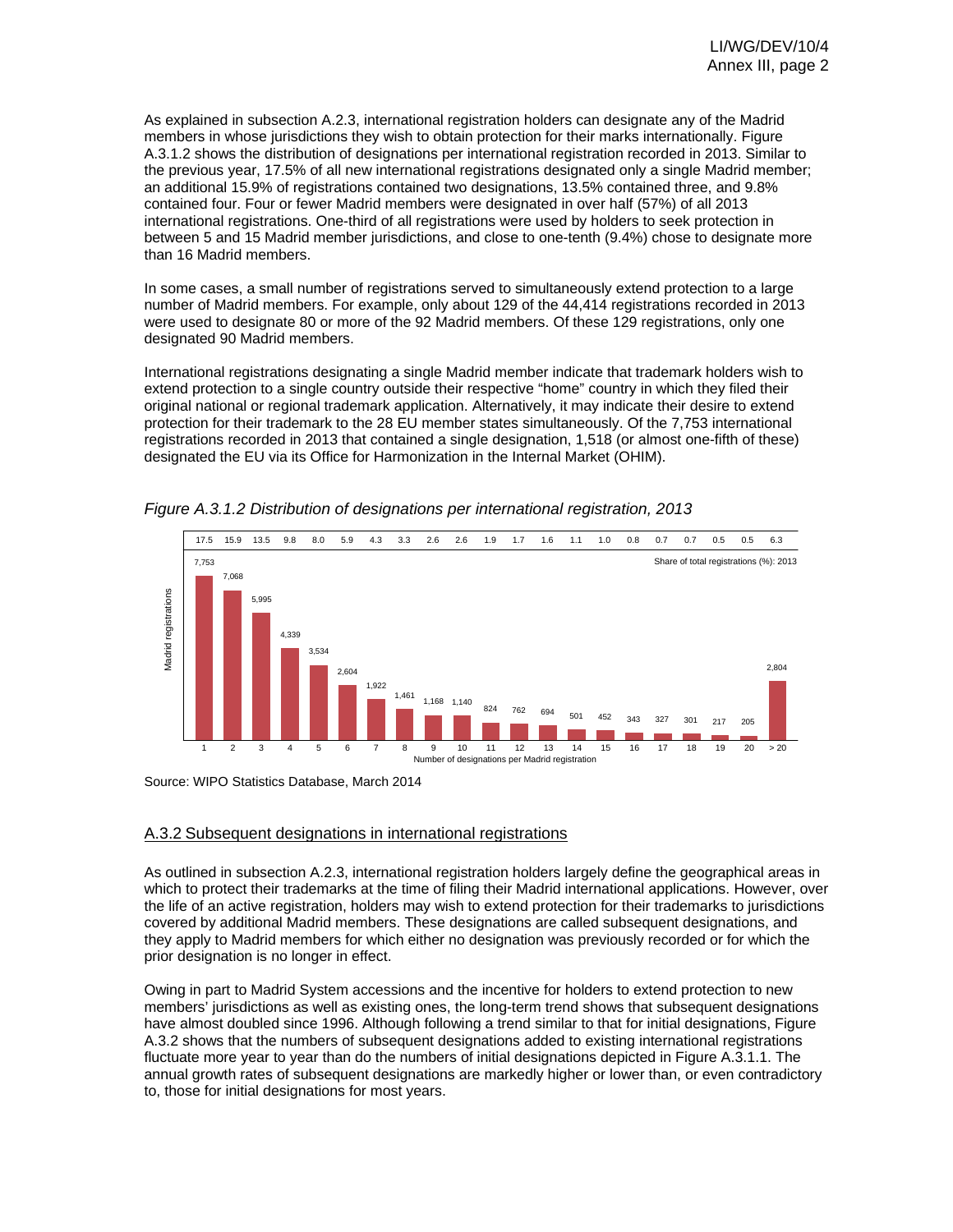In 2013, holders subsequently added 45,480 designations to their existing international registrations, a figure that has remained virtually unchanged from their level in 2012. These subsequent designations represent about 13% of all initial and subsequent designations combined that were recorded in 2013.

Subsequent designations increased sharply by 43.2% in 2003, corresponding with the year in which the US became a member of the Madrid System and the year before the accession of the EU to the System. In contrast, subsequent designations decreased by 18.7% at the height of the economic crisis in 2009, on a par with the 20.1% drop in initial designations.





Source: WIPO Statistics Database, March 2014

#### A.3.3 Designations in registrations by Madrid member

Figure A.3.3.1 shows the countries and the region—in the case of the EU—where international registration holders sought trademark protection in 2013 in the form of initial and subsequent designations. These 20 most designated Madrid members received 58.3% of all initial designations and just over half (50.6%) of all subsequent designations, resulting in a combined share of 57.3% of total designations.

China, the only country to exceed 20,000 total designations (including subsequent designations), was the most designated member in both new and existing registrations. In surpassing the EU, the Russian Federation became the second most designated Madrid member in 2013, receiving 18,239 total designations and consequently exhibiting among the top 20 designated Madrid members one of the highest growth rates (+9.6%). Viet Nam, which was ranked  $15<sup>th</sup>$ , also experienced high growth of 10.8%, albeit from a lower base.

The EU ranked third in terms of total designations received in 2013. It received the second highest number of initial designations, but ranked  $17<sup>th</sup>$  in terms of subsequent designations. This lower ranking could indicate that due to its initial designation in many new international registrations, a subsequent designation is thus rendered largely unnecessary for many trademark holders.

Indicating a wide geographical range of countries in which trademark protection is sought, 8 of the 20 listed Madrid members are located on the European continent and, combined, they received around a quarter of all designations. In contrast, the remaining 12 Madrid members, which span Asia, North America and Oceania, received one-third of the total number of designations.

Designated member New Zealand, which joined the Madrid System in 2012, appeared in the top 20 list in 2013 largely as a result of registration holders extending protection for their existing trademarks to this country via subsequent designations. All but three of the listed Madrid members received more designations in 2013 than in 2012. Only Germany, Serbia and Switzerland received fewer.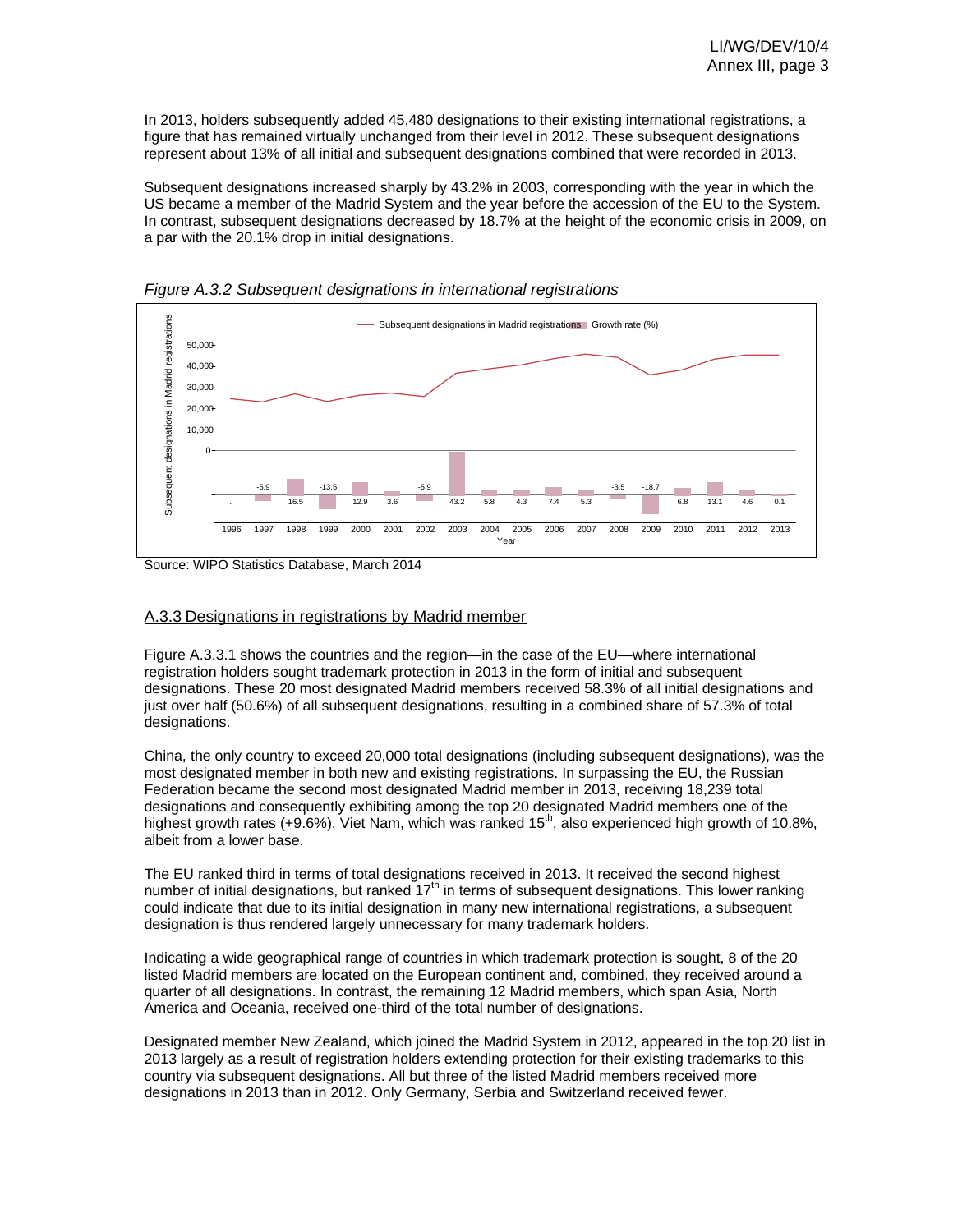



Source: WIPO Statistics Database, March 2014

The upper panel of Table A.3.3.2 shows total designations in Madrid registrations received by the top 10 designated Madrid members from the top 20 origins in 2013. The lower panel of Table A.3.3.2 shows the percentage shares of total designations received by these Madrid members from the top origins.

China received the largest and almost equal shares of designations from mark holders domiciled in Germany (15.2%) and the US (15.1%), followed by those in France (10.5%). In the case of the EU, holders from the US (21%), Germany (13.1%) and Switzerland (10.5%) were the most interested in extending protection for their marks within this region.

Designations from Germany accounted for the largest shares of totals for 6 of the top 10 designated Madrid members. These shares ranged from 14.6% of total designations received by Ukraine to 29.6% of total designations received by Switzerland. Designations of US origin constituted the largest shares for the remaining 4 top 10 designated members, accounting for one-fifth or more of the totals in Australia, Japan and the EU.

For all top designated Madrid members, designations of Chinese origin accounted for higher shares of each of their respective totals in 2013 than in 2012. For instance, they accounted for the fifth largest share of designations received by the Republic of Korea in 2012 but represented the third largest share of designations received by this country in 2013.

Where designations exist for an origin that is the same as the designated Madrid member, this indicates that the trademark holder residing in this origin used another Madrid member that is different from its country of address of origin, on which to base the original international registration.<sup>6</sup> This can be done if the applicant is, for example, a national of the Madrid member or has a real and effective industrial or commercial establishment in the country/region of a Madrid member.

l  $6$  For example, 47 registrations originating in the US also designated the US.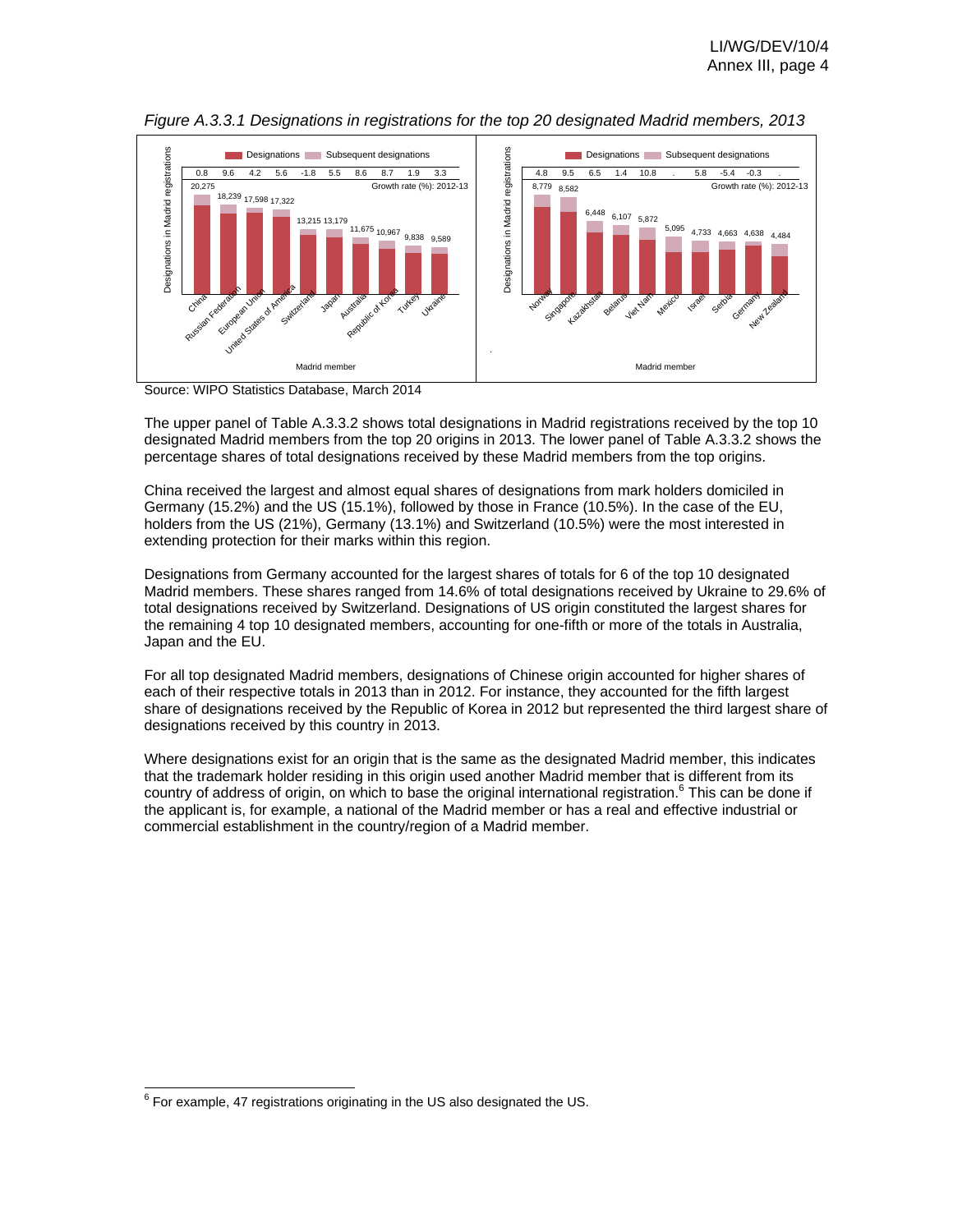| Origin                   |          |        |        |        |          | Designated Madrid member (number of designations) |           |        |       |           |
|--------------------------|----------|--------|--------|--------|----------|---------------------------------------------------|-----------|--------|-------|-----------|
|                          | $\alpha$ | RU     | EU     | US     | $\alpha$ | $\mathbf{P}$                                      | <b>AU</b> | KR     | TR    | <b>UA</b> |
| Australia                | 562      | 166    | 622    | 810    | 93       | 340                                               | 16        | 185    | 56    | 30        |
| Austria                  | 342      | 394    | 350    | 350    | 709      | 223                                               | 181       | 162    | 278   | 239       |
| Belgium                  | 337      | 301    | 310    | 320    | 264      | 147                                               | 124       | 121    | 170   | 163       |
| China                    | 36       | 1,422  | 826    | 1,447  | 579      | 1,169                                             | 1,035     | 1,125  | 761   | 741       |
| Czech Republic           | 88       | 295    | 121    | 72     | 101      | 37                                                | 29        | 26     | 104   | 222       |
| Denmark                  | 303      | 195    | 218    | 330    | 182      | 171                                               | 167       | 135    | 127   | 79        |
| France                   | 2,120    | 1,626  | 1,359  | 1,685  | 1,731    | 1,299                                             | 868       | 859    | 849   | 782       |
| Germany                  | 3,089    | 2,832  | 2,302  | 2,664  | 3,914    | 1,724                                             | 1,317     | 1,367  | 1,978 | 1,396     |
| Hungary                  | 24       | 223    | 28     | 31     | 21       | 15                                                | 9         | 11     | 104   | 222       |
| Italy                    | 1,812    | 1,565  | 862    | 1,540  | 899      | 1,007                                             | 594       | 707    | 698   | 624       |
| Japan                    | 1,290    | 483    | 911    | 1,135  | 307      | 9                                                 | 498       | 1,085  | 313   | 193       |
| Luxembourg               | 176      | 148    | 109    | 172    | 158      | 105                                               | 99        | 88     | 108   | 95        |
| <b>Netherlands</b>       | 632      | 521    | 572    | 604    | 452      | 294                                               | 335       | 235    | 374   | 217       |
| Russian Federation       | 377      | 13     | 158    | 220    | 152      | 112                                               | 74        | 107    | 202   | 754       |
| Spain                    | 571      | 506    | 160    | 558    | 261      | 308                                               | 229       | 220    | 253   | 210       |
| Sweden                   | 319      | 294    | 120    | 344    | 199      | 219                                               | 240       | 186    | 152   | 80        |
| Switzerland              | 1,406    | 1,287  | 1,839  | 1,154  | 119      | 1,037                                             | 773       | 864    | 835   | 623       |
| Turkey                   | 400      | 759    | 195    | 334    | 219      | 171                                               | 150       | 146    | 1     | 481       |
| United Kingdom           | 1,203    | 889    | 958    | 1,406  | 514      | 889                                               | 1,056     | 606    | 469   | 307       |
| United States of America | 3,054    | 1,555  | 3,690  | 47     | 1,282    | 2,627                                             | 2,743     | 1,952  | 980   | 578       |
| <b>Others</b>            | 2,134    | 2,765  | 1,888  | 2,099  | 1,059    | 1,276                                             | 1,138     | 780    | 1,026 | 1,553     |
| Total                    | 20,275   | 18,239 | 17,598 | 17,322 | 13,215   | 13,179                                            | 11,675    | 10,967 | 9,838 | 9,589     |

*Table A.3.3.2 Designations in registrations for the top 20 origins and top 10 designated Madrid members, 2013* 

|                          | Designated Madrid member (share of designations (%)) |       |       |       |       |              |           |       |       |           |
|--------------------------|------------------------------------------------------|-------|-------|-------|-------|--------------|-----------|-------|-------|-----------|
| Origin                   | $\alpha$                                             | RU    | E     | US    | CH    | $\mathbf{P}$ | <b>AU</b> | KR    | TR    | <b>UA</b> |
| Australia                | 2.8                                                  | 0.9   | 3.5   | 4.7   | 0.7   | 2.6          | 0.1       | 1.7   | 0.6   | 0.3       |
| Austria                  | 1.7                                                  | 2.2   | 2.0   | 2.0   | 5.4   | 1.7          | 1.6       | 1.5   | 2.8   | 2.5       |
| Belgium                  | 1.7                                                  | 1.7   | 1.8   | 1.8   | 2.0   | 1.1          | 1.1       | 1.1   | 1.7   | 1.7       |
| China                    | 0.2                                                  | 7.8   | 4.7   | 8.4   | 4.4   | 8.9          | 8.9       | 10.3  | 7.7   | 7.7       |
| Czech Republic           | 0.4                                                  | 1.6   | 0.7   | 0.4   | 0.8   | 0.3          | 0.2       | 0.2   | 1.1   | 2.3       |
| <b>Denmark</b>           | 1.5                                                  | 1.1   | 1.2   | 1.9   | 1.4   | 1.3          | 1.4       | 1.2   | 1.3   | 0.8       |
| France                   | 10.5                                                 | 8.9   | 7.7   | 9.7   | 13.1  | 9.9          | 7.4       | 7.8   | 8.6   | 8.2       |
| Germany                  | 15.2                                                 | 15.5  | 13.1  | 15.4  | 29.6  | 13.1         | 11.3      | 12.5  | 20.1  | 14.6      |
| Hungary                  | 0.1                                                  | 1.2   | 0.2   | 0.2   | 0.2   | 0.1          | 0.1       | 0.1   | 1.1   | 23        |
| Italy                    | 8.9                                                  | 8.6   | 4.9   | 8.9   | 6.8   | 7.6          | 5.1       | 6.4   | 7.1   | 6.5       |
| Japan                    | 6.4                                                  | 26    | 5.2   | 6.6   | 2.3   | 0.1          | 4.3       | 9.9   | 3.2   | 2.0       |
| Luxembourg               | 0.9                                                  | 0.8   | 0.6   | 1.0   | 1.2   | 0.8          | 0.8       | 0.8   | 1.1   | 1.0       |
| <b>Netherlands</b>       | 3.1                                                  | 2.9   | 3.3   | 3.5   | 3.4   | 2.2          | 2.9       | 2.1   | 3.8   | 23        |
| Russian Federation       | 1.9                                                  | 0.1   | 0.9   | 1.3   | 1.2   | 0.8          | 0.6       | 1.0   | 2.1   | 7.9       |
| Spain                    | 2.8                                                  | 2.8   | 0.9   | 3.2   | 2.0   | 2.3          | 2.0       | 2.0   | 2.6   | 2.2       |
| Sweden                   | 1.6                                                  | 1.6   | 0.7   | 2.0   | 1.5   | 1.7          | 2.1       | 1.7   | 1.5   | 0.8       |
| Switzerland              | 6.9                                                  | 7.1   | 10.5  | 6.7   | 0.9   | 7.9          | 6.6       | 7.9   | 8.5   | 6.5       |
| Turkey                   | 2.0                                                  | 4.2   | 1.1   | 1.9   | 1.7   | 1.3          | 1.3       | 1.3   | 0.0   | 5.0       |
| United Kingdom           | 5.9                                                  | 4.9   | 5.4   | 8.1   | 3.9   | 6.7          | 9.0       | 5.5   | 4.8   | 3.2       |
| United States of America | 15.1                                                 | 8.5   | 21.0  | 0.3   | 9.7   | 19.9         | 23.5      | 17.8  | 10.0  | 6.0       |
| Others                   | 10.5                                                 | 15.2  | 10.7  | 12.1  | 8.0   | 9.7          | 9.7       | 7.1   | 10.4  | 16.2      |
| <b>Total</b>             | 100.0                                                | 100.0 | 100.0 | 100.0 | 100.0 | 100.0        | 100.0     | 100.0 | 100.0 | 100.0     |

Note: Designated Madrid members: CN (China), RU (Russian Federation), EU (European Union), US (United States of America), CH (Switzerland), JP (Japan), AU (Australia), KR (Republic of Korea), TR (Turkey), and UA (Ukraine)

Source: WIPO Statistics Database, March 2014

[End of Annex III; Annex IV follows]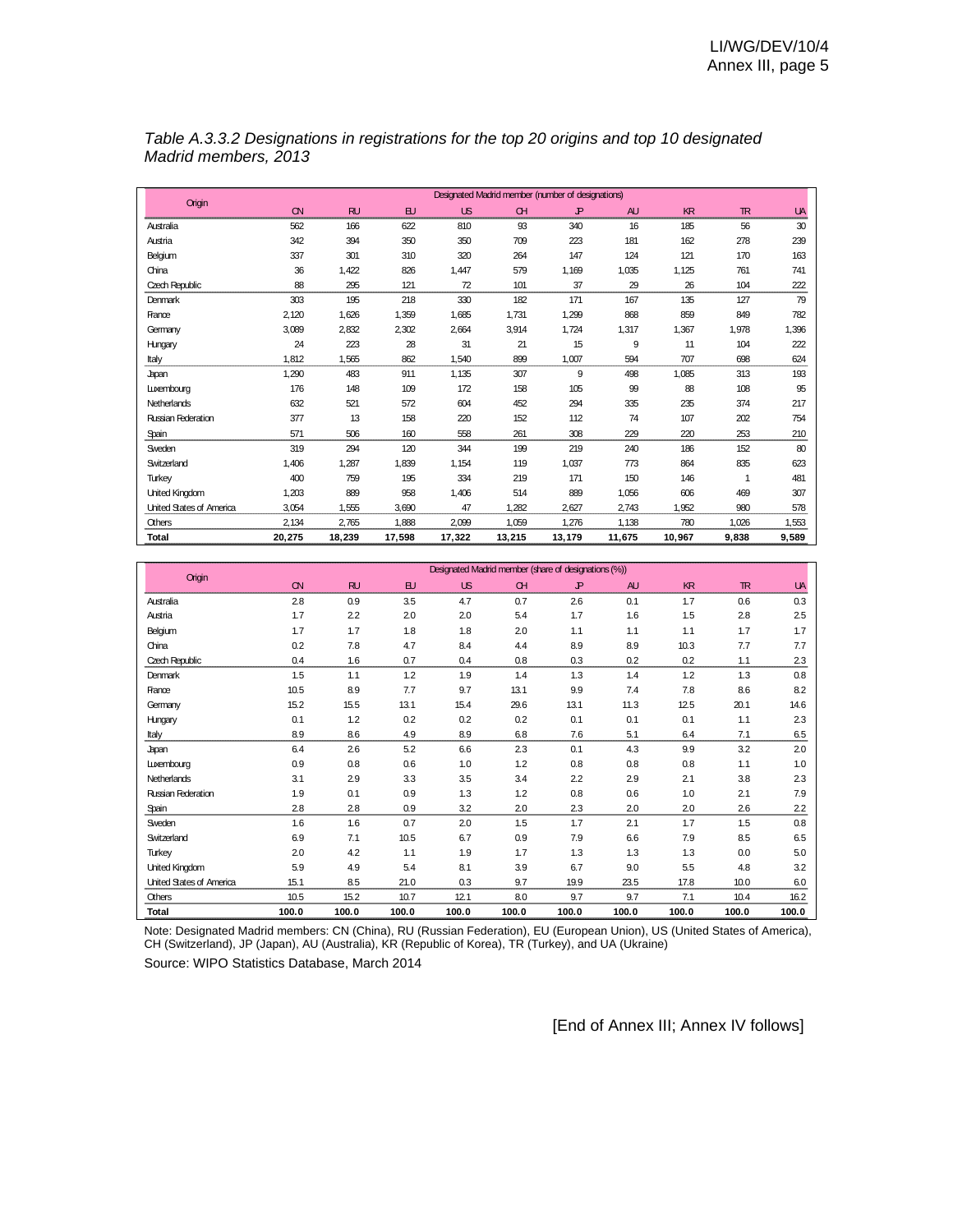#### **SCHEDULE OF FEES ANNEXED TO THE COMMON REGULATIONS UNDER THE MADRID AGREEMENT CONCERNING THE INTERNATIONAL REGISTRATION OF MARKS AND THE PROTOCOL RELATING TO THAT AGREEMENT**

SCHEDULE OF FEES (IN FORCE ON SEPTEMBER 1, 2008)

|    |                                                                                                                                                                                                                                                                                                                                                                                                                                                                                                                                                       | Swiss francs |
|----|-------------------------------------------------------------------------------------------------------------------------------------------------------------------------------------------------------------------------------------------------------------------------------------------------------------------------------------------------------------------------------------------------------------------------------------------------------------------------------------------------------------------------------------------------------|--------------|
| 1. | International applications governed exclusively by the Agreement                                                                                                                                                                                                                                                                                                                                                                                                                                                                                      |              |
|    | The following fees shall be payable and shall cover 10 years:                                                                                                                                                                                                                                                                                                                                                                                                                                                                                         |              |
|    | 1.1 Basic fee (Article $8(2)(a)$ of the Agreement) <sup>*</sup>                                                                                                                                                                                                                                                                                                                                                                                                                                                                                       |              |
|    | 1.1.1<br>where no reproduction of the mark is in color                                                                                                                                                                                                                                                                                                                                                                                                                                                                                                | 653          |
|    | 1.1.2<br>where any reproduction of the mark is in color                                                                                                                                                                                                                                                                                                                                                                                                                                                                                               | 903          |
|    | 1.2 Supplementary fee for each class of goods and services beyond three<br>classes (Article 8(2)(b) of the Agreement)                                                                                                                                                                                                                                                                                                                                                                                                                                 | 100          |
|    | 1.3 Complementary fee for the designation of each designated Contracting<br>State (Article 8(2)(c) of the Agreement)                                                                                                                                                                                                                                                                                                                                                                                                                                  | 100          |
| 2. | International applications governed exclusively by the Protocol                                                                                                                                                                                                                                                                                                                                                                                                                                                                                       |              |
|    | The following fees shall be payable and shall cover 10 years:                                                                                                                                                                                                                                                                                                                                                                                                                                                                                         |              |
|    | 2.1 Basic fee (Article 8(2)(i) of the Protocol)                                                                                                                                                                                                                                                                                                                                                                                                                                                                                                       |              |
|    | 2.1.1<br>where no reproduction of the mark is in color                                                                                                                                                                                                                                                                                                                                                                                                                                                                                                | 653          |
|    | 2.1.2<br>where any reproduction of the mark is in color                                                                                                                                                                                                                                                                                                                                                                                                                                                                                               | 903          |
|    | 2.2 Supplementary fee for each class of goods and services beyond three<br>classes (Article 8(2)(ii) of the Protocol), except if only Contracting Parties in<br>respect of which individual fees (see 2.4, below) are payable are<br>designated (see Article 8(7)(a)(i) of the Protocol)                                                                                                                                                                                                                                                              | 100          |
|    | 2.3 Complementary fee for the designation of each designated Contracting<br>Party (Article 8(2)(iii) of the Protocol), except if the designated Contracting<br>Party is a Contracting Party in respect of which an individual fee is payable<br>(see 2.4 below) (see Article 8(7)(a)(ii) of the Protocol)                                                                                                                                                                                                                                             | 100          |
|    | 2.4 Individual fee for the designation of each designated Contracting Party in<br>respect of which an individual fee (rather than a complementary fee) is<br>payable (see Article 8(7)(a) of the Protocol) except where the designated<br>Contracting Party is a State bound (also) by the Agreement and the Office<br>of origin is the Office of a State bound (also) by the Agreement (in respect<br>of such a Contracting Party, a complementary fee is payable): the amount<br>of the individual fee is fixed by each Contracting Party concerned |              |

 \* For international applications filed by applicants whose country of origin is a Least Developed Country, in accordance with the list established by the United Nations, the basic fee is reduced to 10% of the prescribed amount (rounded to the nearest full figure). In such case, the basic fee will amount to 65 Swiss francs (where no reproduction of the mark is in color) or to 90 Swiss francs (where any reproduction of the mark is in color).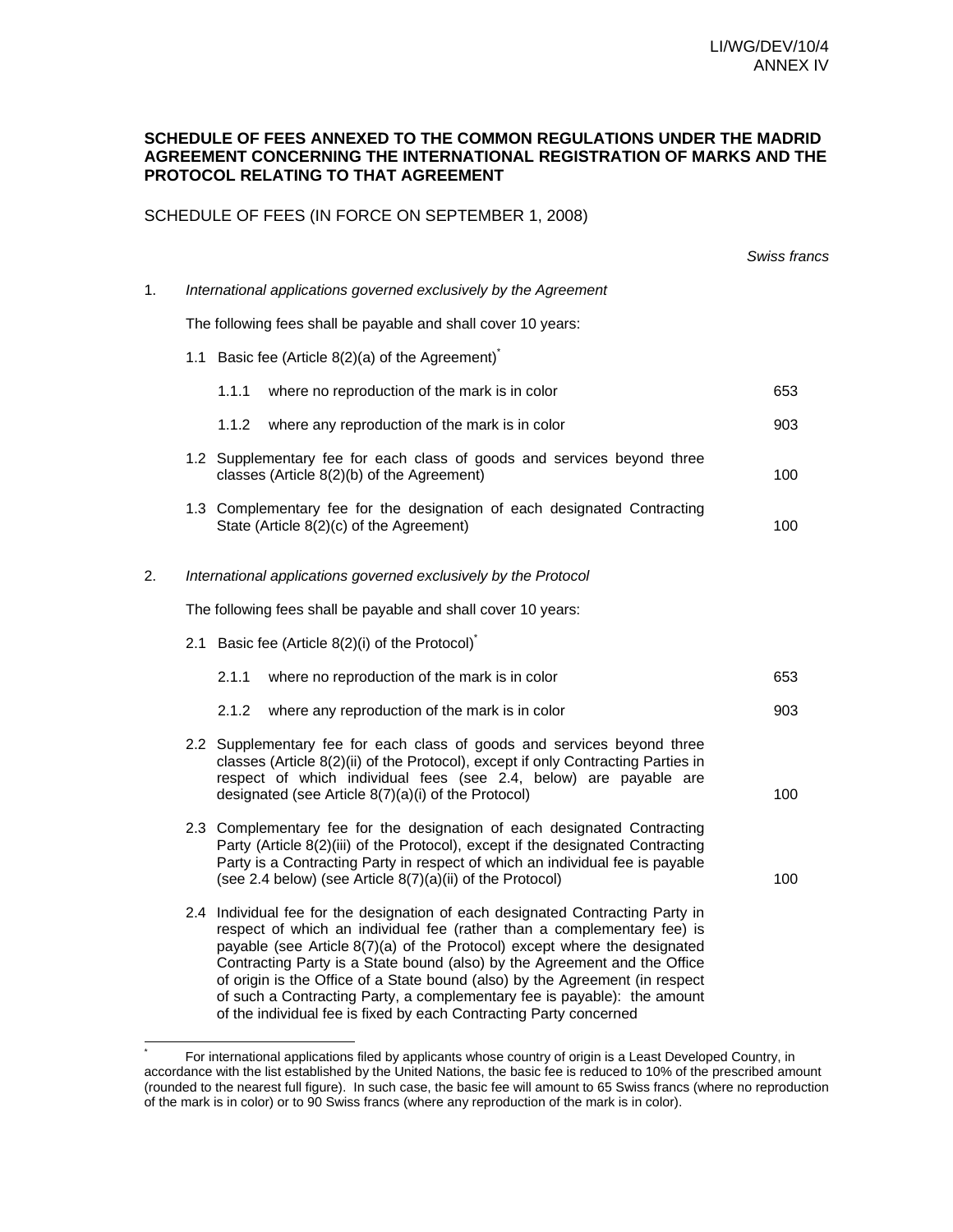|    |                                                               |                                                                                    |                                                                                                                                                                                                                                                                                                                                                                                                                                                                                                                      | Swiss francs                                    |  |  |  |  |  |  |
|----|---------------------------------------------------------------|------------------------------------------------------------------------------------|----------------------------------------------------------------------------------------------------------------------------------------------------------------------------------------------------------------------------------------------------------------------------------------------------------------------------------------------------------------------------------------------------------------------------------------------------------------------------------------------------------------------|-------------------------------------------------|--|--|--|--|--|--|
| 3. |                                                               |                                                                                    | International applications governed by both the Agreement and the Protocol                                                                                                                                                                                                                                                                                                                                                                                                                                           |                                                 |  |  |  |  |  |  |
|    | The following fees shall be payable and shall cover 10 years: |                                                                                    |                                                                                                                                                                                                                                                                                                                                                                                                                                                                                                                      |                                                 |  |  |  |  |  |  |
|    | 3.1 Basic fee <sup>®</sup>                                    |                                                                                    |                                                                                                                                                                                                                                                                                                                                                                                                                                                                                                                      |                                                 |  |  |  |  |  |  |
|    |                                                               | 3.1.1                                                                              | where no reproduction of the mark is in color                                                                                                                                                                                                                                                                                                                                                                                                                                                                        | 653                                             |  |  |  |  |  |  |
|    |                                                               | 3.1.2                                                                              | where any reproduction of the mark is in color                                                                                                                                                                                                                                                                                                                                                                                                                                                                       | 903                                             |  |  |  |  |  |  |
|    |                                                               | 3.2 Supplementary fee for each class of goods and services beyond three<br>classes | 100                                                                                                                                                                                                                                                                                                                                                                                                                                                                                                                  |                                                 |  |  |  |  |  |  |
|    |                                                               |                                                                                    | 3.3 Complementary fee for the designation of each designated Contracting<br>Party in respect of which an individual fee is not payable (see 3.4, below)                                                                                                                                                                                                                                                                                                                                                              | 100                                             |  |  |  |  |  |  |
|    |                                                               |                                                                                    | 3.4 Individual fee for the designation of each designated Contracting Party in<br>respect of which an individual fee is payable (see Article 8(7)(a) of the<br>Protocol), except where the designated Contracting Party is a State bound<br>(also) by the Agreement and the Office of origin is the Office of a State<br>bound (also) by the Agreement (in respect of such a Contracting Party, a<br>complementary fee is payable): the amount of the individual fee is fixed by<br>each Contracting Party concerned |                                                 |  |  |  |  |  |  |
| 4. |                                                               |                                                                                    | Irregularities with respect to the classification of goods and services                                                                                                                                                                                                                                                                                                                                                                                                                                              |                                                 |  |  |  |  |  |  |
|    |                                                               |                                                                                    | The following fees shall be payable (Rule $12(1)(b)$ ):                                                                                                                                                                                                                                                                                                                                                                                                                                                              |                                                 |  |  |  |  |  |  |
|    |                                                               |                                                                                    | 4.1 Where the goods and services are not grouped in classes                                                                                                                                                                                                                                                                                                                                                                                                                                                          | 77 plus 4 per term<br>in excess of 20           |  |  |  |  |  |  |
|    |                                                               |                                                                                    | 4.2 Where the classification, as appearing in the application, of one or more<br>terms is incorrect                                                                                                                                                                                                                                                                                                                                                                                                                  | 20 plus 4<br>per incorrectly<br>classified term |  |  |  |  |  |  |
|    |                                                               |                                                                                    | provided that, where the total amount due under this item in respect of an<br>international application is less than 150 Swiss francs, no fees shall be payable                                                                                                                                                                                                                                                                                                                                                      |                                                 |  |  |  |  |  |  |
| 5. |                                                               |                                                                                    | Designation subsequent to international registration                                                                                                                                                                                                                                                                                                                                                                                                                                                                 |                                                 |  |  |  |  |  |  |
|    |                                                               |                                                                                    | The following fees shall be payable and shall cover the period between the<br>effective date of the designation and the expiry of the then current term of the<br>international registration:                                                                                                                                                                                                                                                                                                                        |                                                 |  |  |  |  |  |  |
|    |                                                               | 5.1 Basic fee                                                                      |                                                                                                                                                                                                                                                                                                                                                                                                                                                                                                                      | 300                                             |  |  |  |  |  |  |
|    |                                                               |                                                                                    | 5.2 Complementary fee for each designated Contracting Party indicated in the<br>same request where an individual fee is not payable in respect of such<br>designated Contracting Party (see 5.3, below)                                                                                                                                                                                                                                                                                                              | 100                                             |  |  |  |  |  |  |

 \* For international applications filed by applicants whose country of origin is a Least Developed Country, in accordance with the list established by the United Nations, the basic fee is reduced to 10% of the prescribed amount (rounded to the nearest full figure). In such case, the basic fee will amount to 65 Swiss francs (where no reproduction of the mark is in color) or to 90 Swiss francs (where any reproduction of the mark is in color).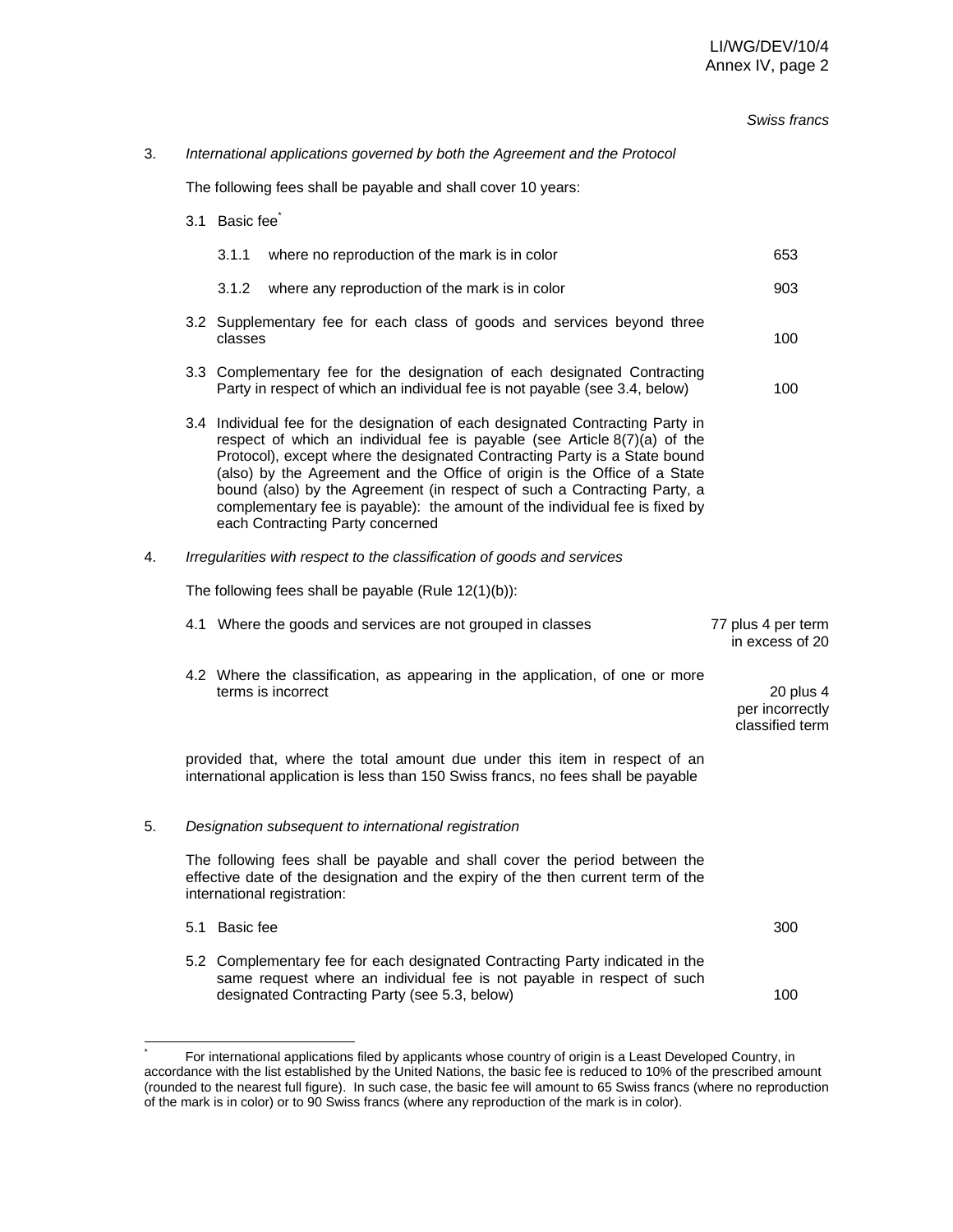#### *Swiss francs*

 5.3 Individual fee for the designation of each designated Contracting Party in respect of which an individual fee (rather than a complementary fee) is payable (see Article 8(7)(a) of the Protocol) except where the designated Contracting Party is a State bound (also) by the Agreement and the Office of the Contracting Party of the holder is the Office of a State bound (also) by the Agreement (in respect of such a Contracting Party, a complementary fee is payable): the amount of the individual fee is fixed by each Contracting Party concerned

#### 6. *Renewal*

The following fees shall be payable and shall cover 10 years:

|    | 6.1 Basic fee                                                                                                                                                                                                                                                                                                                                                                                                                                                                                                                                                                         | 653                                                       |
|----|---------------------------------------------------------------------------------------------------------------------------------------------------------------------------------------------------------------------------------------------------------------------------------------------------------------------------------------------------------------------------------------------------------------------------------------------------------------------------------------------------------------------------------------------------------------------------------------|-----------------------------------------------------------|
|    | 6.2 Supplementary fee, except if the renewal is made only for designated<br>Contracting Parties in respect of which individual fees are payable (see<br>6.4, below)                                                                                                                                                                                                                                                                                                                                                                                                                   | 100                                                       |
|    | 6.3 Complementary fee for each designated Contracting Party in respect of<br>which an individual fee is not payable (see 6.4, below)                                                                                                                                                                                                                                                                                                                                                                                                                                                  | 100                                                       |
|    | 6.4 Individual fee for the designation of each designated Contracting Party in<br>respect of which an individual fee (rather than a complementary fee) is<br>payable (see Article 8(7)(a) of the Protocol) except where the designated<br>Contracting Party is a State bound (also) by the Agreement and the Office<br>of the Contracting Party of the holder is the Office of a State bound (also)<br>by the Agreement (in respect of such a Contracting Party, a<br>complementary fee is payable): the amount of the individual fee is fixed by<br>each Contracting Party concerned |                                                           |
|    | 6.5 Surcharge for the use of the period of grace                                                                                                                                                                                                                                                                                                                                                                                                                                                                                                                                      | 50% of the amount<br>of the fee payable<br>under item 6.1 |
| 7. | Miscellaneous recordings                                                                                                                                                                                                                                                                                                                                                                                                                                                                                                                                                              |                                                           |
|    | 7.1 Total transfer of an international registration                                                                                                                                                                                                                                                                                                                                                                                                                                                                                                                                   | 177                                                       |
|    | 7.2 Partial transfer (for some of the goods and services or for some of the<br>Contracting Parties) of an international registration                                                                                                                                                                                                                                                                                                                                                                                                                                                  | 177                                                       |
|    | 7.3 Limitation requested by the holder subsequent to international registration,<br>provided that, if the limitation affects more than one Contracting Party, it is<br>the same for all                                                                                                                                                                                                                                                                                                                                                                                               | 177                                                       |
|    | 7.4 Change of name and/or address of the holder of one or more international<br>registrations for which recordal of the same change is requested in the<br>same request                                                                                                                                                                                                                                                                                                                                                                                                               | 150                                                       |
|    | 7.5 Recording of a license in respect of an international registration or<br>amendment of the recording of a license                                                                                                                                                                                                                                                                                                                                                                                                                                                                  | 177                                                       |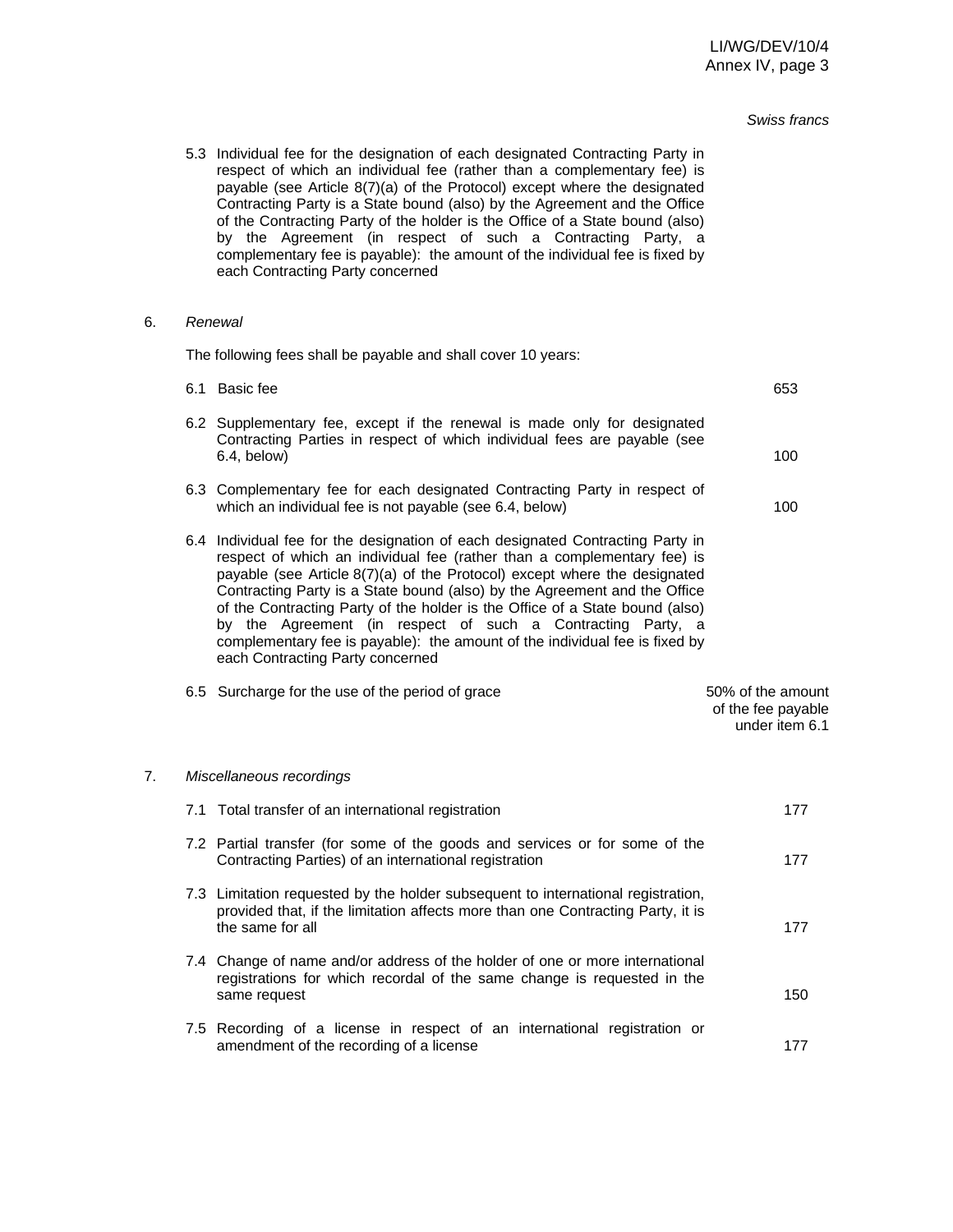#### *Swiss francs*

#### 8. *Information concerning international registrations*

 8.1 Establishing a certified extract from the International Register consisting of an analysis of the situation of an international registration (detailed certified extract),

|  | up to three pages                                                                                                                                                                                                                        | 155 |
|--|------------------------------------------------------------------------------------------------------------------------------------------------------------------------------------------------------------------------------------------|-----|
|  | for each page after the third                                                                                                                                                                                                            | 10  |
|  | 8.2 Establishing a certified extract from the International Register consisting of<br>a copy of all publications, and of all notifications of refusal, made with<br>respect to an international registration (simple certified extract), |     |
|  | up to three pages                                                                                                                                                                                                                        |     |

for each page after the third 2 8.3 A single attestation or information in writing for a single international registration **77** 

 for each additional international registration if the same information is requested in the same request 10

- 8.4 Reprint or photocopy of the publication of an international registration, per page 5
- 9. *Special services*

The International Bureau is authorized to collect a fee, whose amount it shall itself fix, for operations to be performed urgently and for services not covered by this Schedule of Fees.

[End of Annex IV; Annex V follows]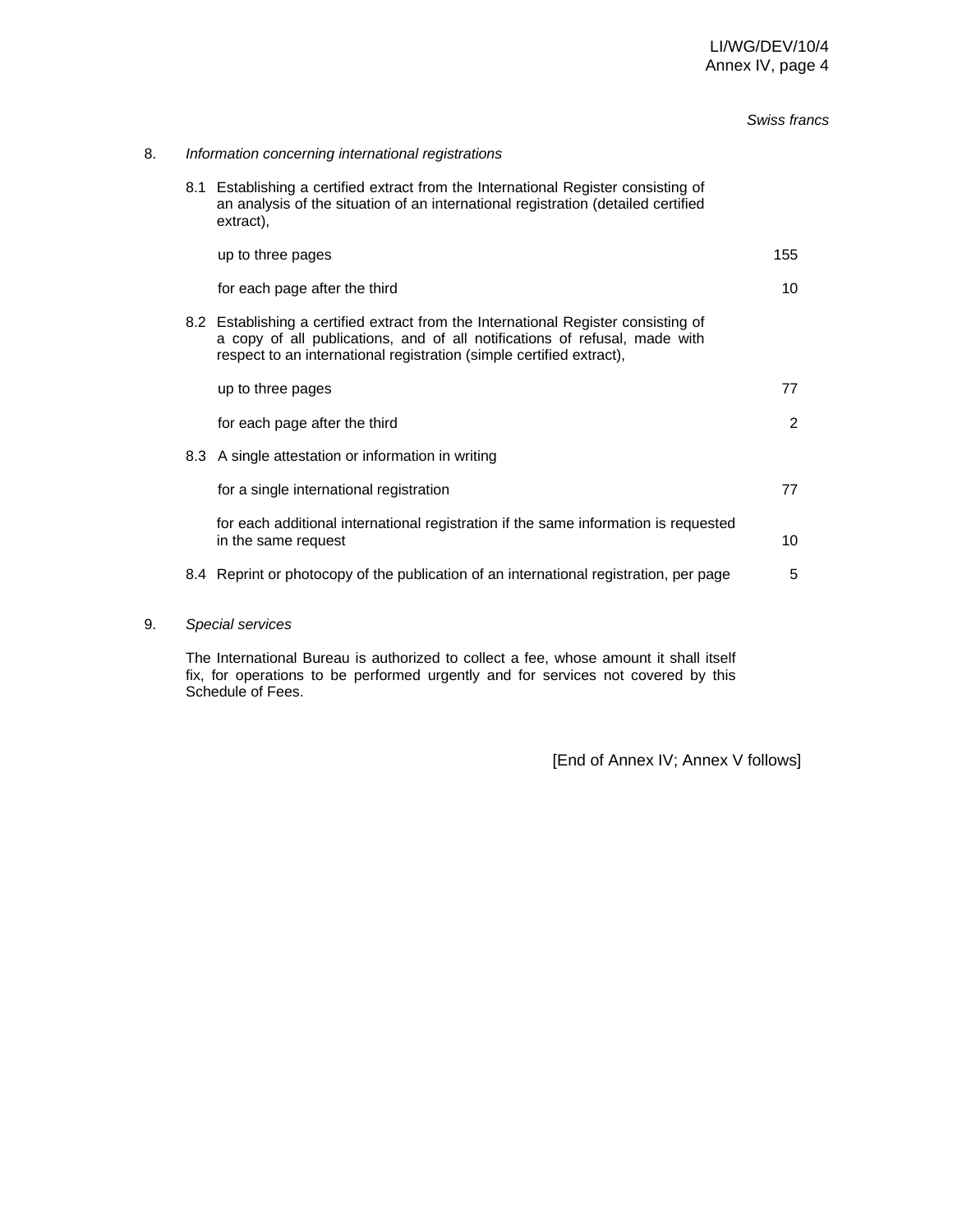### **INDIVIDUAL FEES UNDER THE MADRID PROTOCOL**

(IN SWISS FRANCS - STATUS ON JULY 12, 2014)

The following fees are payable in place of complementary fees when the Contracting Parties mentioned below are designated under the Protocol (see Schedule of Fees under the Regulations, items 2.4, 3.4, 5.3 and 6.4):

#### *1. Designations made in the international application or subsequent to the international registration*

| Armenia        |                 | 221 for one class<br>22 for each additional class            |
|----------------|-----------------|--------------------------------------------------------------|
| Australia      |                 | 357 for each class of goods or services                      |
| <b>Bahrain</b> |                 | 274 for one class<br>274 for each additional class           |
|                |                 | where the mark is a collective mark or a certification mark: |
|                |                 | 297 for one class<br>297 for each additional class           |
| <b>Belarus</b> |                 | 600 for three classes<br>50 for each additional class        |
| <b>Benelux</b> |                 | 211 for three classes<br>21 for each additional class        |
|                |                 | where the mark is a collective mark:                         |
|                | 21 <sup>1</sup> | 301 for three classes<br>for each additional class           |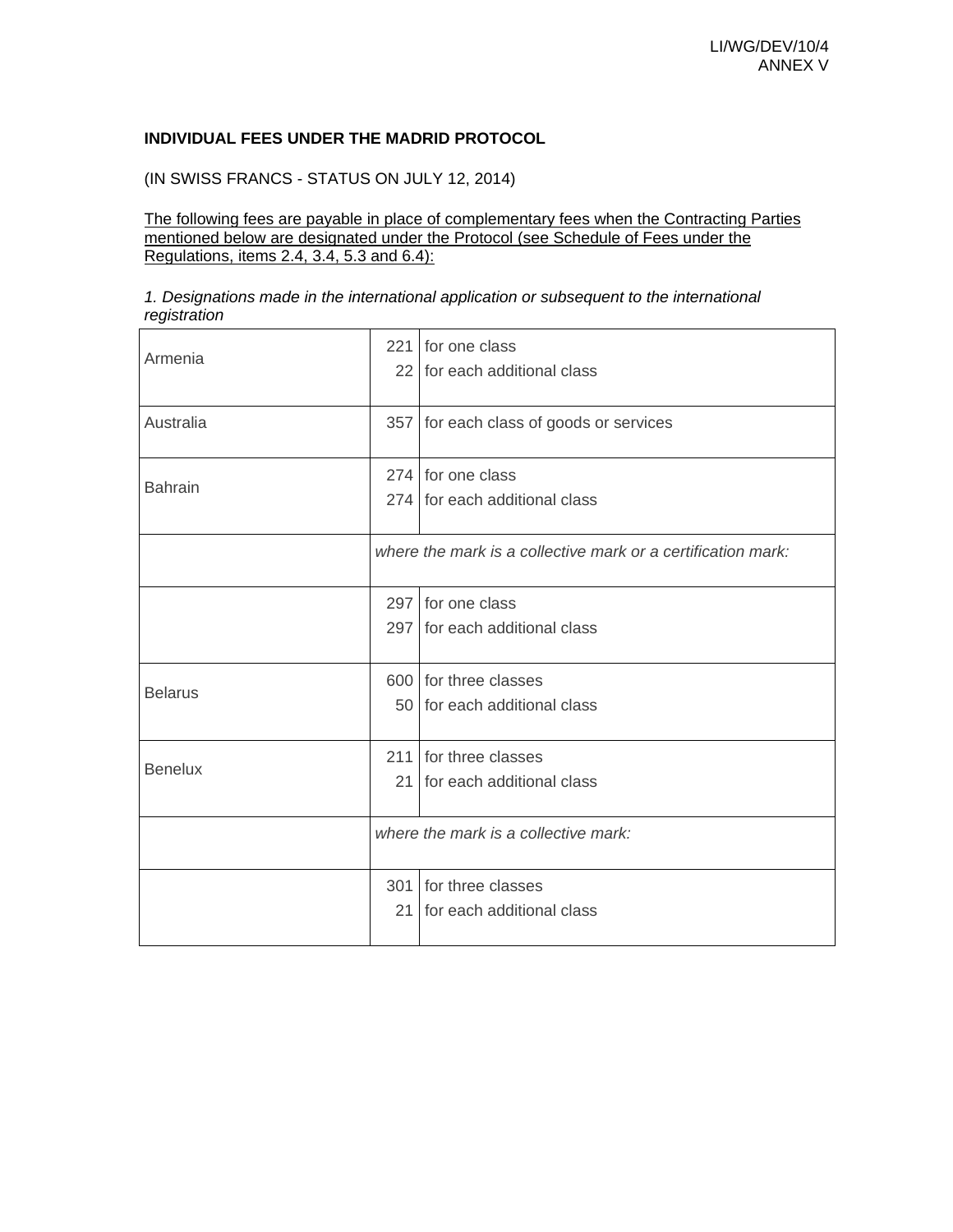| Bonaire, Saint Eustatius and | 195 for three classes                                        |
|------------------------------|--------------------------------------------------------------|
| Saba                         | 20 for each additional class                                 |
|                              | where the mark is a collective mark:                         |
|                              | 279 for three classes                                        |
|                              | 20 for each additional class                                 |
| <b>Bulgaria</b>              | 376 for three classes                                        |
|                              | 25 for each additional class                                 |
|                              | where the mark is a collective mark or a certification mark: |
|                              | 683 for three classes                                        |
|                              | 62 for each additional class                                 |
| China                        | 249 for one class                                            |
|                              | 125 for each additional class                                |
|                              | where the mark is a collective mark:                         |
|                              | 747 for one class                                            |
|                              | 374 for each additional class                                |
| Colombia                     | 365 for one class                                            |
|                              | 182 for each additional class                                |
|                              | where the mark is a collective mark or a certification mark: |
|                              | 486 for one class                                            |
|                              | 243 for each additional class                                |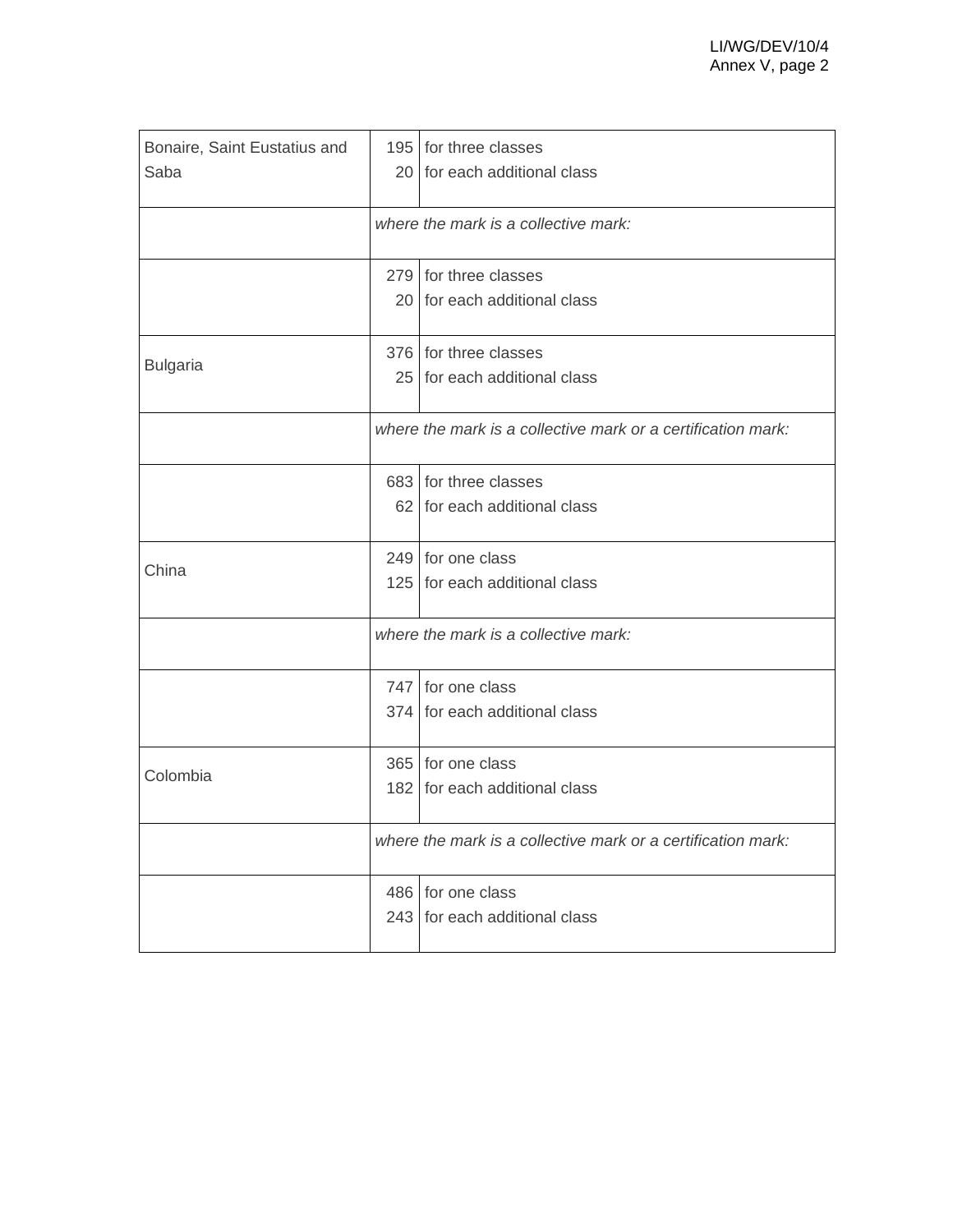|         |              | <b>First Part:</b>                                     |  |  |
|---------|--------------|--------------------------------------------------------|--|--|
| Cuba    |              | 274 for three classes<br>91 for each additional class  |  |  |
|         |              | where the mark is a collective mark:                   |  |  |
|         |              | 320 for three classes<br>91 for each additional class  |  |  |
|         | Second Part: |                                                        |  |  |
|         |              | 82   independent of the number of classes              |  |  |
|         |              | where the mark is a collective mark:                   |  |  |
|         |              | 82   independent of the number of classes              |  |  |
| Curaçao |              | 272 for three classes<br>28 for each additional class  |  |  |
|         |              | where the mark is a collective mark:                   |  |  |
|         |              | 540 for three classes<br>55 for each additional class  |  |  |
| Denmark |              | 419 for three classes<br>107 for each additional class |  |  |
| Estonia |              | 176 for one class<br>56 for each additional class      |  |  |
|         |              | where the mark is a collective mark:                   |  |  |
|         |              | 240 for one class<br>56 for each additional class      |  |  |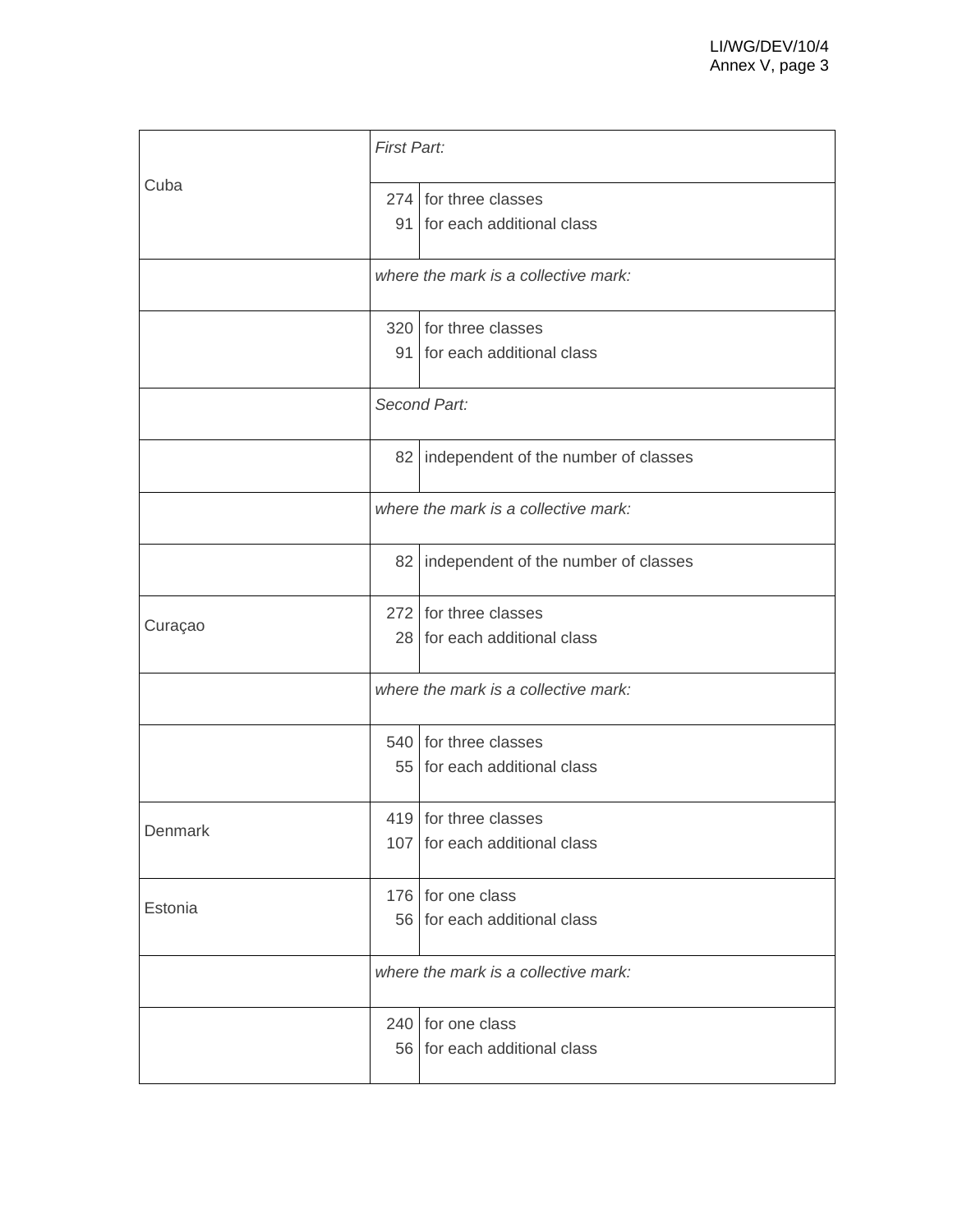| European Union |                    | 1111 for three classes<br>192 for each additional class                  |  |
|----------------|--------------------|--------------------------------------------------------------------------|--|
|                |                    | where the mark is a collective mark:                                     |  |
|                |                    | 2070 for three classes<br>383 for each additional class                  |  |
| Finland        |                    | 263 for one class<br>98 for each additional class                        |  |
|                |                    | where the mark is a collective mark:                                     |  |
|                |                    | 355 for one class<br>98 for each additional class                        |  |
| Georgia        |                    | 314 for one class<br>115 for each additional class                       |  |
|                | <b>First Part:</b> |                                                                          |  |
| Ghana          |                    | 129 for one class<br>129 for each additional class                       |  |
|                | Second Part:       |                                                                          |  |
|                |                    | 86 for one class<br>86 for each additional class                         |  |
| Greece         |                    | 133 for one class<br>24 for each additional class until the tenth class  |  |
|                |                    | where the mark is a collective mark:                                     |  |
|                |                    | 663 for one class<br>120 for each additional class until the tenth class |  |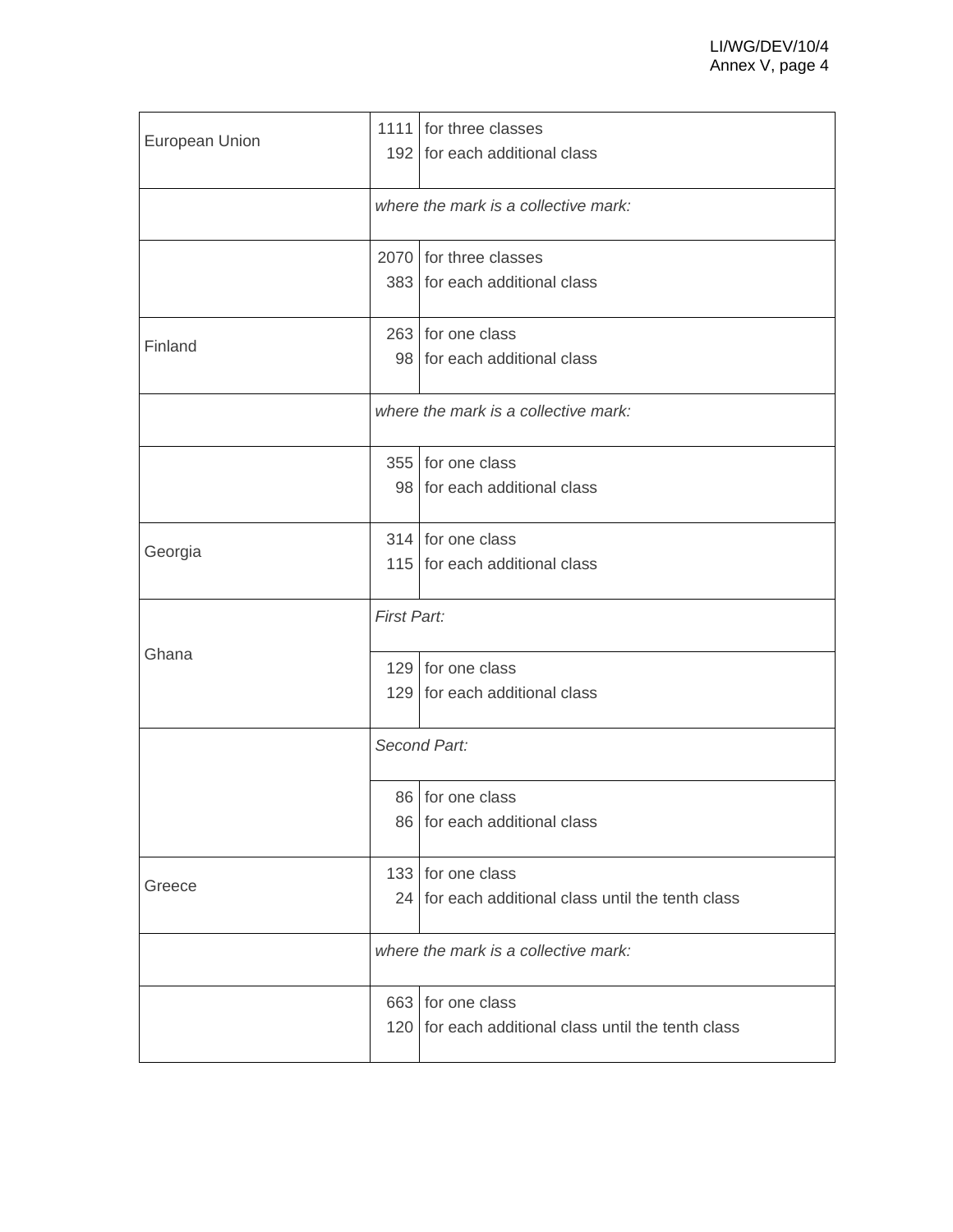| Iceland       |                    | 180 for one class<br>41 for each additional class            |  |
|---------------|--------------------|--------------------------------------------------------------|--|
|               |                    | where the mark is a collective mark:                         |  |
|               |                    | 180 for one class<br>41 for each additional class            |  |
| India         |                    | 51 for each class of goods or services                       |  |
|               |                    | where the mark is a collective mark or a certification mark: |  |
|               |                    | 144 for each class of goods or services                      |  |
| Ireland       |                    | 325 for one class<br>93 for each additional class            |  |
| <b>Israel</b> |                    | 415 for one class<br>312 for each additional class           |  |
| Italy         |                    | 121 for one class<br>41 for each additional class            |  |
|               |                    | where the mark is a collective mark:                         |  |
|               |                    | 403   independent of the number of classes                   |  |
|               | <b>First Part:</b> |                                                              |  |
| Japan         |                    | 99 for one class<br>75 for each additional class             |  |
|               |                    | Second Part:                                                 |  |
|               |                    | 328 for each class of goods or services                      |  |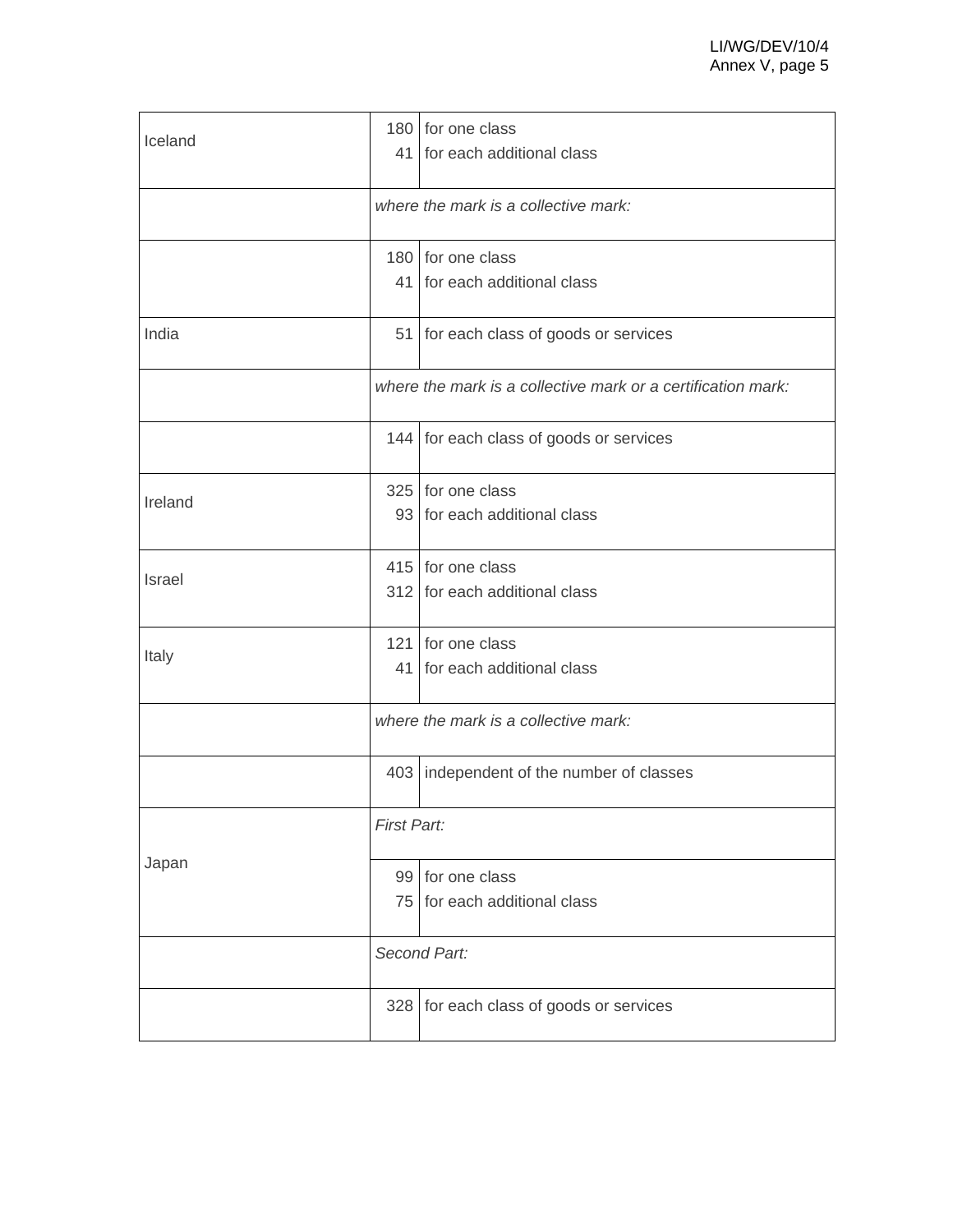| Kenya             |              | 312 for one class<br>223 for each additional class           |
|-------------------|--------------|--------------------------------------------------------------|
|                   |              | where the mark is a collective mark or a certification mark: |
|                   |              | 312 for one class<br>223 for each additional class           |
| Kyrgyzstan        |              | 340 for one class<br>160 for each additional class           |
| Mexico            |              | 193 for each class of goods or services                      |
| New Zealand       |              | 115 for each class of goods or services                      |
| Norway            |              | 340 for three classes<br>96 for each additional class        |
|                   |              | where the mark is a collective mark:                         |
|                   |              | 340 for three classes<br>96 for each additional class        |
| Oman              |              | 484 for one class<br>484 for each additional class           |
|                   |              | where the mark is a collective mark or a certification mark: |
|                   | 1211<br>1211 | for one class<br>for each additional class                   |
| Philippines       | 95           | for each class of goods or services                          |
| Republic of Korea | 233          | for each class of goods or services                          |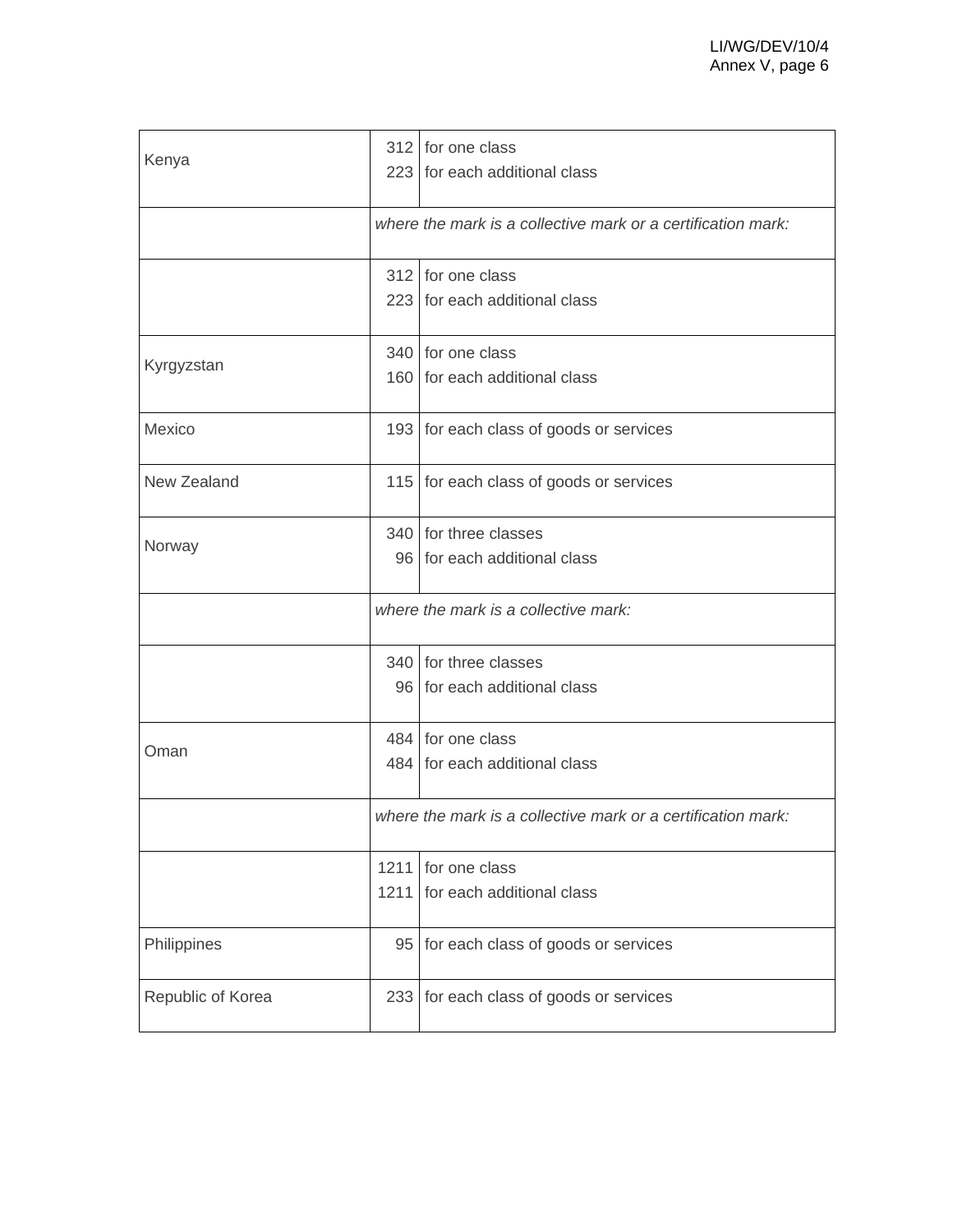| Republic of Moldova  |     | 307 for one class<br>64 for each additional class     |
|----------------------|-----|-------------------------------------------------------|
|                      |     | where the mark is a collective mark:                  |
|                      |     | 370 for one class<br>64 for each additional class     |
| San Marino           |     | 178 for three classes<br>47 for each additional class |
|                      |     | where the mark is a collective mark:                  |
|                      |     | 320 for three classes<br>83 for each additional class |
| Singapore            |     | 272 for each class of goods or services               |
| Sweden               |     | 322 for one class<br>126 for each additional class    |
| Switzerland          |     | 450 for three classes<br>50 for each additional class |
| Syrian Arab Republic |     | 116 for each class of goods or services               |
| Tajikistan           |     | 420 for one class<br>16 for each additional class     |
| <b>Tunisia</b>       |     | 155 for one class<br>20 for each additional class     |
| <b>Turkey</b>        | 207 | for one class<br>40 for each additional class         |
| Turkmenistan         |     | 178 for one class<br>90 for each additional class     |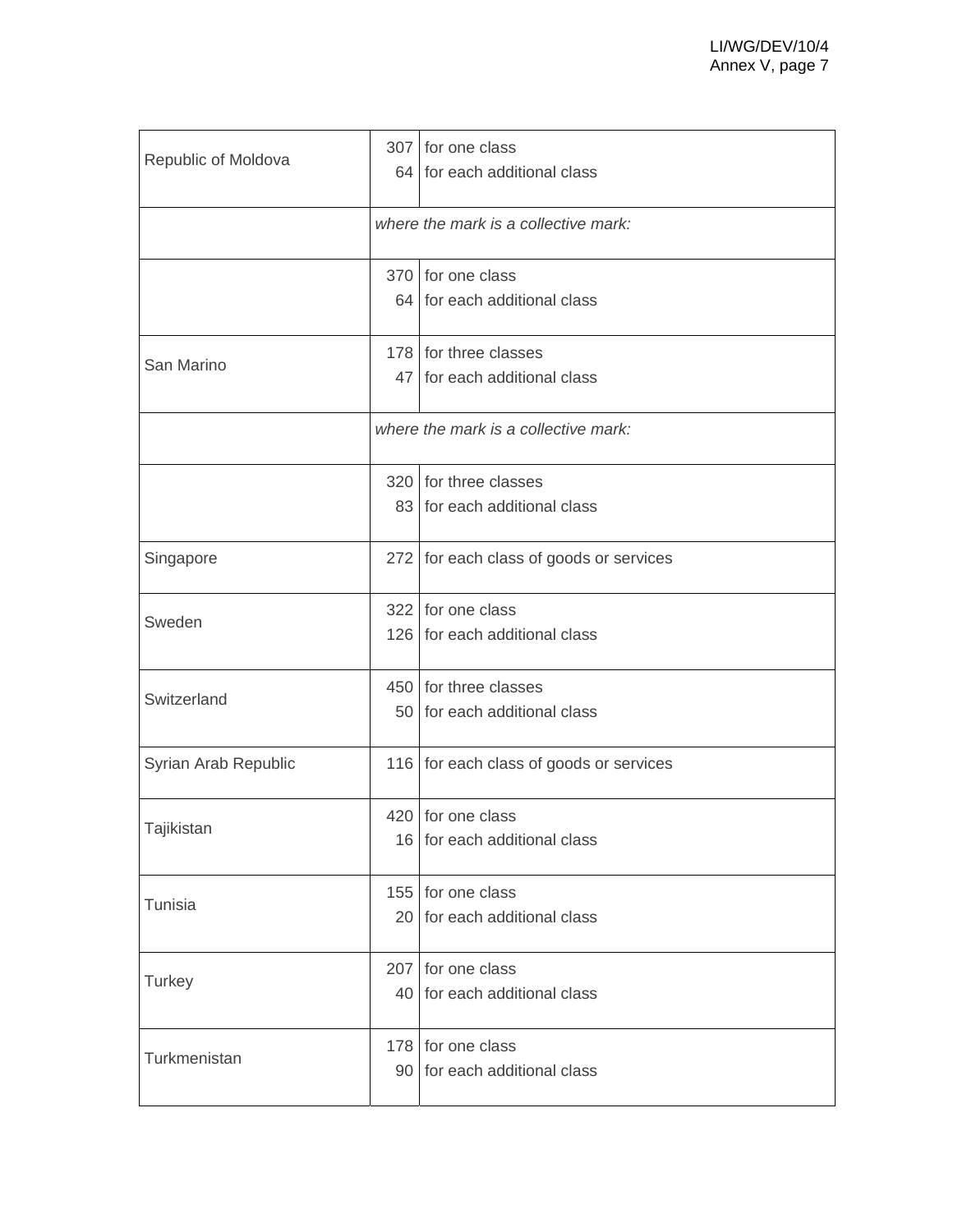| Ukraine                         |     | 429 for three classes<br>86 for each additional class |
|---------------------------------|-----|-------------------------------------------------------|
| United Kingdom                  | 262 | for one class<br>73 for each additional class         |
| <b>United States of America</b> |     | 301 for one class<br>301 for each additional class    |
| Uzbekistan                      |     | 1028 for one class<br>103 for each additional class   |
|                                 |     | where the mark is a collective mark:                  |
|                                 |     | 1543 for one class<br>154 for each additional class   |
| <b>Viet Nam</b>                 |     | 101 for one class<br>84   for each additional class   |

# *2. Renewal*

| Armenia        |     | 221 for one class<br>22 for each additional class            |
|----------------|-----|--------------------------------------------------------------|
| Australia      |     | 255 for each class of goods or services                      |
| <b>Bahrain</b> |     | 137 for one class<br>137 for each additional class           |
|                |     | where the mark is a collective mark or a certification mark: |
|                |     | 137 for one class<br>137 for each additional class           |
| <b>Belarus</b> | 700 | independent of the number of classes                         |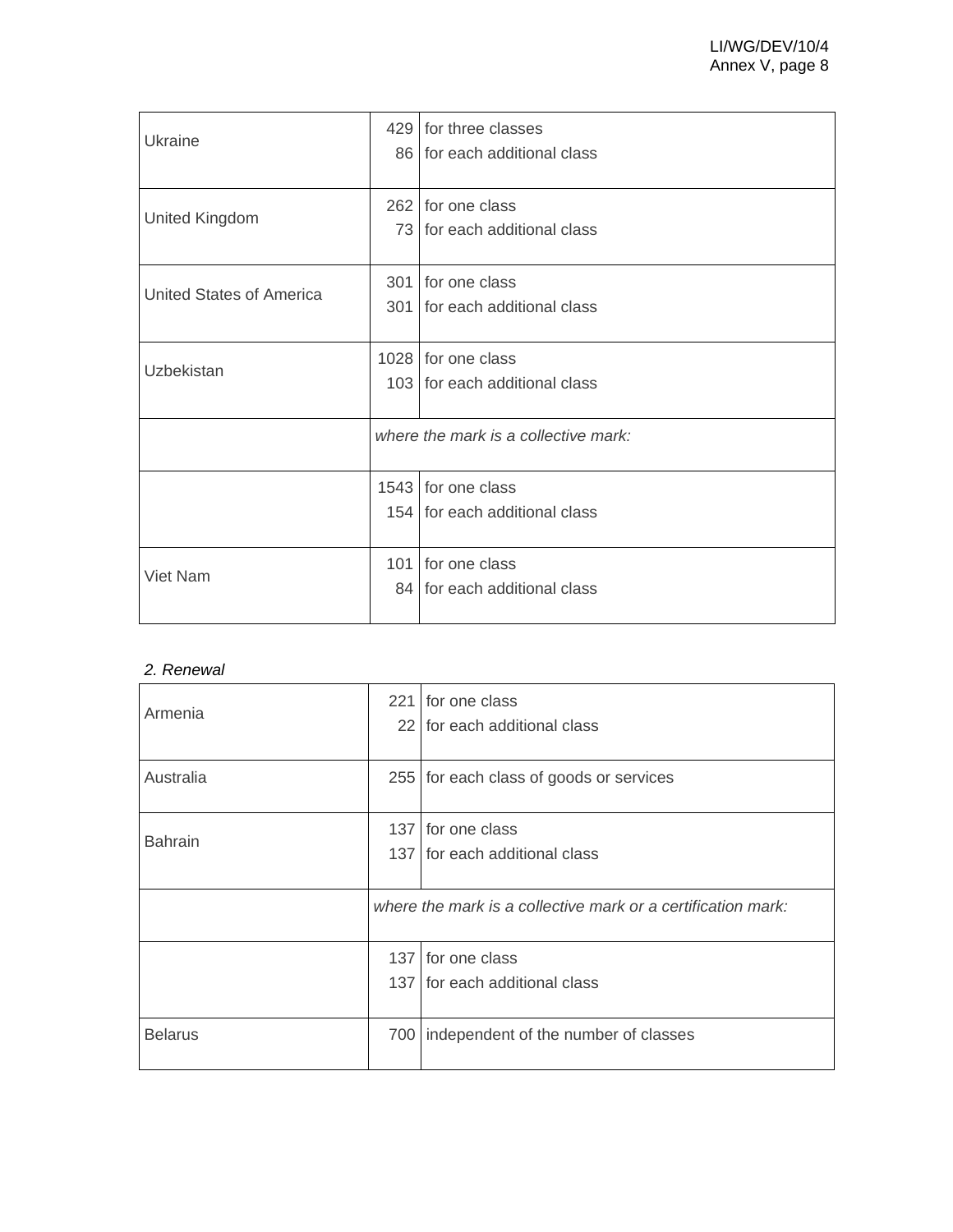| <b>Benelux</b>               |     | 345 for three classes                                        |
|------------------------------|-----|--------------------------------------------------------------|
|                              |     | 61 for each additional class                                 |
|                              |     |                                                              |
|                              |     | where the mark is a collective mark:                         |
|                              |     |                                                              |
|                              |     | 629 for three classes                                        |
|                              |     | 61 for each additional class                                 |
|                              |     |                                                              |
| Bonaire, Saint Eustatius and |     | 319 for three classes                                        |
| Saba                         |     | 56 for each additional class                                 |
|                              |     |                                                              |
|                              |     | where the mark is a collective mark:                         |
|                              |     |                                                              |
|                              |     | 581 for three classes                                        |
|                              |     | 56 for each additional class                                 |
|                              |     | 185 for three classes                                        |
| <b>Bulgaria</b>              |     | 37 for each additional class                                 |
|                              |     |                                                              |
|                              |     | where the mark is a collective mark or a certification mark: |
|                              |     |                                                              |
|                              |     | 369 for three classes                                        |
|                              |     | 74 for each additional class                                 |
|                              |     | 498 for one class                                            |
| China                        |     | 249 for each additional class                                |
|                              |     |                                                              |
|                              |     | 199 for one class                                            |
| Colombia                     |     | 97 for each additional class                                 |
|                              |     |                                                              |
|                              |     | where payment is received within the period of grace:        |
|                              | 272 | for each class of goods or services                          |
|                              |     |                                                              |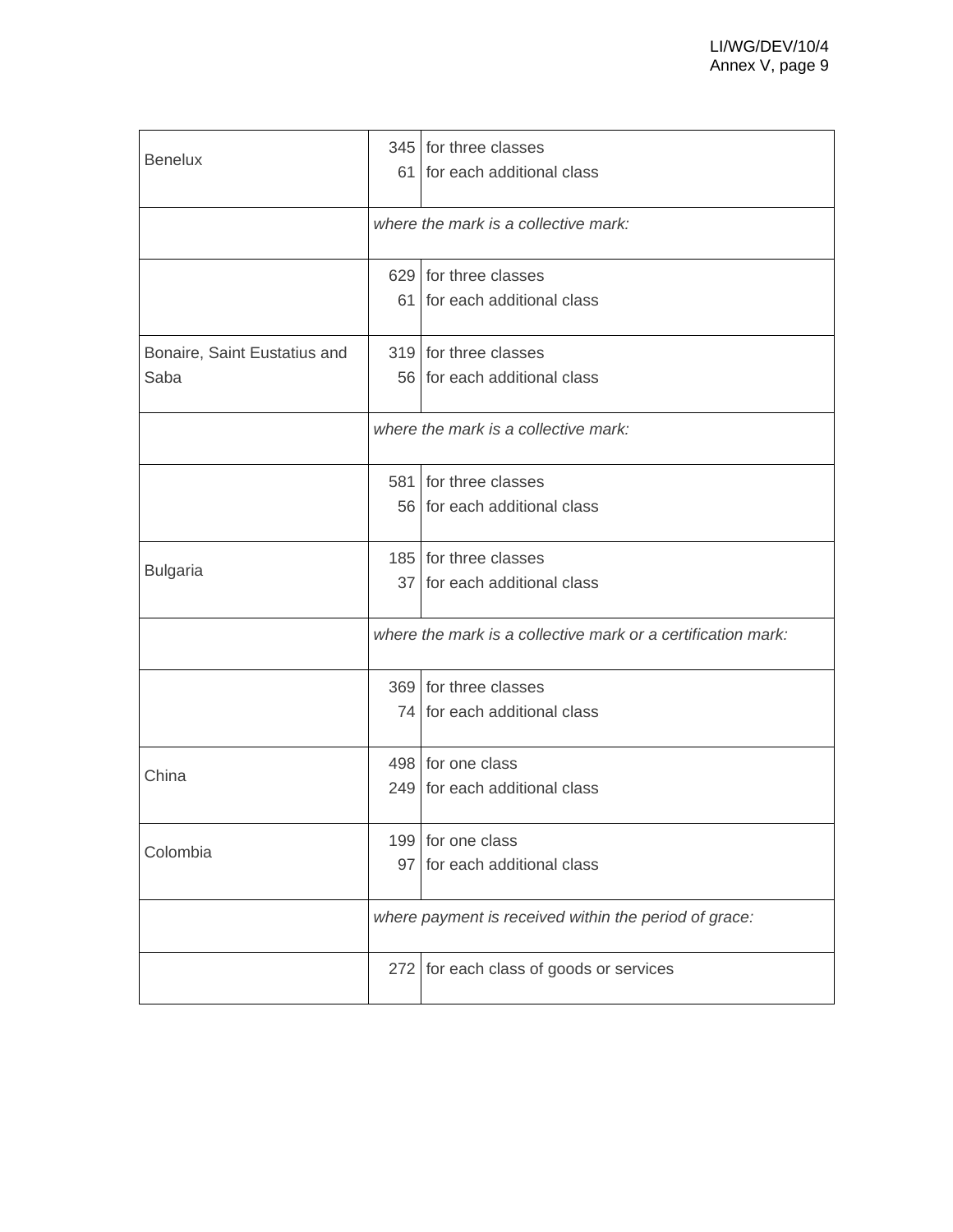| Cuba           | 274<br>329<br>91 | for three classes<br>for three classes of goods or services where payment is<br>received within the period of grace<br>for each additional class |
|----------------|------------------|--------------------------------------------------------------------------------------------------------------------------------------------------|
|                |                  | where the mark is a collective mark:                                                                                                             |
|                | 320<br>375<br>91 | for three classes<br>for three classes of goods or services where payment is<br>received within the period of grace<br>for each additional class |
| Curaçao        |                  | 272 for three classes<br>28 for each additional class                                                                                            |
|                |                  | where the mark is a collective mark:                                                                                                             |
|                |                  | 540 for three classes<br>55 for each additional class                                                                                            |
| Denmark        |                  | 419 for three classes<br>107 for each additional class                                                                                           |
| Estonia        |                  | 224   independent of the number of classes                                                                                                       |
|                |                  | where the mark is a collective mark:                                                                                                             |
|                |                  | 280   independent of the number of classes                                                                                                       |
| European Union | 511              | 1533 for three classes<br>for each additional class                                                                                              |
|                |                  | where the mark is a collective mark:                                                                                                             |
|                |                  | 3449 for three classes<br>1022 for each additional class                                                                                         |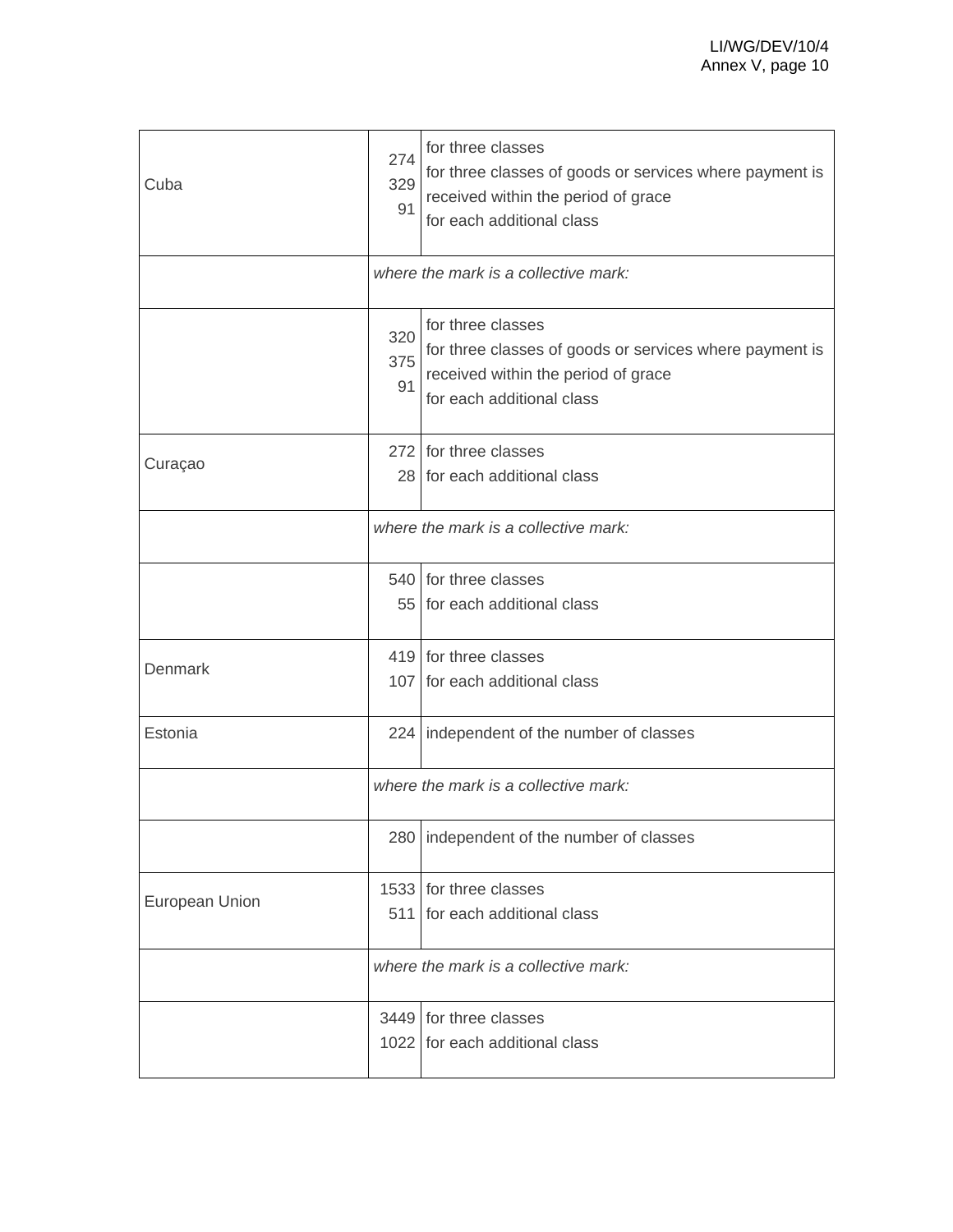| Finland | 306 for one class<br>153 for each additional class                       |
|---------|--------------------------------------------------------------------------|
|         | where the mark is a collective mark:                                     |
|         | 398 for one class<br>153 for each additional class                       |
| Georgia | 314 for one class<br>115 for each additional class                       |
| Ghana   | 291 for one class<br>291 for each additional class                       |
| Greece  | 108 for one class<br>24 for each additional class until the tenth class  |
|         | where the mark is a collective mark:                                     |
|         | 542 for one class<br>120 for each additional class until the tenth class |
| Iceland | 180 for one class<br>41 for each additional class                        |
|         | where the mark is a collective mark:                                     |
|         | 180 for one class<br>41 for each additional class                        |
| India   | 72 for each class of goods or services                                   |
|         | where the mark is a collective mark or a certification mark:             |
|         | 144 for each class of goods or services                                  |
| Ireland | 332 for one class<br>166 for each additional class                       |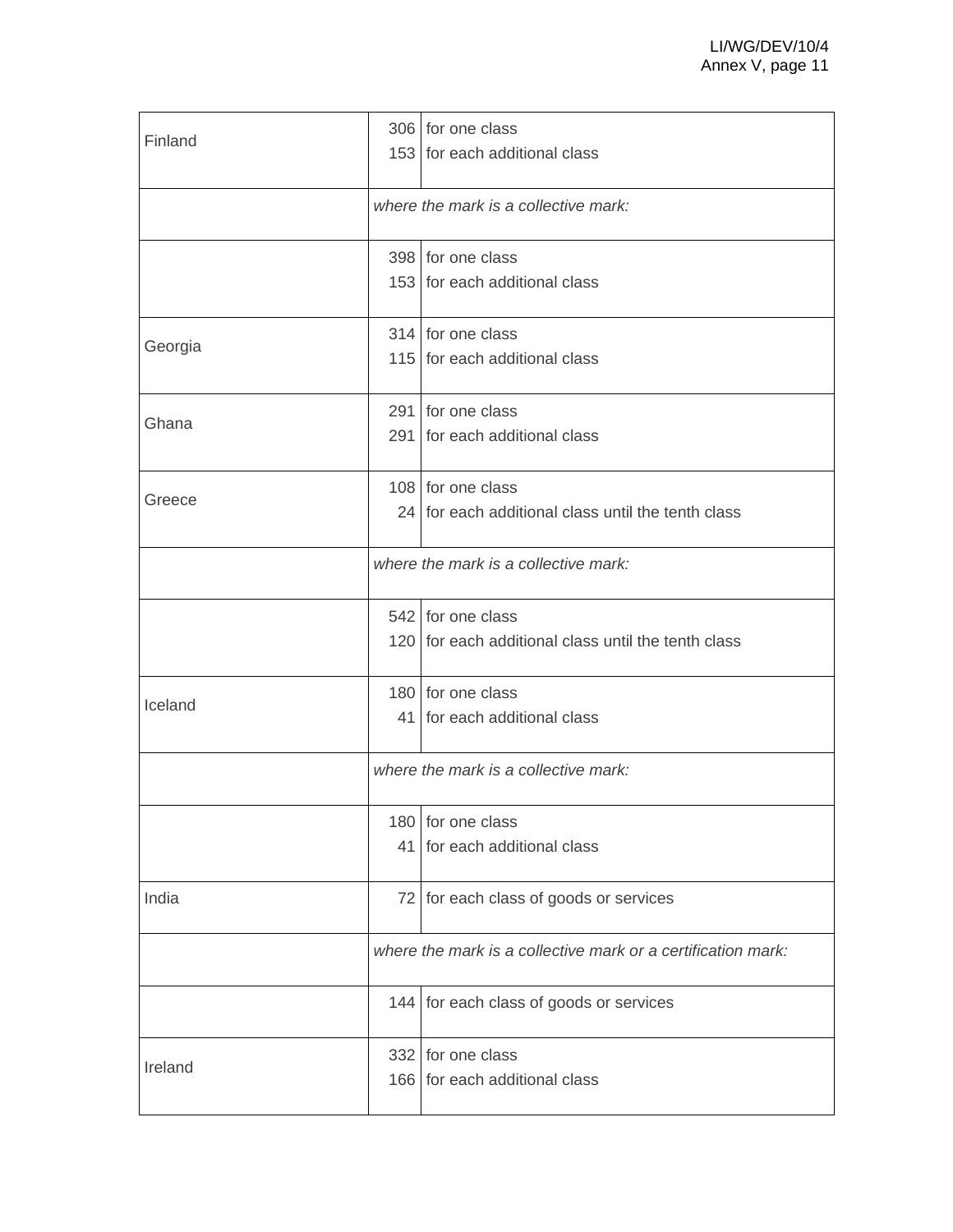| Israel      |     | 740 for one class<br>625 for each additional class           |
|-------------|-----|--------------------------------------------------------------|
| Italy       |     | 80 for one class<br>41 for each additional class             |
|             |     | where the mark is a collective mark:                         |
|             | 241 | independent of the number of classes                         |
| Japan       |     | 423 for each class of goods or services                      |
| Kenya       |     | 178 for one class<br>134 for each additional class           |
|             |     | where the mark is a collective mark or a certification mark: |
|             |     | 178 for one class<br>134 for each additional class           |
| Kyrgyzstan  |     | 500   independent of the number of classes                   |
| Mexico      |     | 204 for each class of goods or services                      |
| New Zealand |     | 268 for each class of goods or services                      |
| Norway      |     | 385 for three classes<br>148 for each additional class       |
|             |     | where the mark is a collective mark:                         |
|             |     | 385 for three classes<br>148 for each additional class       |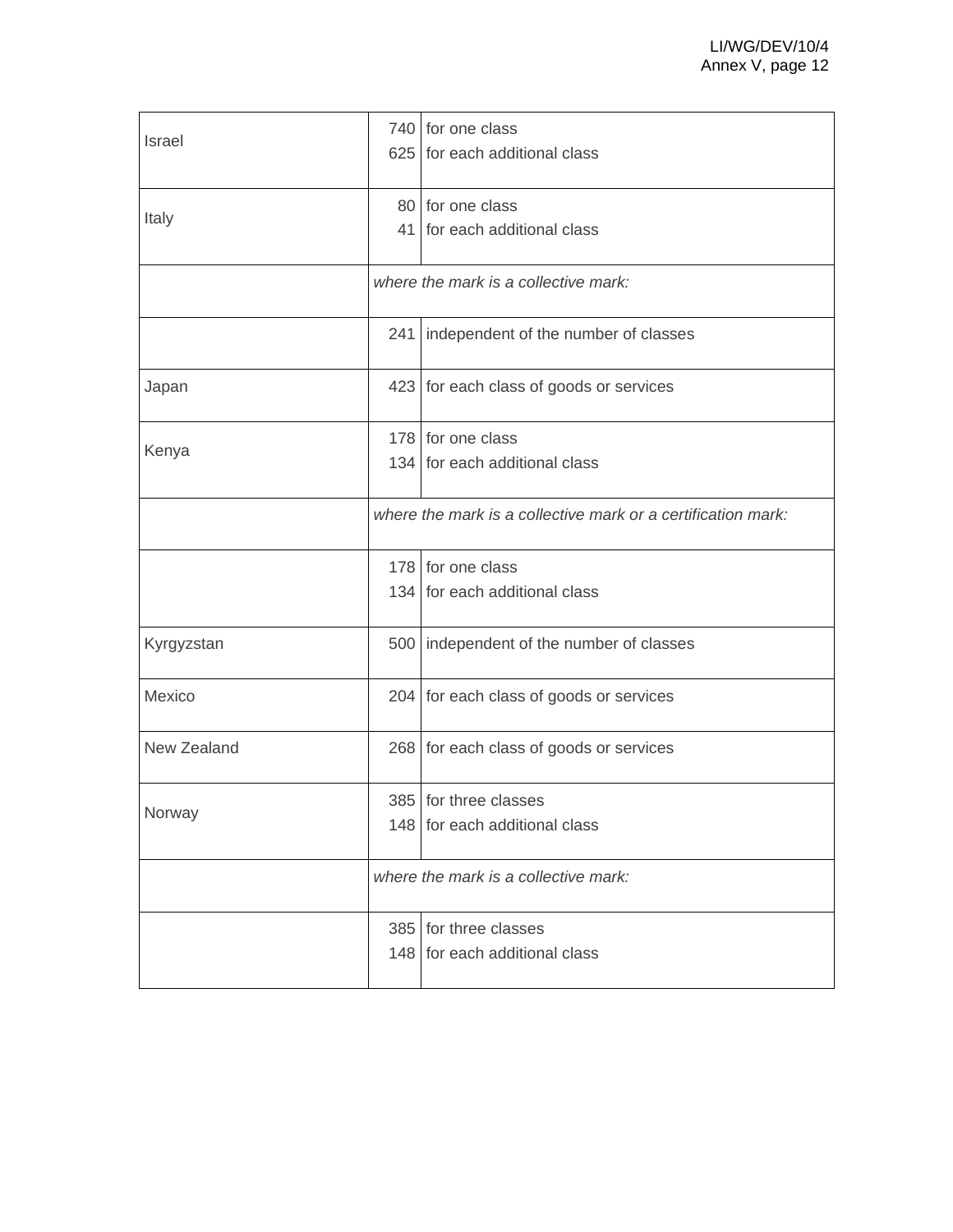| Oman                 |     | 727 for one class<br>727 for each additional class           |
|----------------------|-----|--------------------------------------------------------------|
|                      |     | where the mark is a collective mark or a certification mark: |
|                      |     | 1453 for one class<br>1453 for each additional class         |
| Philippines          |     | 146 for each class of goods or services                      |
| Republic of Korea    |     | 266 for each class of goods or services                      |
| Republic of Moldova  |     | 319 for one class<br>64 for each additional class            |
|                      |     | where the mark is a collective mark:                         |
|                      |     | 511 for one class<br>64 for each additional class            |
| San Marino           |     | 178 for three classes<br>47 for each additional class        |
|                      |     | where the mark is a collective mark:                         |
|                      |     | 320 for three classes<br>83 for each additional class        |
| Singapore            |     | 197 for each class of goods or services                      |
| Sweden               |     | 322 for one class<br>126 for each additional class           |
| Switzerland          | 500 | independent of the number of classes                         |
| Syrian Arab Republic |     | 116 for each class of goods or services                      |